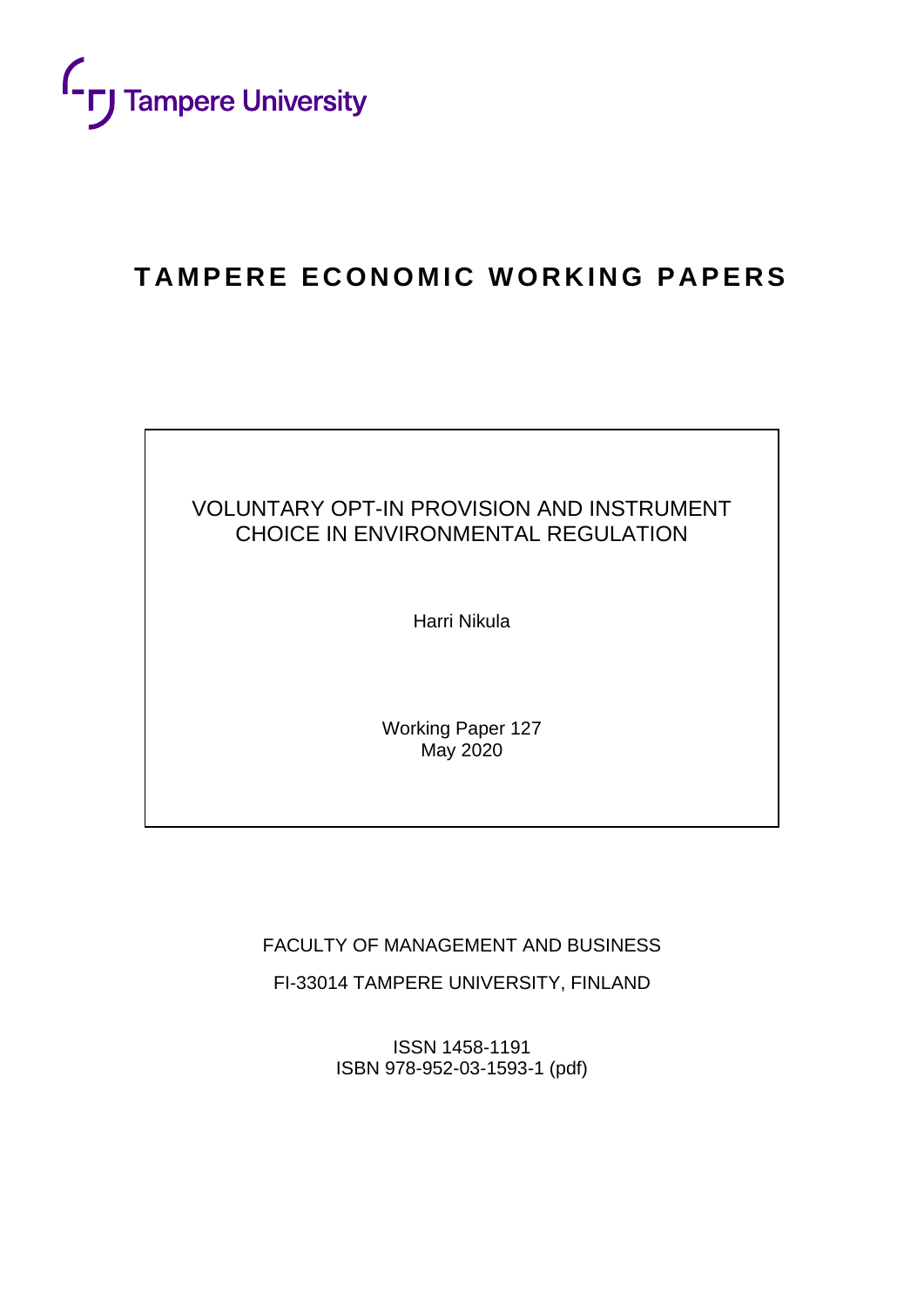# Voluntary opt-in provision and instrument choice in environmental regulation<sup>∗</sup>

Harri Nikula†

May 22, 2020

#### Abstract

We study market-based instruments under incomplete participation. Incomplete participation means that the regulation does not cover all emitters that contribute to harmful damages. Our results show that a voluntary optin provision should always be incorporated into regulation under incomplete participation as the provision unambiguously increases expected social welfare. Incomplete participation also affects the choice between market-based instruments, tradable permits and environmental taxes, under uncertainty. The impact will depend on whether the voluntary provision is used or not. The voluntary participation does not unambiguously favor one of the instruments, but the advantage is case-specific.

Keywords: Emission taxation, tradable emission permits, uncertainty, voluntary opt-in

JEL Codes: D62, D81, H23, Q58

<sup>∗</sup> I want to thank Pauli Lappi and Kaisa Kotakorpi for valuable comments. The usual disclaimer applies.

<sup>†</sup>Tampere University. Correspondence: harri.nikula@tuni.fi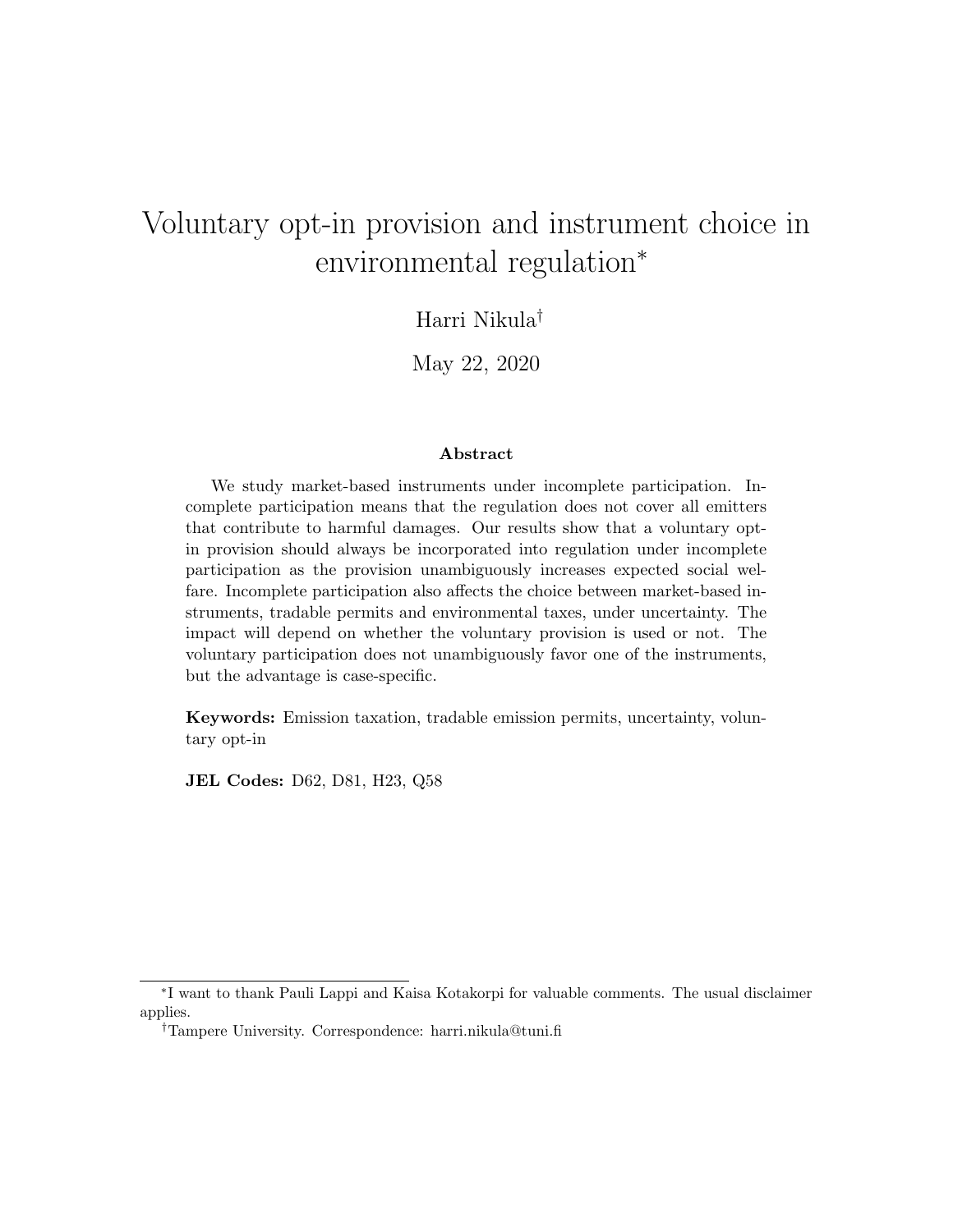## 1 Introduction

In our theoretical model of market-based environmental regulation, a strictly positive but less-than-full participation<sup>[1](#page-2-0)</sup> is a starting point. In these situations, incorporating a voluntary provision into market-based implementation has potential to increase the participation rate (Montero [\[10\]](#page-26-0)). The general idea is to offer carrots to firms to get them to participate. Specifically, with tradable permits, the provision offers a free permit handout to a firm that agrees to cover its emissions through licenses. With environmental taxes instead, the provision should offer a fixed subsidy to a participating firm. Consequently, both implementations try to achieve two policy goals at the same time, namely, to regulate the excessive emissions by the price of emissions and to raise participation by subsidization. Overall, we have two questions in mind. First, we ask whether the inclusion of a voluntary provision raises societal welfare. Second, if it indeed represents sensible policy, does it affect the choice between market-based instruments, namely, between tradable permits and pollution taxes?

Based on the analysis of our model, the answers to both questions are definitely positive. Voluntary participation provision unambiguously raises expected social welfare. It raises expected social welfare, even if the provision does not attract all nonaffected firms to participate. The provision also affects the traditional instrument choice formula that Weitzman [\[20\]](#page-27-0) introduced in 1974. It will have a special effect on instrument choice as long as voluntary participation is incomplete, so that not every non-affected firm participates. However, we cannot say that incomplete voluntary participation favors a particular instrument as the advantage is both policy- and industry-specific.

We summarize the influence of voluntary participation on instrument choice into three concepts, namely, into a scope effect, a cost effect, and a volume effect. Scope effect is a special consequence of incomplete participation while cost and volume effects are commonly found in studies of second-best instrument choice (Nikula [\[12\]](#page-26-1)). Scope effect reflects the fact that expanding regulation generates new socially prof-

<span id="page-2-0"></span><sup>&</sup>lt;sup>1</sup>This feature has been an issue in the sulfur dioxide emissions trading program in the US (Ellerman et. al. [\[3\]](#page-25-0)), in the EU Emissions Trading System (Ellerman et. al. [\[4\]](#page-25-1); European Commission [\[5\]](#page-26-2)), or more generally, in the various flexibility mechanisms applied for greenhouse gas reductions (Newell, Pizer, and Raimi [\[11\]](#page-26-3)).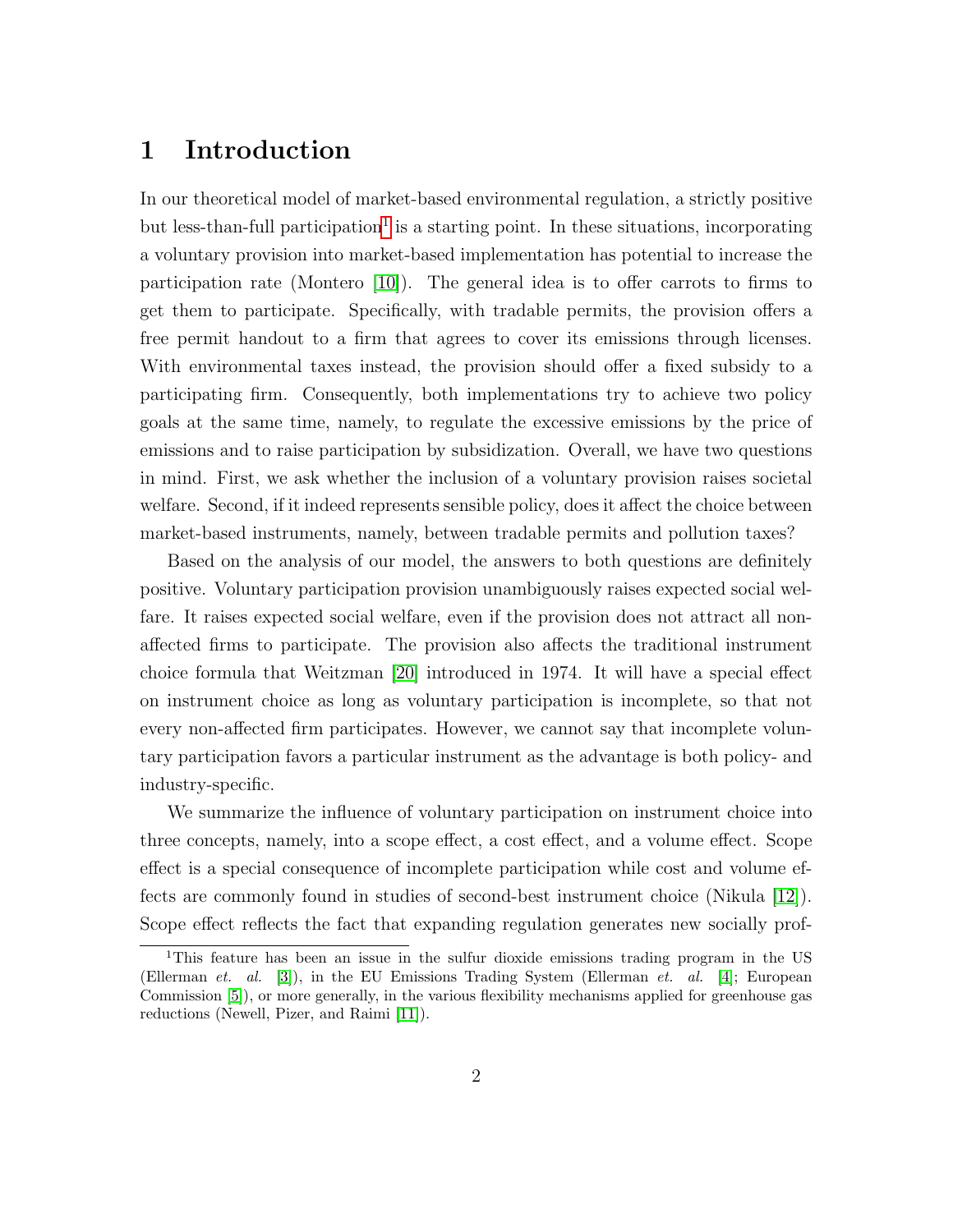itable abatement projects that will reduce the aggregate abatement costs. Cost effect in turn takes into account the fact that real-life extension can only be achieved by inefficient means and, consequently, by an increase in the aggregate abatement costs. We show that these effects together flattens the slope of the marginal cost function in our framework. Following the basic principles of instrument choice (Weitzman [\[20\]](#page-27-0)), this means that the combined scope-cost effect invariably favors quantity instrument.

Volume effect arises as the quantity policy does not fix the aggregate level of emissions. More specifically, it arises under incomplete voluntary participation. The participation rate fluctuates, which further makes the aggregate number of permits to fluctuate. The non-binding permit quota is an unusual phenomenon in static models of environmental regulation. In the present context, it evolves as the policy uses free allocation of permits in the implementation of the voluntary provision. The implementation generates endogenous private permit supply, and this part of the total supply is sensitive to the changes in the business environment. We show that the volume effect does not ambiguously favor one of the instruments, but the advantage depends on the industry-specific factors.

Overall, the voluntary opt-in provision plays an important role. We show that the provision succeeds in attracting socially profitable green investments from the pool of non-affected firms. Before us, Montero [\[10\]](#page-26-0) has studied the opt-in provision. He specifically focuses on the design of a phase-in emissions trading program. He draws experience from the sulfur dioxide emissions trading program that includes the socalled substitution provision, which allows producers unaffected in the first phase of the program to participate voluntarily (Ellerman *et. al.* [\[3\]](#page-25-0)). Our framework applies a modified version of the Montero [\[10\]](#page-26-0) model. Our model emphasizes the same issues that Montero does, namely, imperfect information, distributional concerns, and cost uncertainty. Our model reproduces Montero's key finding that a binding upper bound in subsidization completely changes the nature of regulation. The binding constraint turns participation incomplete and the emission becomes inefficiently distributed.<sup>[2](#page-3-0)</sup>

<span id="page-3-0"></span>Our work complements the study of instrument choice under uncertainty (Weitz-

<sup>2</sup>We explicitly show that the environmental agency strictly prefers incomplete voluntary participation over zero-voluntary participation. This means that an upper limit on subsidies is always binding in the policy design.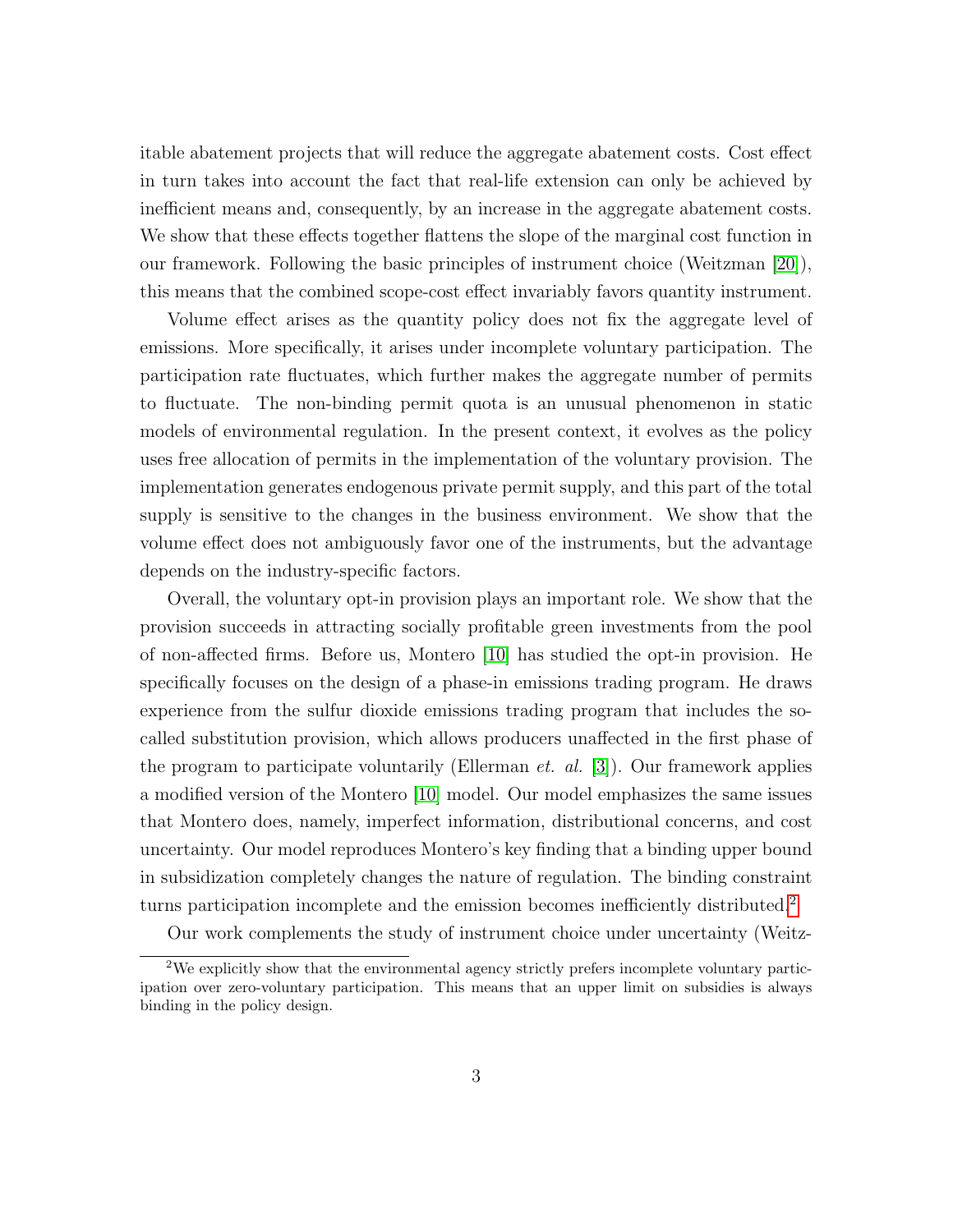man [\[20\]](#page-27-0)). A recent contribution by Meunier [\[9\]](#page-26-4) considers instrument choice in a setting where participation can be interpreted as incomplete. In his setting, an unregulated good pollutes alongside a regulated polluting good.[3](#page-4-0) However, the unregulated good remains unregulated throughout the work, so Meunier does not consider the voluntary participation at all. Other recent contributions that share our topics include Krysiak and Oberauner [\[6\]](#page-26-5) and Mandell [\[7\]](#page-26-6). They develop the design of a hybrid instrument (Roberts and Spence [\[14\]](#page-26-7)). The hybrid nature of these policies is indirectly present in our study, as the endogeneity of permit supply has the potential to soften the extreme nature of the quantity instrument. Furthermore, D'Amato and Dijkstra [\[2\]](#page-25-2) and Krysiak [\[8\]](#page-26-8) study technical change toward green investments, while Shinkuma and Sugeta [\[15\]](#page-26-9) study market-based instruments and subsidization in a long-run framework.

We start by setting up the model. We define the two sectors and the technologies available for the firms in there. Next, we analyze three different markets structures one at a time, namely, complete participation, zero voluntary participation, and strictly positive voluntary participation. In each case, we study both the instrument design and instrument choice. After that, we will provide a summary of the main results in the concluding section.

## 2 The Polluting Industry

We will study market-based policies under three different market structures. We study markets under complete participation, zero voluntary participation, and positive voluntary participation, respectively. In complete participation, regulation mandates every firm in the polluting industry to participate. As far as we have two sectors, A and N, the policy regulates both sectors. With zero voluntary participation, only one of the sectors is regulated and there is no voluntary program in progress. The policy regulates firms in sector  $A$  while sector  $N$  stays completely out of regulation. With positive voluntary participation instead, non-affected firms become regulated

<span id="page-4-0"></span><sup>3</sup>Both studies belong to a subgroup label as second-best instrument choice. In these studies, there exists an additional constraint on the top of the commonly assumed informational constraint. In our case, the constraint is the upper limit in subsidization. See Meunier [\[9\]](#page-26-4) for a review of the second-best instrument choice.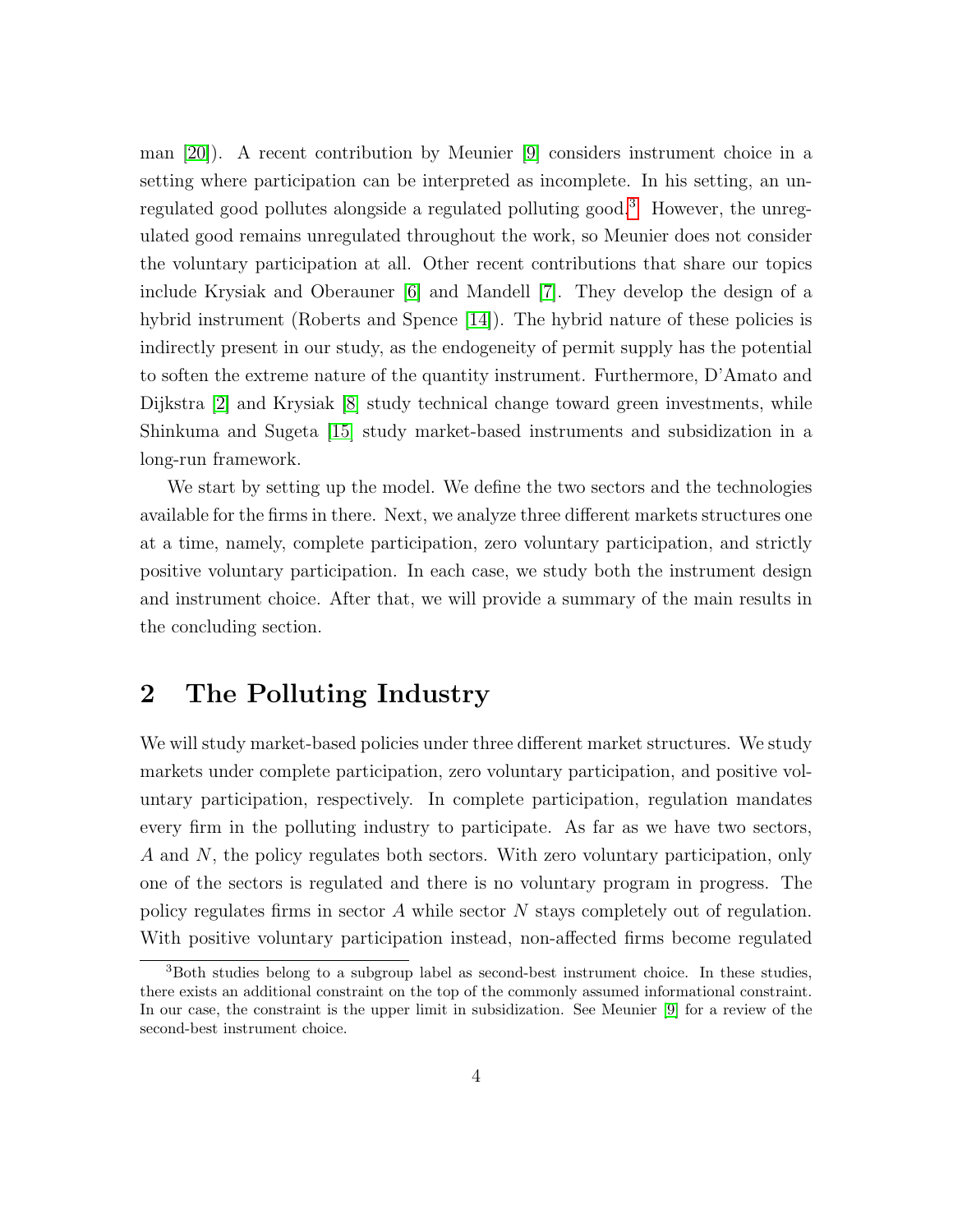on a voluntary basis. The policy regulates every firm in sector A, while the policy regulates some firms in sector  $N$ . In the last two cases, we talk about incomplete participation. In the context of voluntary provision, we further use phrase incomplete voluntary participation when some but not every non-affected firm participates.

The division into sectors  $A$  and  $N$  is exogenously given. In both sectors, there are numerous polluters and the number of polluters remains unchanged throughout the analyses. However, the sectors have one thing in common as firms in both sectors produce same type of pollution. Pollution is homogeneous as the damages of pollution are not directly related to sector-specific emissions, but they depend on the sum of all emissions. We further assume that emissions from sectors  $A$  and  $N$  cover all emissions, so together these sectors form a polluting industry.

Regarding the pollution reductions, every firm in the polluting industry may choose between two production technologies to produce the commodity unit. The private benefit for a firm  $\eta$  of producing one commodity unit in sector A after choosing technology j is

$$
B_{Aj}(\eta) = b_{Aj} + \theta_{Aj} - c_{Aj}\eta,
$$
\n<sup>(1)</sup>

while the private benefit for a firm  $\lambda$  of producing one commodity unit in sector N after choosing technology  $j$  is

$$
B_{Nj}(\lambda) = b_{Nj} + \theta_{Nj} - c_{Nj}\lambda,
$$
\n(2)

where  $b_{ij}$  and  $c_{ij}$  are positive constants and  $\theta_{ij}$  is a random variable with  $i = A, N$ and  $j = 0, 1$ . Actually, it holds that  $\theta_{A0} = \theta_{N0} = 0$ , so we write  $\theta_{A1} = \theta_A$  and  $\theta_{N1} = \theta_N$ . The random variables are identically and independently distributed with  $E(\theta_A) = E(\theta_N) = 0$  and  $Var(\theta_A) = Var(\theta_N) = \sigma^2$ . We further assume (without any loss of generality) that  $\Delta b_i \equiv b_{i1} - b_{i0} > 0$  and  $\Delta c_i \equiv c_{i1} - c_{i0} > 0$  with  $i = A, N$ .

Our model depicts transitions towards green technology. We assume that green technology (technology 1) produces the same level of output as brown incumbent technology (technology 0) but with lower pollution content. We denote by  $\alpha_{ij}$  the level of emissions that a firm produces by technology  $j$  in sector  $i$ . We further define  $\Delta \alpha_i = \alpha_{i0} - \alpha_{i1} > 0$ , so the firm-specific pollution content is lower using technology one than using technology zero in both sectors. Thus, by the assumptions above,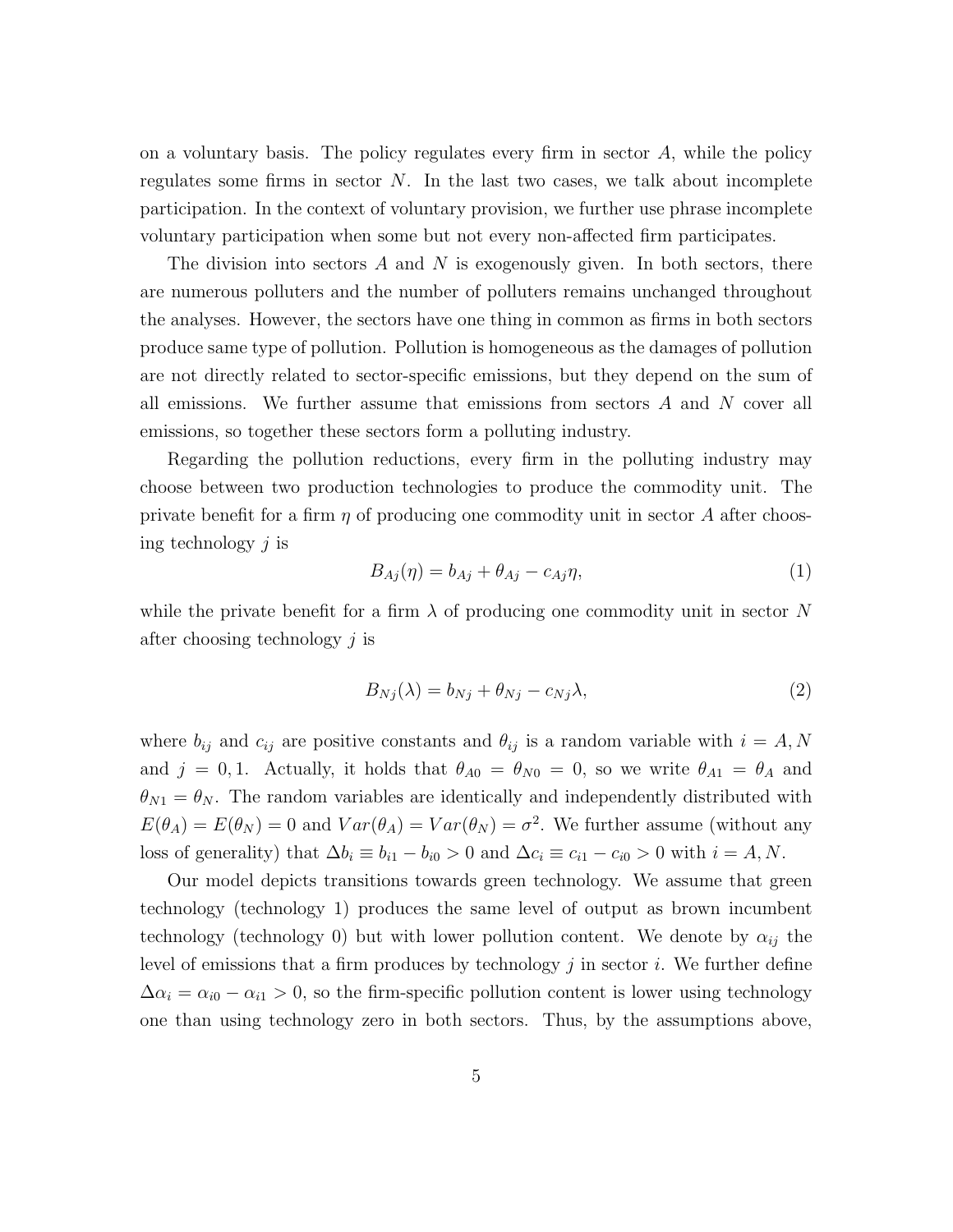the uncertainties in the model are related to the profitability of green technology. We assume that green technology is emerging technology with plenty of uncertainties around it.

A public agency regulates polluting industry because pollution creates harm, and no voluntary bargain between the emitters and the sufferers has thus far been successful. The instrument in regulation is either that of environmental taxation or a system of tradable permits. Both the regulatory agency and the firms face the same uncertainty. The crux of the matter is that the agency sets the regulatory parameters before everyone learns of the uncertainty, and the agency is unable to re-optimize subsequently. Firms make all their choices only after the regulation is fixed, and after everyone has learned of the uncertainty.

We denote the unit price of emissions by s. After incorporating the environmental policy into the analysis, the profit for the firm  $\eta$  is

$$
\Pi_{Aj}(\eta) = B_{Aj}(\eta) - s(\alpha_{Aj} - l_A),
$$

while the profit for the firm  $\lambda$  is

$$
\Pi_{Nj}(\lambda) = B_{Nj}(\lambda) - s(\alpha_{Nj} - l_N),\tag{3}
$$

where  $j = 0, 1$ . We denote by  $l_A$  and  $l_N$  the sector-specific threshold levels and set  $s = p, \tau$  for permits and taxes, respectively. In the case of permits, the threshold  $l_i$  is the initial allocation of permits to a firm, while with taxes,  $l_i$  gives the tax-free level of emissions.

#### 2.1 Complete Participation

We study the standard model of regulation, namely, the case where participation is complete. Within the sectors, there exist cut-off firms that are indifferent between the technologies. The cut-off firm  $\eta_1$  satisfies

$$
\Pi_{A0}(\eta_1) = \Pi_{A1}(\eta_1) \iff (4)
$$
\n
$$
b_{A0} - c_{A0}\eta_1 - s(\alpha_{A0} - l_A) = b_{A1} + \theta_N - c_{A1}\eta_1 - s(\alpha_{A1} - l_A),
$$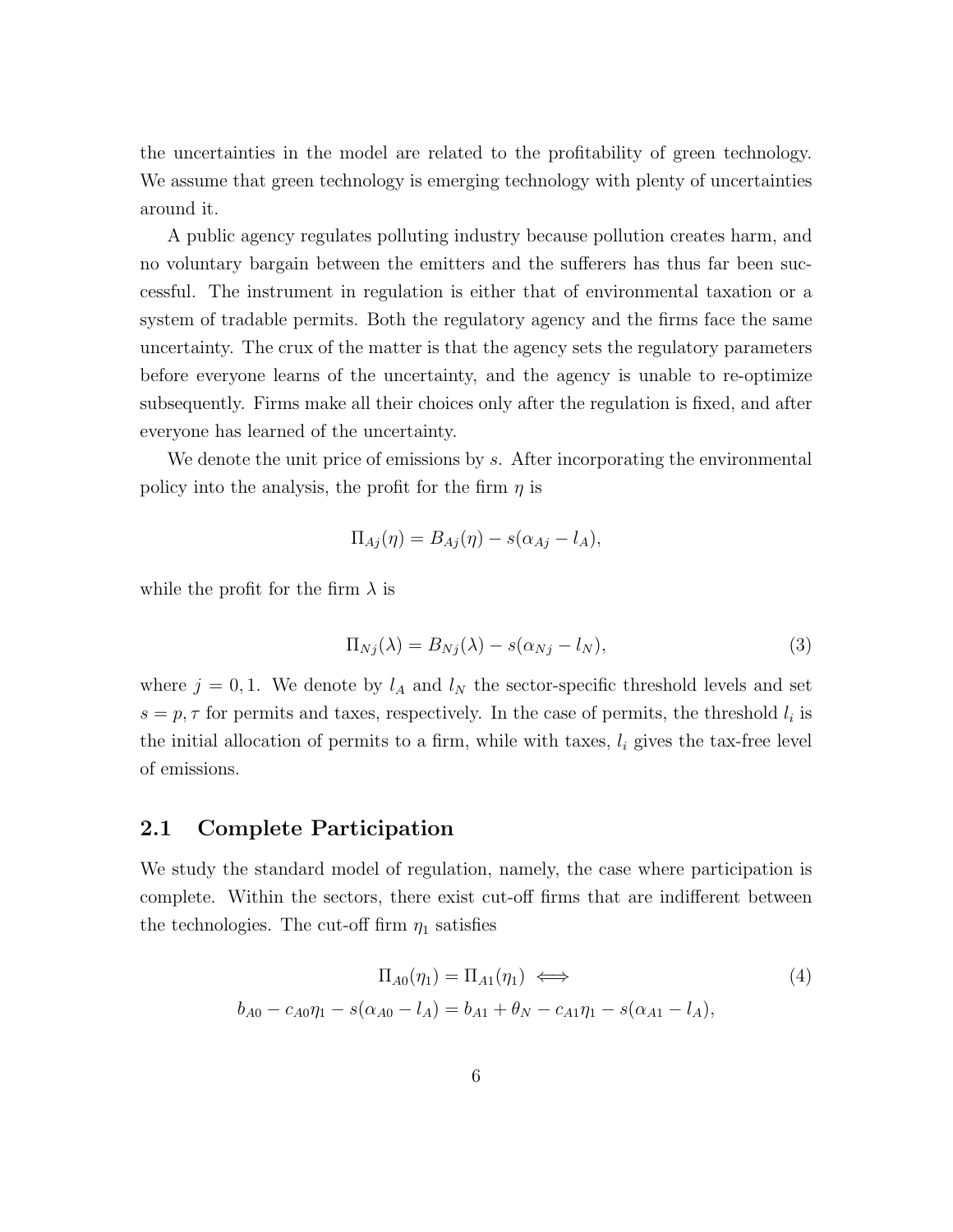<span id="page-7-1"></span>
$$
\eta_1 = \frac{\Delta b_A + \theta_A + s \Delta \alpha_A}{\Delta c_A}.\tag{5}
$$

Similarly, the cut-off firm in sector  $N$  is

<span id="page-7-2"></span>
$$
\lambda_1 = \frac{\Delta b_N + \theta_N + s\Delta\alpha_N}{\Delta c_N}.\tag{6}
$$

Figure [1](#page-8-0) illustrates. The lines  $B_{ij}$  corresponds to private benefits of technology j in sector *i*, while the line  $\Pi_{ij}(\lambda)$  involves the influence of the regulation. In drawing the sectors, we use the solid lines to describe the benefits and the dashed lines to describe the profits. Our assumptions about  $\Delta b_i$  and  $\Delta c_i$  determine the structures of the sectors, so that firms apply green technologies at the low end of the distributions. As we denote the number of firms in sector A by  $\eta_0$ , then the firms  $\eta \in [0, \eta_1]$  use green technology while the firms  $\eta \in [\eta_1, \eta_0]$  utilize polluting brown technology in Figure [1\(](#page-8-0)a). As compared to choices without regulation, we write

$$
\eta_1^0 = \frac{\Delta b_A - \theta_A}{\Delta c_A},
$$

so the firms  $\eta \in [\eta_1^0, \eta_1]$  switch from brown to green technology because of the regula-tion.<sup>[4](#page-7-0)</sup> Similarly, in sector N, the firms  $\lambda \in [0, \lambda_1]$  use green and the firms  $\lambda \in [\lambda_1, \lambda_0]$ use brown technology, while the firms  $\lambda \in [\lambda_1^0, \lambda_1]$  switch from brown to green technology.

We denote the emissions in sector A and N by  $e_A$  and  $e_N$ , respectively, so

<span id="page-7-3"></span>
$$
e_A = \int_0^{\eta_1} \alpha_{A1} d\eta + \int_{\eta_1}^{\eta_0} \alpha_{A0} d\eta = \eta_0 \alpha_{A0} - \eta_1 \Delta \alpha_A \tag{7}
$$

and

<span id="page-7-4"></span>
$$
e_N = \int_0^{\lambda_1} \alpha_{N1} d\lambda + \int_{\lambda_1}^{\lambda_0} \alpha_{N0} d\lambda = \lambda_0 \alpha_{N0} - \lambda_1 \Delta \alpha_N. \tag{8}
$$

Pollution is homogeneous in nature, so the total level of pollution

so

<span id="page-7-0"></span><sup>&</sup>lt;sup>4</sup>In principle, it may also be the case that  $\eta_1^0 = 0$ . This means that green technology becomes economically viable only because of the environmental regulation.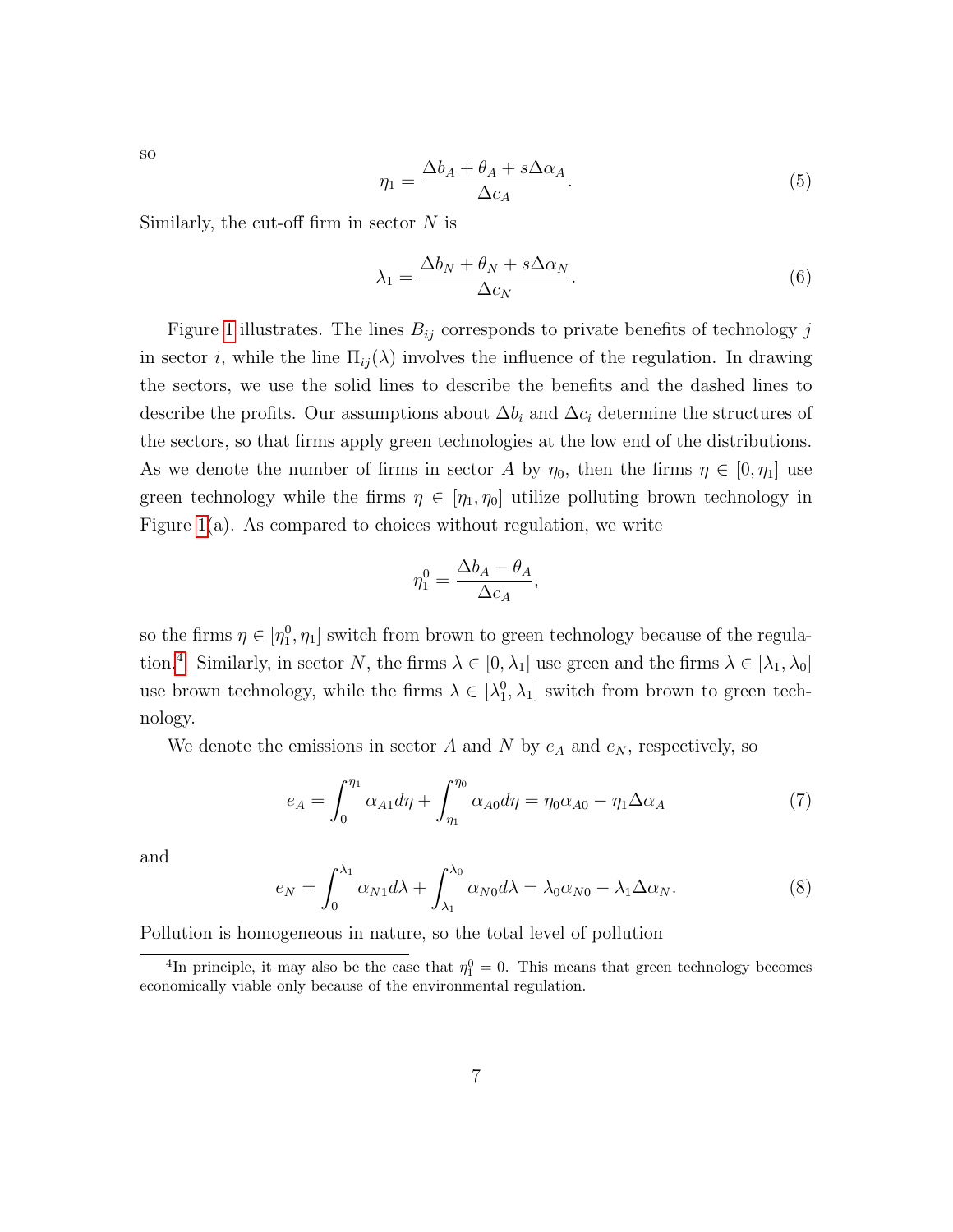<span id="page-8-0"></span>

Figure 1: The Polluting Industry under Complete Participation: Sector A (a) and Sector  $N$  (b).

$$
e = e_A + e_N \tag{9}
$$

will be of interest. We further assume quadratic damage function

$$
D(e) = \frac{d}{2}e^2,\tag{10}
$$

where  $d > 0.5$  $d > 0.5$  The aggregate benefits, in turn, are

<span id="page-8-3"></span>
$$
B = \int_0^{\eta_1} B_{A1}(\eta) d\eta + \int_{\eta_1}^{\eta_0} B_{A0}(\eta) d\eta + \int_0^{\lambda_1} B_{N1}(\lambda) d\lambda + \int_{\lambda_1}^{\lambda_0} B_{N0}(\lambda) d\lambda.
$$
 (11)

It can be shown that minimum cost function  $B(e)$  is quadratic and

<span id="page-8-2"></span>
$$
\gamma = \frac{\Delta c_A \Delta c_N}{\Delta c_A \Delta \alpha_N^2 + \Delta c_N \Delta \alpha_A^2}
$$
(12)

<span id="page-8-1"></span> $5$ We assume the damage function is known with certainty. It can be shown that our model is similar to Weitzman [\[20\]](#page-27-0) as linear uncertainty in damage function does not matter as long as the random variable is uncorrelated with benefit uncertainties.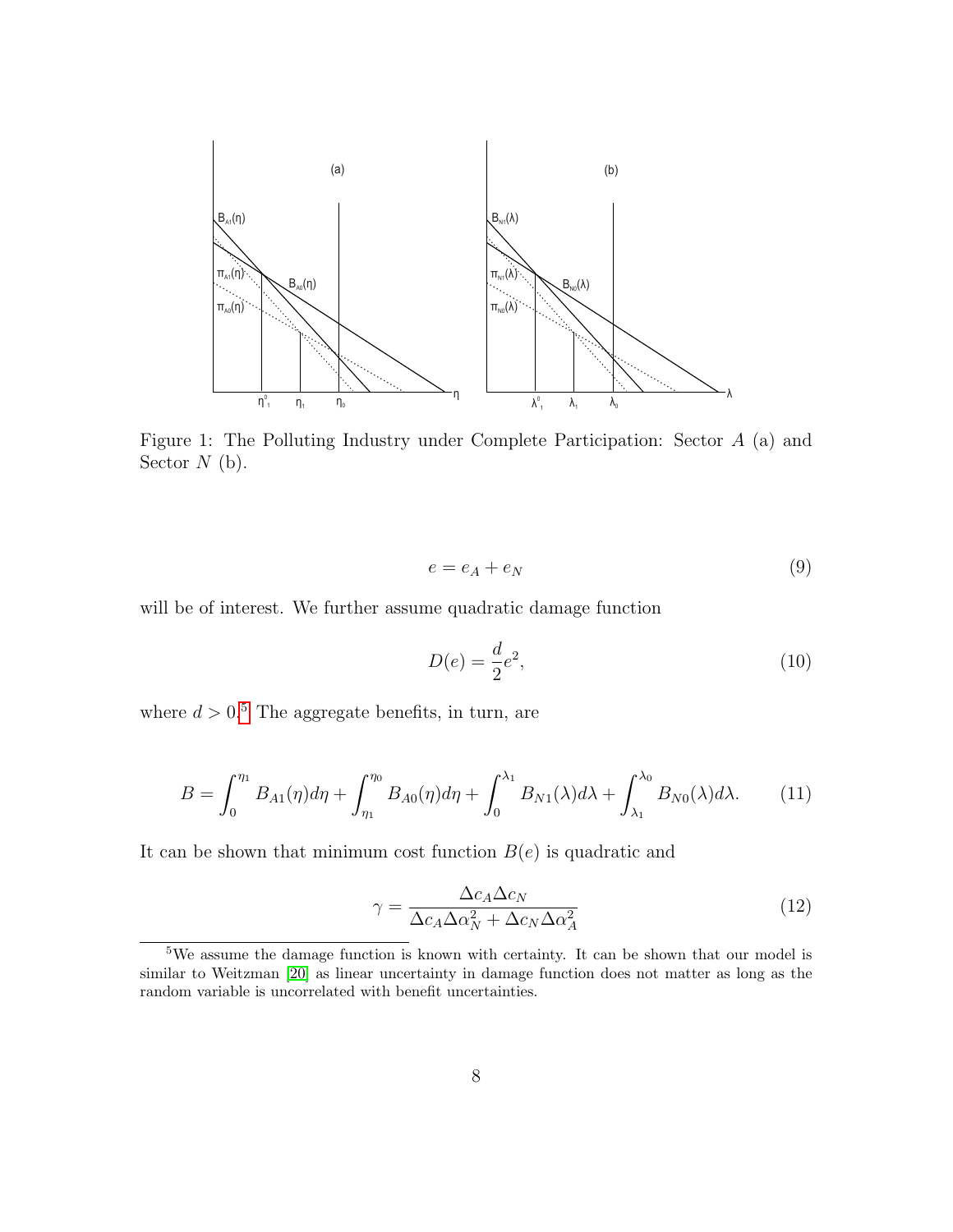is the slope of the marginal function. Finally, we write

<span id="page-9-0"></span>
$$
B_U = B_{AU} + B_{NU},\tag{13}
$$

where

<span id="page-9-4"></span>
$$
B_{NU} = \int_0^{\lambda_1^0} B_{N1}(\lambda) d\lambda + \int_{\lambda_1^0}^{\lambda_0} B_{N0}(\lambda) d\lambda.
$$
 (14)

Similarly,

<span id="page-9-1"></span>
$$
U = U_{AU} + U_{NU},\tag{15}
$$

where

<span id="page-9-5"></span>
$$
U_{NU} = \int_0^{\lambda_1^0} \alpha_{N1} d\lambda + \int_{\lambda_1^0}^{\lambda_0} \alpha_{N0} d\lambda.
$$
 (16)

We call  $B_U$  the counterfactual benefits and U the counterfactual emissions. They are benefits and emissions in the absence of regulation.

The entire polluting industry participates in the regulation. The regulator chooses the strictness of the policy by setting a unit price on emissions. By Equations [\(48\)](#page-28-0) and [\(49\)](#page-28-1) in Appendix [A,](#page-28-2) we write benefits

$$
B(s) = B_U - \frac{1}{2\gamma}s^2\tag{17}
$$

and emissions

<span id="page-9-2"></span>
$$
e(s) = U - \frac{1}{\gamma}s,\tag{18}
$$

as functions of the unit price s. The factors  $B_U$  and U are the counterfactual variables defined in Equations [\(13\)](#page-9-0) and [\(15\)](#page-9-1), respectively. Denote the optimal rate by  $\tau$ , so the necessary first-order condition requires that

$$
E\left[\frac{dB}{d\tau} - \frac{dD}{de}\frac{de}{d\tau}\right] = 0,
$$

or, that

<span id="page-9-3"></span>
$$
\tau = dE\left[e\right].\tag{19}
$$

The derived policy rule is a standard one. It equates the price of the emissions to the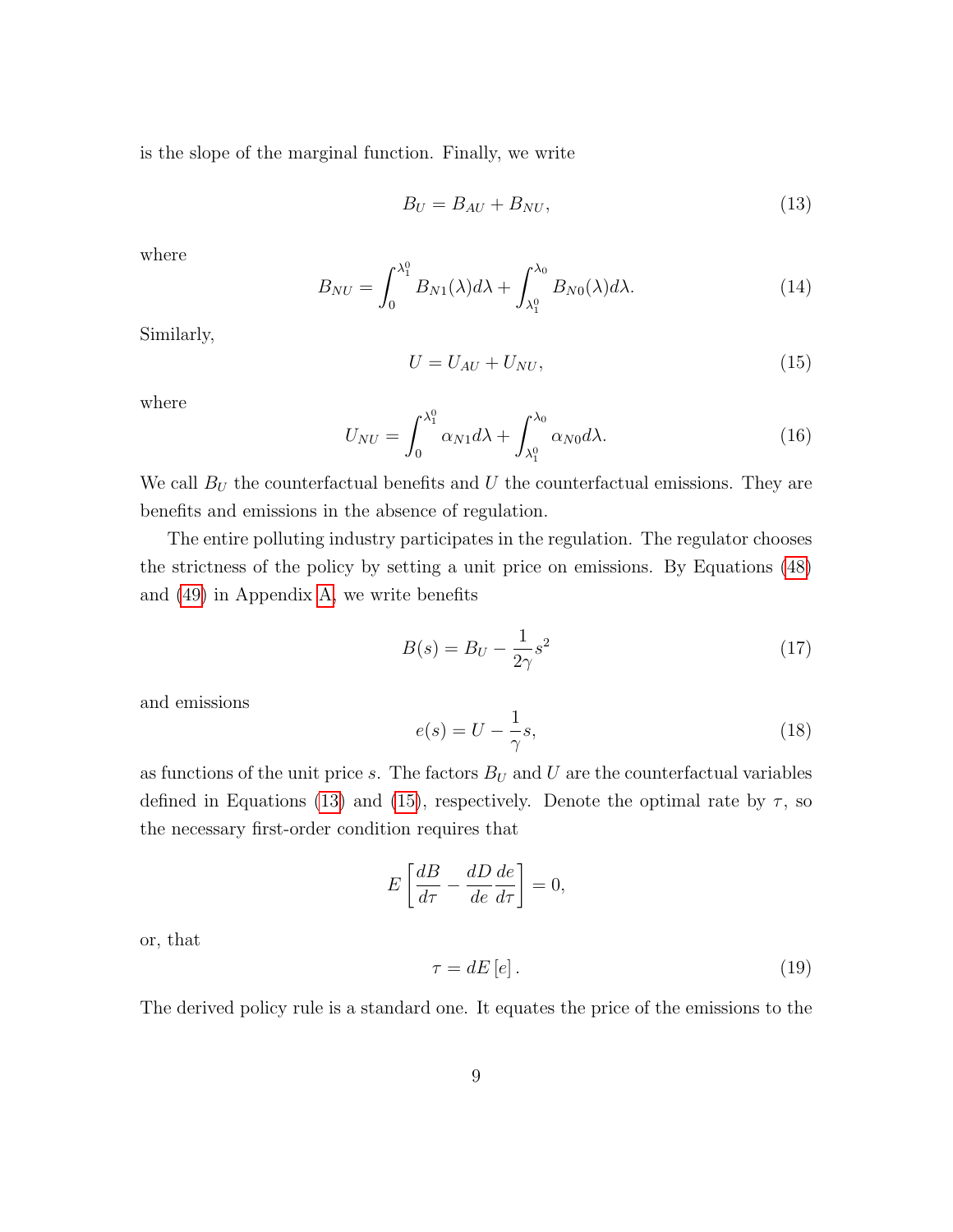expected level of marginal damage.

If the agency uses permit policy, it fixes first the number of pollution permits at the level  $\iota$  and then auctions them off. At market equilibrium, the demand and supply of permits are equal, so

$$
\iota = \int_0^{\eta_1} (\alpha_{A1} - l_A) d\eta + \int_{\eta_1}^{\eta_0} (\alpha_{A0} - l_A) d\eta + \int_0^{\lambda_1} (\alpha_{N1} - l_N) d\lambda + \int_{\lambda_1}^{\lambda_0} (\alpha_{N0} - l_N) d\lambda.
$$
 (20)

We denote the number permits under complete participation by  $l$ . By Equation [\(18\)](#page-9-2), the equilibrium permit price satisfies

$$
p = Ep - \gamma \left( \frac{\theta_A}{\Delta c_A} \Delta \alpha_A + \frac{\theta_N}{\Delta c_N} \Delta \alpha_N \right). \tag{21}
$$

The expected price  $Ep$  can be taken as the choice variable. Thus, by Equation [\(19\)](#page-9-3), the agency should set  $\iota = l$  in such a way that the condition

$$
Ep=\tau.
$$

is met.

In addition to the individual instrument designs, there is a choice to be made between the instruments. Different instruments will induce different responses and different expected levels of societal welfare. The choice between the instruments is based on a comparative advantage. A comparative advantage between the tax instrument  $\tau$  and the permit instruments  $p$  is

$$
\Delta(\tau, p) = E\left[B(\tau, \theta) - D(e(\tau, \theta) - (B(p(\theta), \theta) - D(e(p(\theta)), \theta))\right],\tag{22}
$$

where  $\theta = (\theta_A, \theta_N)$ . We have

$$
EB(s) = EB_U - \frac{1}{2\gamma}E\left[s^2\right],
$$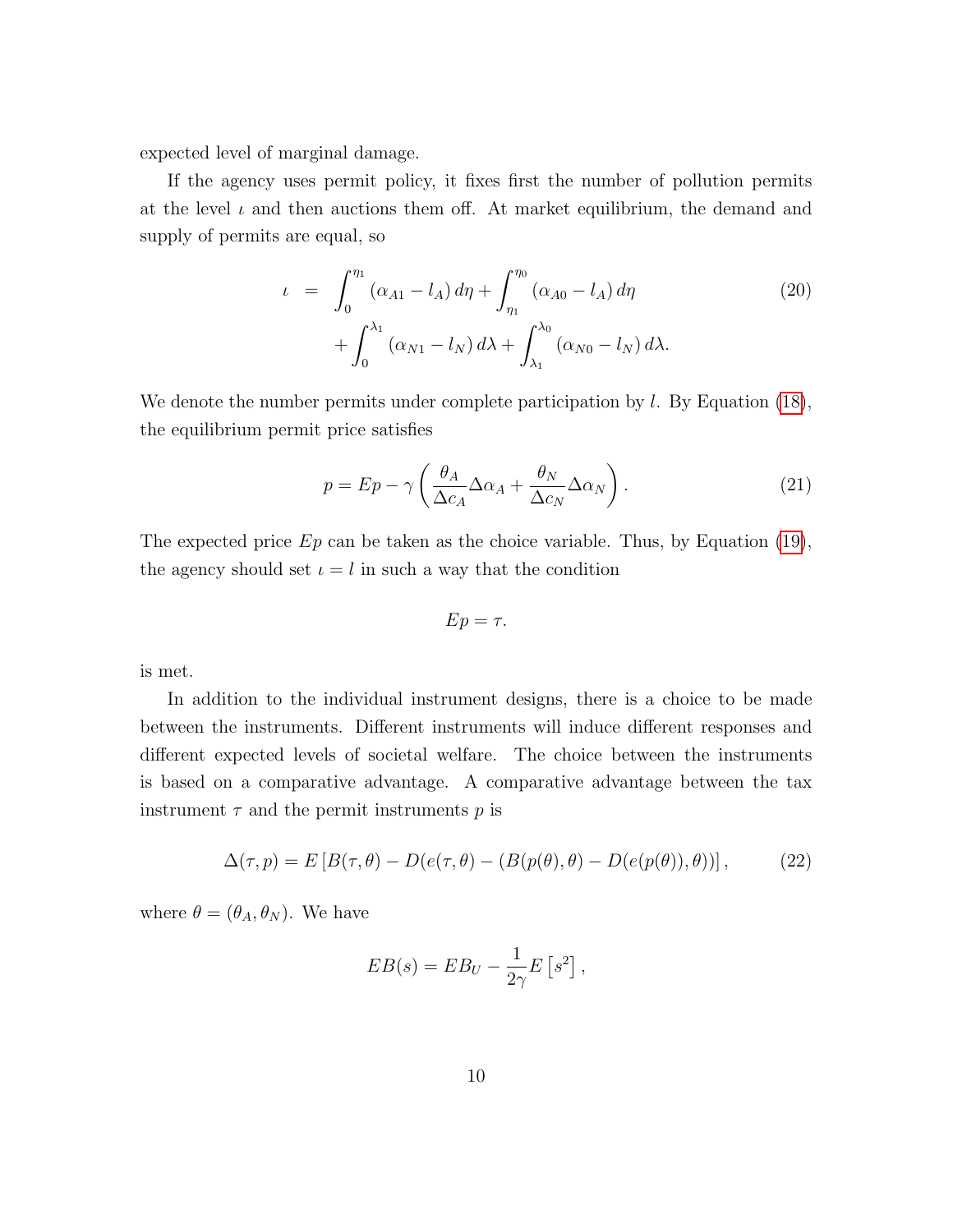$$
ED(e(\tau)) = \frac{d}{2}l^2 + \frac{d}{2}E\left(\frac{\alpha_A}{c_A}\theta_A + \frac{\Delta\alpha}{\Delta c}\theta_N\right)^2,
$$

and

$$
e(p(\theta), \theta) = \frac{d}{2}l^2.
$$

Based on these, we have

<span id="page-11-1"></span>
$$
\Delta(\tau, p) = \frac{1}{2} \frac{Var(p)}{\gamma^2} (\gamma - d)
$$
\n(23)

as the comparative advantage under complete participation.

The comparison  $\Delta(\tau, p)$  follows the original Weitzman principle. The choice does not depend on the size of the uncertainty  $(Var(p))$ , so the slopes of the marginal benefit  $(\gamma)$  and damage (d) functions alone determine the choice between the price (environmental tax) and the quantity (tradable permits) instruments. It holds that the tax and permit policies are able to implement the policy in an efficient manner, even though the regulated industry is not standard.<sup>[6](#page-11-0)</sup> Furthermore, the presence of subsidization neither destroy the efficiency nor affect the instrument choice. Basically, this happens as the industry responses  $\eta_1$  (Equation [\(5\)](#page-7-1)) and  $\lambda_1$  (Equation [\(6\)](#page-7-2)) are independent of the thresholds  $l_A$  and  $l_N$ . In practice, every firm gets the same compensation no matter what they choose, so the thresholds have no effect on the allocation of technology, and consequently, no effect on the policy choices.

#### 2.2 Zero-Voluntary Participation

We start our study of incomplete participation by studying a policy without voluntary provision. The policy regulates only sector  $A$ , so firms in sector  $N$  stay completely outside the regulation. The benefits are

$$
B_a = \int_0^{\eta_1} B_{A1}(\eta) d\eta + \int_{\eta_1}^{\eta_0} B_{A0}(\eta) d\eta + B_{NU}
$$

while the emission equals

<span id="page-11-0"></span> ${}^{6}$ The technology transition model (as portrayed by the piece-wise linear functions in Figure [1\)](#page-8-0) is a novel feature in this study.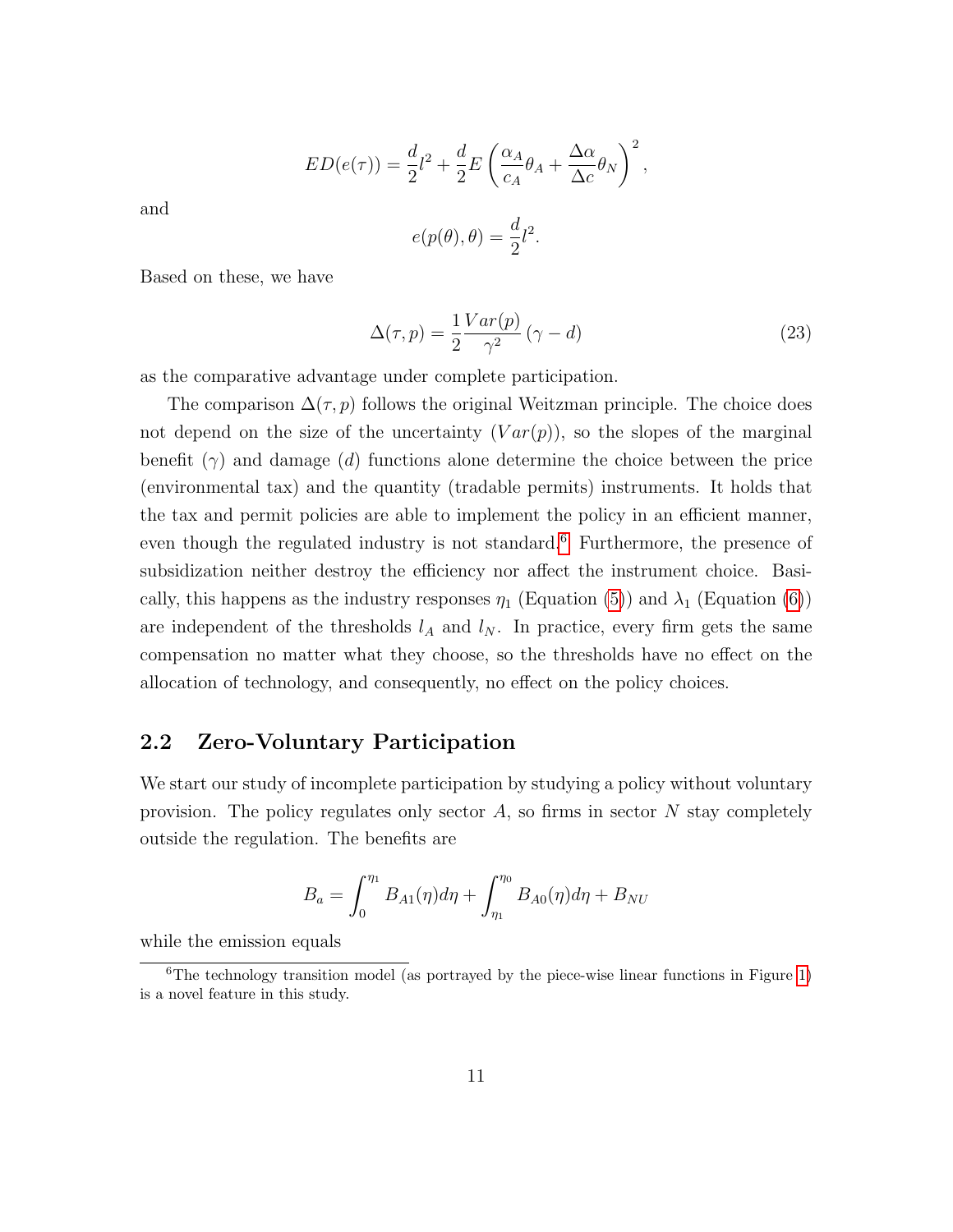$$
e_a = \int_0^{\eta_1} \alpha_{A1} d\eta + \int_{\eta_1}^{\eta_0} \alpha_{A0} d\eta + U_{NU},
$$

where  $B_{NU}$  and  $U_{NU}$  are the sector N counterfactual variables defined in Equations [\(14\)](#page-9-4) and [\(16\)](#page-9-5), respectively. Consequently, in the absence of voluntary participation provision, the implemented policy do not affect the choices in sector  $N$  in any way.<sup>[7](#page-12-0)</sup> Specifically, if we write

$$
B_a = B_{aA}(e_{aA}) + B_{NU},
$$

 $=$   $\gamma_a$ ,

 $d^2B_a$  $de_{aA}^2$ 

it then holds that

where

$$
\gamma_a = \frac{\Delta c_A}{\Delta \alpha_A^2}.\tag{24}
$$

The details of the regulation resemble those of the complete participation. Consequently, the regulator either fixes the tax rate  $(\tau_a)$  or the number of the auctioned permits  $(l_a)$ . According to Equations [\(54\)](#page-29-0) and [\(55\)](#page-29-1) in Appendix [A,](#page-28-2) benefits and emissions can be written as

$$
B_a(s) = B_U - \frac{s^2}{2\gamma_a}
$$
  

$$
e_a(s) = U - \frac{1}{\gamma_a} s,
$$
 (25)

and

where  $B_U$  and U are defined in Equations [\(13\)](#page-9-0) and [\(15\)](#page-9-1), respectively. At the optimum, the tax rate (resp. the expected price level,  $Ep_a$ ) satisfies

<span id="page-12-1"></span>
$$
\tau_a = dE\left[e_a(\tau_a)\right],\tag{26}
$$

or, in terms of the parameters of the model,

$$
\tau_a = \frac{\gamma_a d}{\gamma_a + d} EU \tag{27}
$$

(see Equation [\(57\)](#page-30-0) in Appendix [A\)](#page-28-2).

<span id="page-12-0"></span><sup>7</sup>Meunier [\[9\]](#page-26-4) studies the various links between regulated and unregulated goods.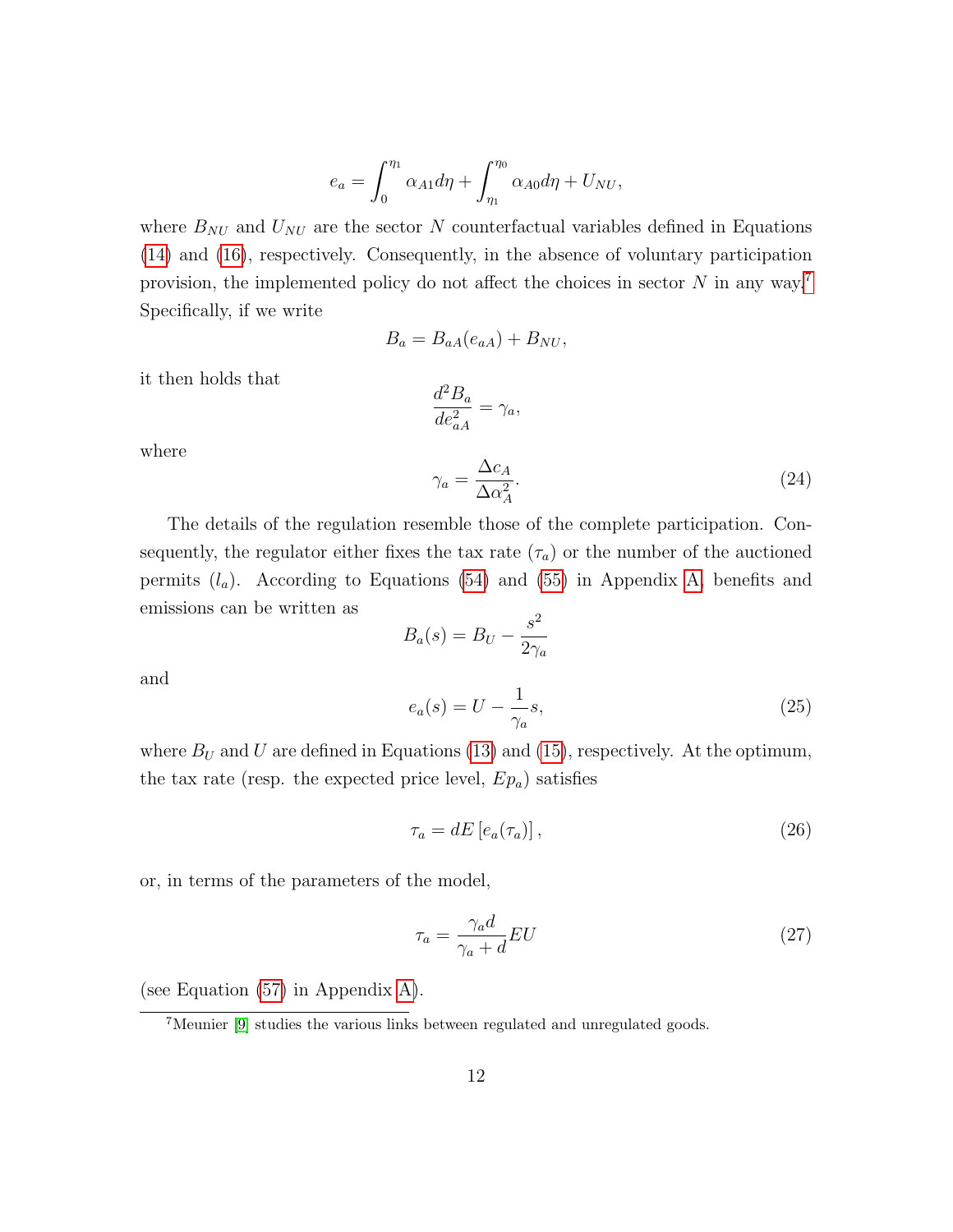Let us consider the policy choices more closely for a moment. Note first that (by assumption) the restricted regulator takes the scope of an environmental policy as given. Had she the opportunity to choose the scope, the regulator would prefer complete participation (Appendix [A,](#page-28-2) Equation [\(63\)](#page-31-0)). Second, the incomplete participation alters the nature of the abatement cost function. The function is only partial in nature as some profitable abatement projects remain outside the set of plausible projects. Third, as the agency can only influence the emissions of sector  $A$ , so the sector N emissions merely enter the policy calculations as an exogenously given entity. Regarding the instrument designs, we show in Appendix [A](#page-28-2) (see Equations [\(61\)](#page-30-1) and [\(62\)](#page-30-2)) that

 $\tau_a > \tau$ 

and

$$
E e_a > E e,
$$

where  $\tau$  and Ee are the policy choices with complete participation. A shift in the marginal abatement cost function explains these differences.<sup>[8](#page-13-0)</sup>

In the permit markets, the supply of permits equals the demand or, equivalently,

$$
\iota = \int_0^{\eta_1} (\alpha_{A1} - l_A) d\eta + \int_{\eta_1}^{\eta_0} (\alpha_{A0} - l_A) d\eta, \tag{28}
$$

where  $\iota$  is the number of auctioned permits. The permit implementation sets  $\iota = l_a$ in such a manner that the equilibrium price  $p_a$  will satisfy

$$
p_a = \tau_a - \gamma_a \frac{\Delta \alpha_A}{\Delta c_A} \theta_A.
$$
\n(29)

As sector  $N$  counterfactual emissions are denoted by  $U_{NU}$ , the aggregate emissions are

$$
e_a(p_a) = l_a + U_{NU},
$$

<span id="page-13-0"></span> ${}^{8}$ In terms of emission reductions, the exclusion of sector N effectively means that the marginal abatement curve shifts upward at every level of emission reduction (see Fig. 1 in Montero [\[10\]](#page-26-0)). As marginal damages are increasing, the price and the level of regulated emissions are increasing as well.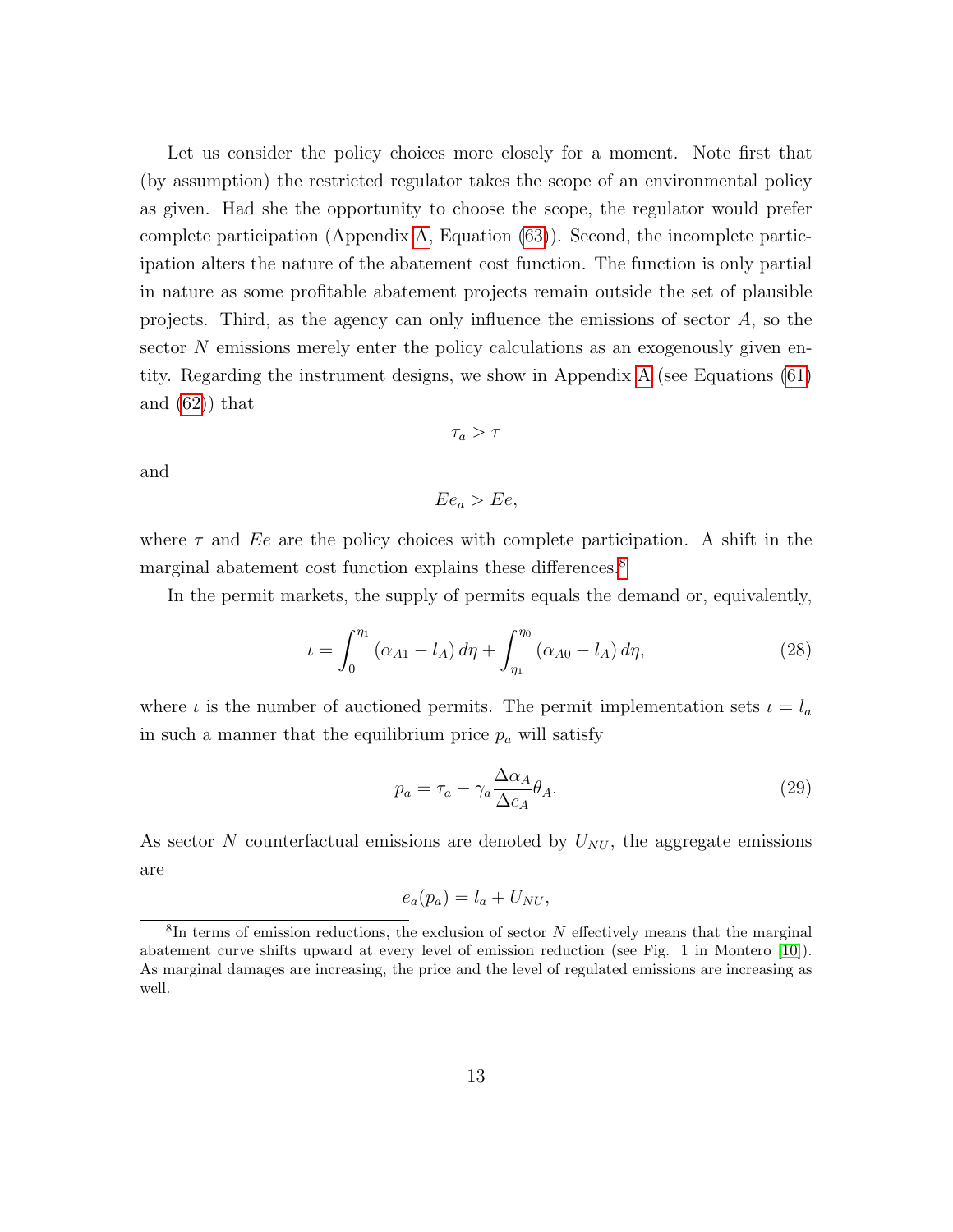so the emissions are uncertain under tradable permits. Under tax policy instead,

$$
e_a(\tau_a) = e_a(p_a) - \frac{\Delta \alpha_A}{\Delta c_A} \theta_A.
$$

The comparative advantage is

$$
\Delta_a(\tau_a, p_a) = E\left[B_a(\tau_a, \theta) - D(e_a(\tau_a, \theta) - (B_a(p_a(\theta), \theta) - D(e_a(p_a(\theta), \theta))\right].
$$

We enter the various prices and quantities from above into this formula. It holds that

<span id="page-14-1"></span>
$$
\Delta_a(\tau_a, p_a) = \frac{1}{2} \frac{Var(p_a)}{\gamma_a^2} (\gamma_a - d). \tag{30}
$$

In principle, less-than-full participation in the environmental program does not change the basic rule of instrument choice.<sup>[9](#page-14-0)</sup> If the slope of the marginal benefit function  $(\gamma_a)$ exceeds the slope of the marginal damage function  $(d)$ , then the price instrument should be chosen. We can also show that the rule in Equation [\(30\)](#page-14-1) remains intact if the sector N instead is the sole regulated industry.

The statistic  $\Delta_a(\tau_a, p_a)$ , however, does not provide any information about the changes that incomplete participation induces on instrument choice. In principle, the participation in regulation may turn from partial towards complete, or vice versa. We can show that the influence to instrument choice depends on the direction of the change: The quantity instrument will be favored as the regulatory regime somehow shifts from incomplete to complete participation. Conversely, a shift to incomplete participation favors the price instrument. The reason for these changes lies in the benefit side. As we are mainly interested in increasing participation in regulation, we briefly discuss this case here.

If voluntary provision succeeds in attracting new cost-saving projects into regulation, it will result in lower total and marginal cost curves. Following the basic principles of instrument choice, the less steep marginal cost curve means that more weight will be given to the slope of marginal damage  $d$ . In other words, as relative im-

<span id="page-14-0"></span><sup>9</sup>Our model rules out any covariance between the random variables in the benefit function by assumption. The presence of covariance will certainly induce differences between complete and incomplete participation. See Weitzman [\[20\]](#page-27-0), Williams [\[21\]](#page-27-1), Stavins [\[17\]](#page-26-10), and Meunier [\[9\]](#page-26-4).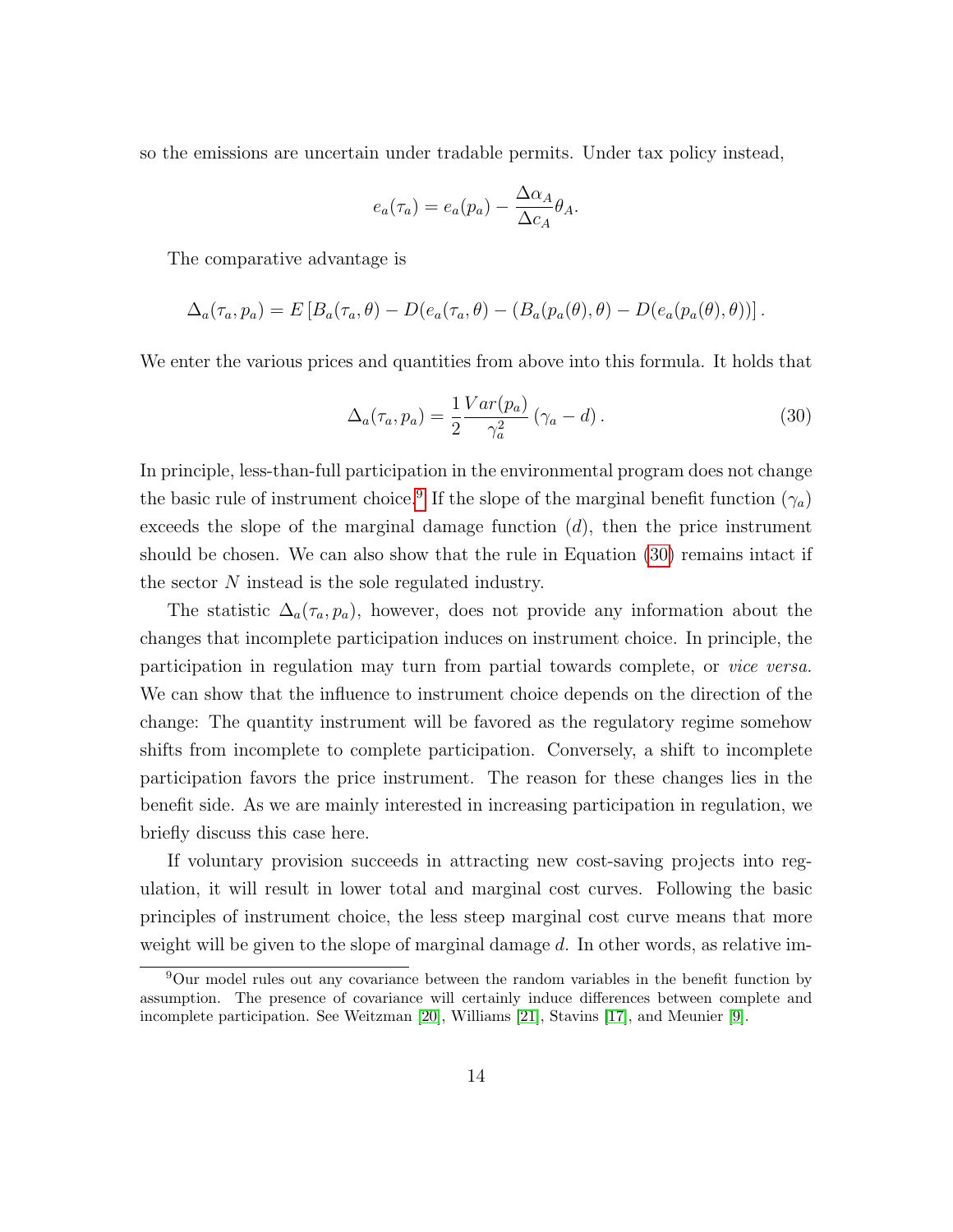portance of pollution damages increases, the relative importance of quantity control increases. More formally, it can be shown that a relation

<span id="page-15-4"></span>
$$
\gamma_a = \gamma n \tag{31}
$$

holds between  $\gamma_a$  and  $\gamma$ . We derive in Appendix [B](#page-34-0) (Equation [\(71\)](#page-34-1)) that  $n > 1$ , so  $\gamma_a > \gamma$ . Consequently, we may rewrite the comparative measure under complete participation (Equation [\(23\)](#page-11-1)) as

<span id="page-15-1"></span>
$$
\Delta(\tau, p) = \frac{Z}{2} \frac{Var(p_a)}{\gamma_a^2} [\gamma_a - nd], \qquad (32)
$$

where  $Z > 0$ . The multiplier  $n > 1$  is the additional weight given to the slope of the marginal damage.<sup>[10](#page-15-0)</sup>

For example, let  $\gamma_a = d$ , so that the regulator is indifferent between prices and quantities under zero-voluntary participation. If participation turns complete (and the policy choices turn optimal alongside it), then (by Equation [\(32\)](#page-15-1))  $\Delta(\tau, p) < 0$ and the quantities becomes the preferred choice. We call the multiplier  $n$  the scope effect in instrument choice.

### 3 Regulation with Voluntary Participation

#### 3.1 Voluntary participation

Above, we studied policy that regulates only a fraction of polluting firms. In this section, a mandatory regulation still remains infeasible in sector  $N$  but the agency will pursue a voluntary approach in there.<sup>[11](#page-15-2)</sup> In the implementation of the voluntary provision, the agency applies subsidies in sector N.

Depending on the size of subsidy threshold  $l_N$ , the voluntary participation in itself can be complete or incomplete. In the first case, we state

<span id="page-15-3"></span><span id="page-15-0"></span><sup>&</sup>lt;sup>10</sup>The size of factor  $Z$  is irrelevant for instrument choice, as it only magnifies the size of the measure  $\Delta$ .

<span id="page-15-2"></span> $11$ This view naturally presupposes that the society benefits from increasing participation. We will return soon to this issue.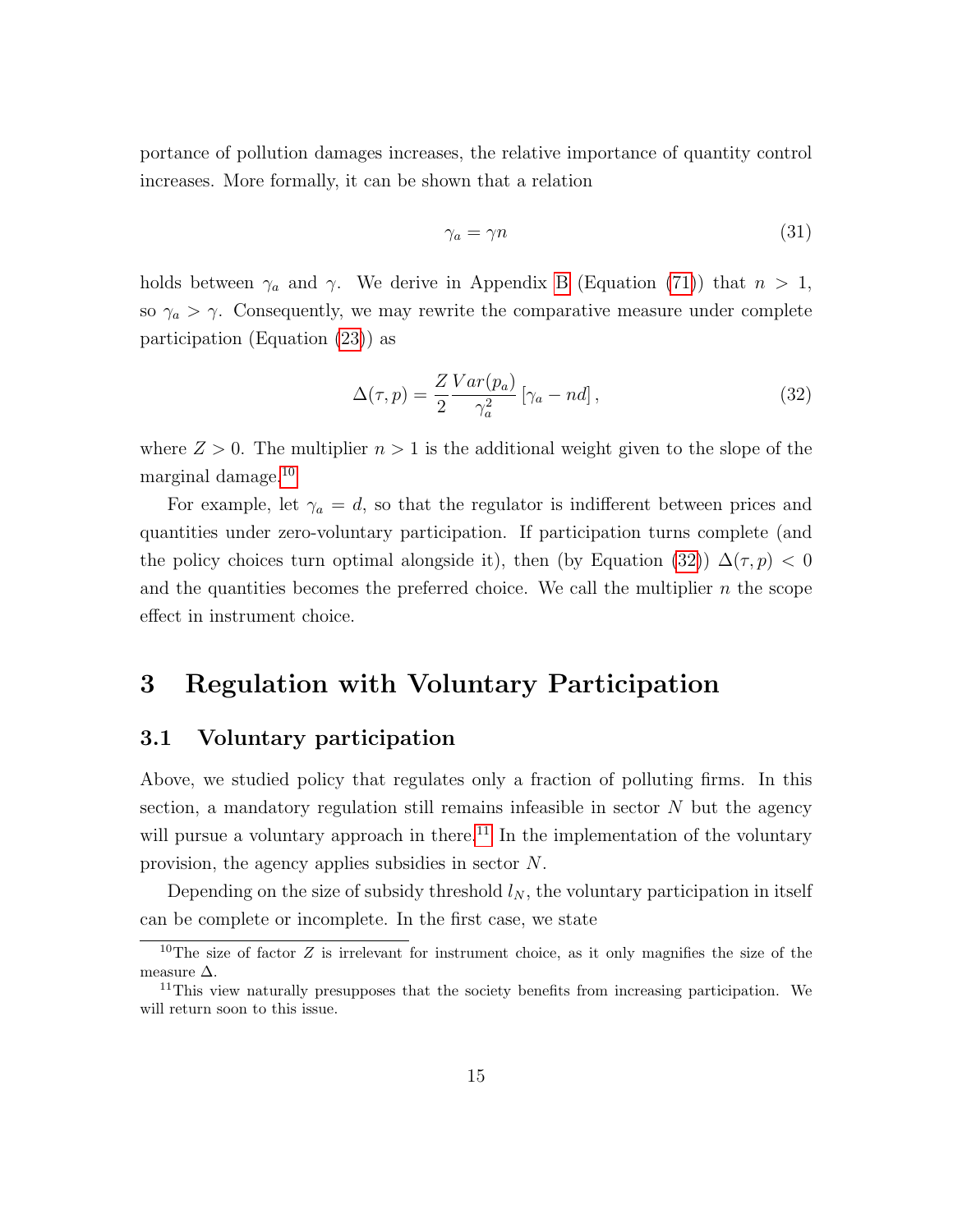**Proposition 1** Assume that  $l_N > \alpha_{N0}$ . Voluntary participation is complete as every firm in sector N opts in. The environmental policy implements the same expected prices and quantities as with the complete participation. Furthermore, the instrument choice between prices and quantities follow the standard rule as written in Equation [\(23\)](#page-11-1).

The findings in instrument design are the same as in Montero [\[10\]](#page-26-0). Accordingly, if transfers are unlimited, the less-than-full participation may have no deleterious welfare effects. In the present context, as  $l_N > \alpha_{N0}$ , then  $l_N > \alpha_{N1}$  as well, so

$$
\Pi_{Nj}(\lambda) > B_{Nj}(\lambda)
$$

for every  $\lambda$ , and  $j = 0, 1$ . In practice, this condition means that every firm in sector N finds it profitable to participate. To understand Proposition [1,](#page-15-3) we remind the reader of our earlier analysis under complete participation. Efficiency required that only the price of emissions, not the subsidization should affect the response  $\lambda_1$  in sector N. In the present context, every firm participates (and earns the same subsidy), so the threshold  $l_N$  affects neither the participation rate nor the technology choices. These insights chiefly explain the similarities between complete mandatory and voluntary participation regimes. As the planner finds no restrictions in the implementation, it pursues the first-best policy familiar with the case of complete participation. Proposition [1](#page-15-3) also expands the analysis of unlimited transfers (Montero [\[10\]](#page-26-0)) toward the instrument choice. The first-best implementation explains why the voluntary partic-ipation provision does not affect the instrument choice at all.<sup>[12](#page-16-0)</sup>

We will further follow Montero [\[10\]](#page-26-0) as we not only model complete but also model incomplete voluntary participation. In our case, incomplete voluntary participation boils down to a condition

<span id="page-16-1"></span>
$$
\alpha_{N0} > l_N > \alpha_{N1}.\tag{33}
$$

Under this condition, transfers become limited and some firms at the high end of the type distribution refuses to participate. Specifically, the cut-off firm in sector  $N$ 

<span id="page-16-0"></span><sup>12</sup>We will prove this result more formally in the closing section of this paper.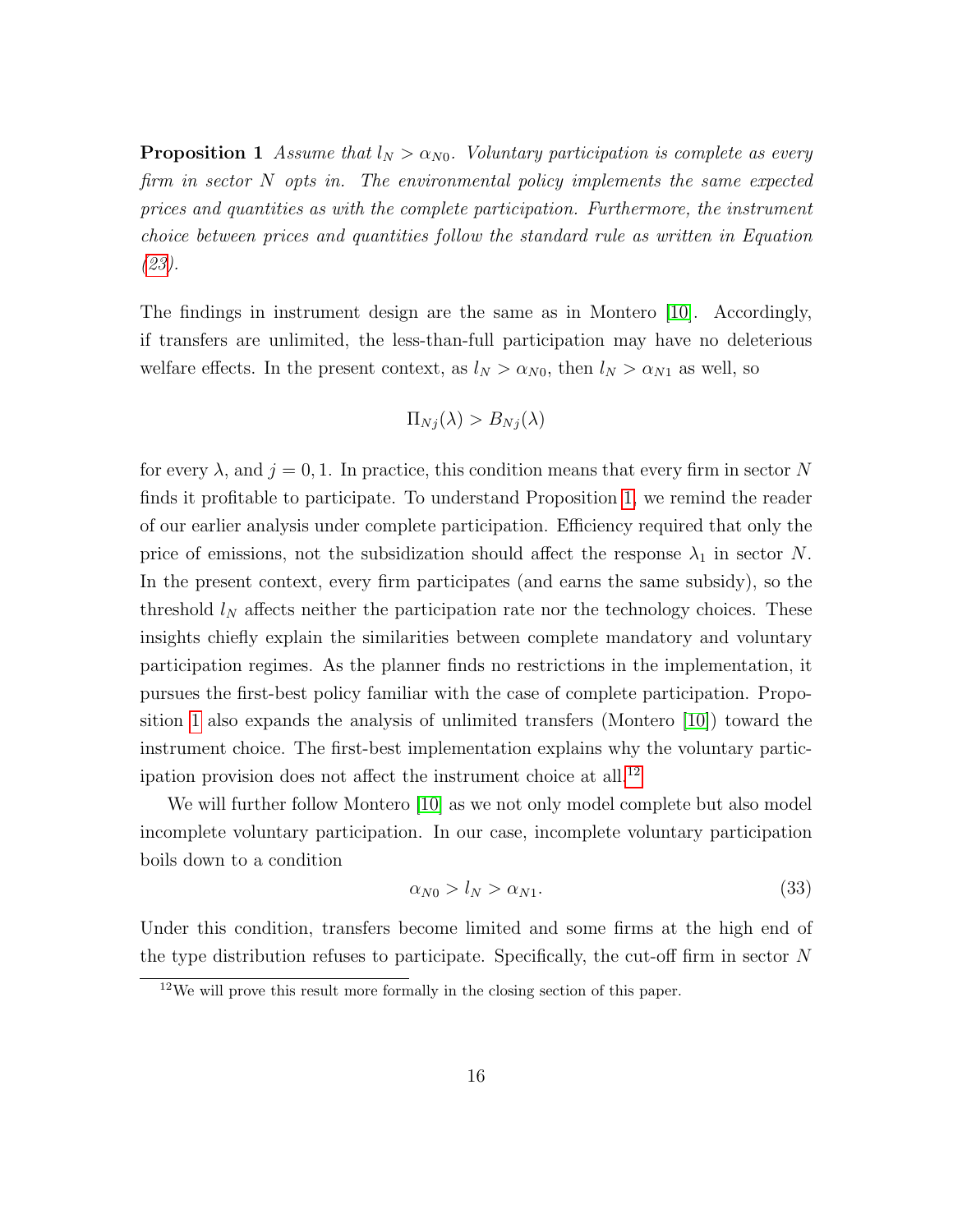(Equation [\(6\)](#page-7-2)) is replaced by the firm

<span id="page-17-4"></span>
$$
\lambda_{v1} = \frac{\Delta b_N + \theta_N + s(l_N - \alpha_{N1})}{\Delta c_N}.
$$
\n(34)

The market response  $\lambda_{v1}$  is seen to depend on the threshold  $l_N$ , so subsidization affects technological transition under incomplete voluntary participation.

This change does not happen without consequences. Specifically, the aggregate benefits (Equation [\(64\)](#page-31-1) in Appendix [A\)](#page-28-2) become

<span id="page-17-1"></span>
$$
B_v = B_U - \frac{1}{2} \frac{1}{\gamma_l} s^2
$$
\n(35)

while the aggregate emissions (Equation [\(65\)](#page-31-2) in Appendix [A\)](#page-28-2)) are

<span id="page-17-0"></span>
$$
e_v = U - \frac{1}{\gamma_L} s,\tag{36}
$$

where

<span id="page-17-2"></span>
$$
\gamma_l = \frac{\Delta c_N \Delta c_A}{(l_N - \alpha_{N1})^2 \Delta c_A + \Delta \alpha_A^2 \Delta c_N} \tag{37}
$$

and

<span id="page-17-3"></span>
$$
\gamma_L = \frac{\Delta c_N \Delta c_A}{(l_N - \alpha_{N1}) \Delta \alpha_N \Delta c_A + \Delta \alpha_A^2 \Delta c_N}
$$
(38)

In comparison to  $\gamma$  (Equation [\(12\)](#page-8-2)), it holds that  $\gamma_l \neq \gamma$  and  $\gamma_L \neq \gamma$  for as long as  $l_N > 0$ .

We find it convenient to work in a framework, where damages and benefits are written in terms of emission price. However, if we transform our analysis into quantity framework, an important insight about the benefits under incomplete voluntary participation emerges. To see it, we rewrite first Equation [\(36\)](#page-17-0) as

$$
s_v(e) = \gamma_L (U - e).
$$

We insert this price into benefits (Equation [\(35\)](#page-17-1)), so

$$
B_v = B_U - \frac{1}{2} \frac{\gamma_L^2}{\gamma_l} (U - e)^2.
$$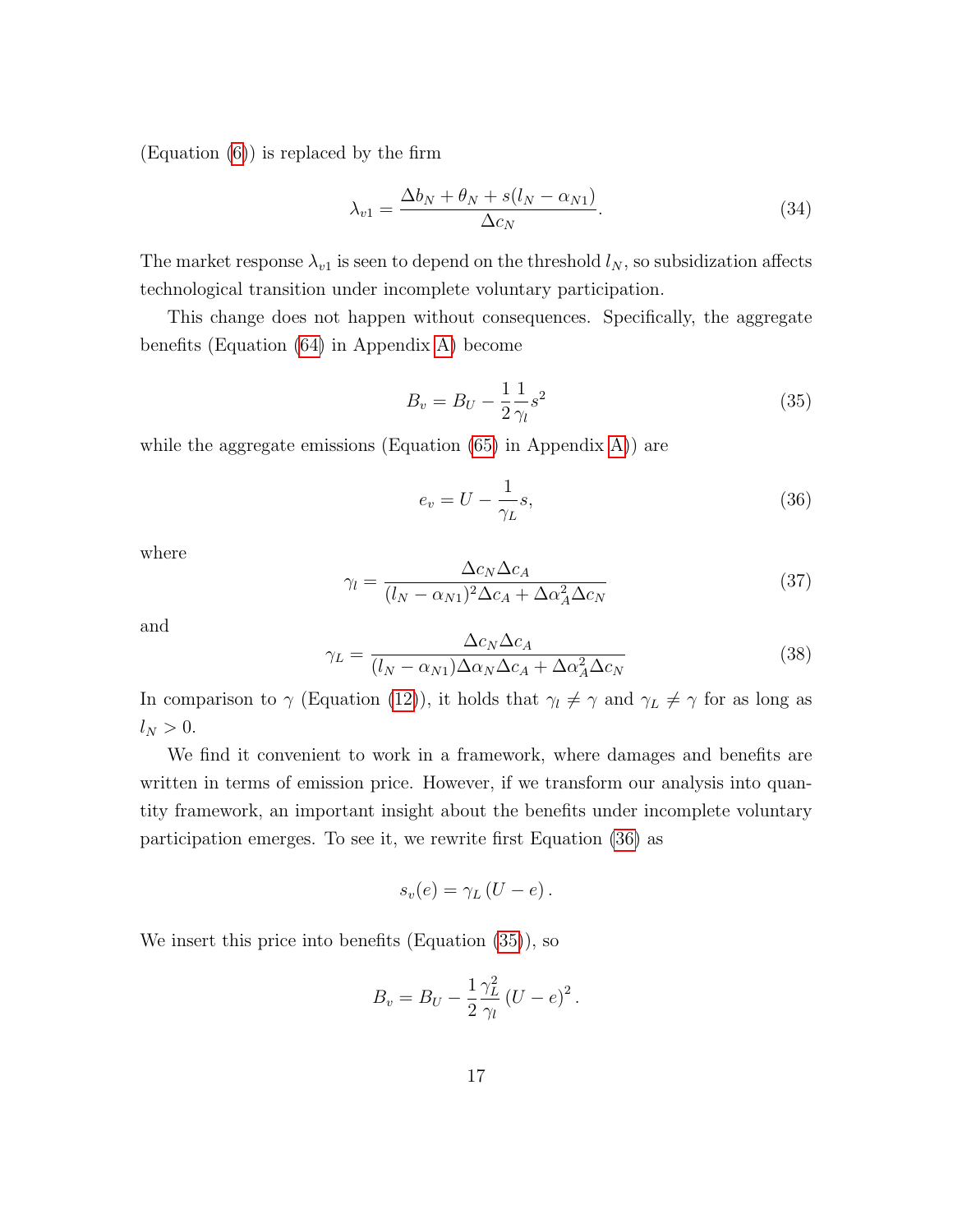Define a term

<span id="page-18-1"></span>
$$
\rho = \frac{\gamma_L^2}{\gamma \gamma_l},\tag{39}
$$

so that

$$
B_v = B_U - \frac{1}{2}\rho\gamma (U - e)^2.
$$

We call term  $\rho$  the cost effect in instrument choice. It records the fact that subsidization under iincomplete voluntary participation turns the emission allocation inefficient. We will show that  $\rho > 1$  as long as participation remains incomplete. Conversely, complete participation means that  $\rho = 1$ .

#### 3.2 Implementation

Under incomplete voluntary participation, the planner (the regulator) will operate under the constraint  $\alpha_{N0} > l_N$ . It is shown in [A](#page-28-2)ppendix A (Equation [\(67\)](#page-31-3)) that the second-best tax rate satisfies

$$
\tau_v = \frac{d\gamma_l \gamma_L}{\left(\gamma_L\right)^2 + d\gamma_l} EU,
$$

where  $EU$  are the expected counterfactual emissions. By Equation [\(36\)](#page-17-0), we further write

$$
E\left[e_v(\tau_v)\right] = EU\left[\frac{(\gamma_L)^2}{(\gamma_L)^2 + d\gamma_l}\right],\tag{40}
$$

so that

<span id="page-18-0"></span>
$$
\tau_v = \frac{\gamma_l}{\gamma_L} dE \left[ e_v(\tau_v) \right]. \tag{41}
$$

By Equations [\(37\)](#page-17-2) and [\(38\)](#page-17-3), it holds that  $\gamma_L \neq \gamma_l$ , so the standard condition s =  $dE [e<sub>s</sub>(s)]$  does not hold under incomplete voluntary participation.

Alternatively, the policy can use tradable permits. The implementation auctions off  $\iota$  permits, so that the market equilibrium satisfies

<span id="page-18-2"></span>
$$
\iota = \int_0^{\eta_1} (\alpha_{A1} - l_A) d\eta + \int_{\eta_1}^{\eta_0} (\alpha_{A0} - l_A) d\eta + \int_0^{\lambda_{v1}} (\alpha_{N1} - l_N) d\lambda.
$$
 (42)

After incorporating values of  $\eta_1$  (Equation [\(5\)](#page-7-1)) and  $\lambda_{v1}$  (Equation [\(34\)](#page-17-4)) into the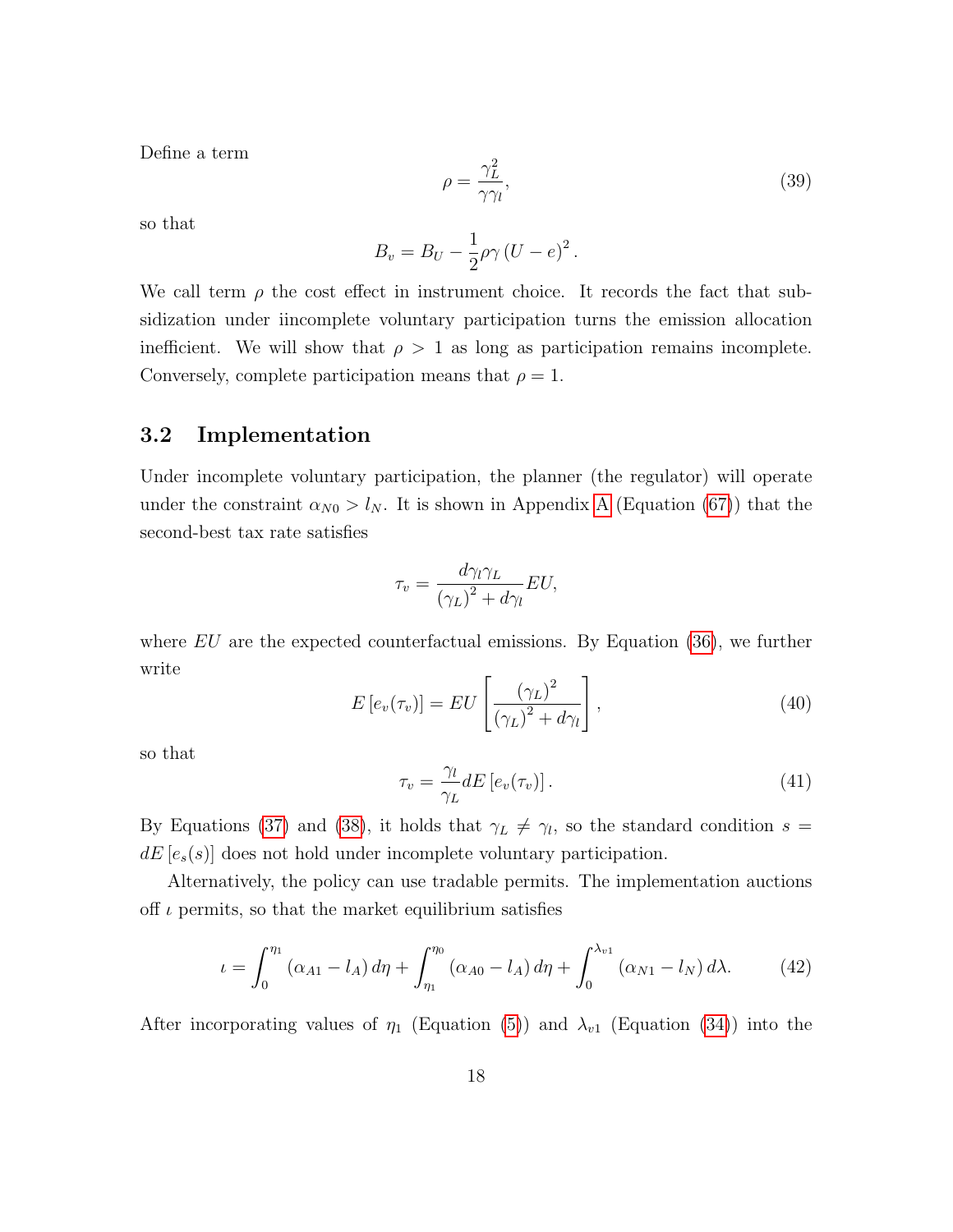equilibrium condition, we can write the equilibrium price as

<span id="page-19-2"></span>
$$
p_v = \overline{p}_v - \gamma_l \left( \frac{\theta_A}{\Delta c_A} \Delta \alpha_A + \frac{\theta_N}{\Delta c_N} \left( l_N - \alpha_{N1} \right) \right),\tag{43}
$$

where  $\gamma_l$  is defined in Equation [\(37\)](#page-17-2). By Equation [\(41\)](#page-18-0), the agency should auction off permits  $(l_v)$  to the extent that the condition

<span id="page-19-0"></span>
$$
\tau_v=\overline{p}_v.
$$

will be met.

Finally, we present an important question about the overall desirability of the opt-in provision. To answer this question, we write first

#### Lemma 1

$$
E\left[e_v\left(\tau_v\right)\right] - E\left[e\left(\tau\right)\right] = \gamma d\left(\frac{\rho - 1}{\left(\gamma + d\right)\left(\gamma \rho + d\right)}\right)EU
$$

and

$$
E\left[e_v\left(\tau_v\right)\right] - E\left[e_a\left(\tau_a\right)\right] = \gamma d\left(\frac{\rho - n}{\left(n\gamma + d\right)\left(\gamma \rho + d\right)}\right) EU.
$$

<span id="page-19-1"></span>The proofs are in Appendix [A](#page-28-2) (see Equations [\(69\)](#page-32-0) and [\(70\)](#page-33-0) in there). We further write

**Proposition 2** If the environmental agency has an opportunity to choose between incomplete voluntary participation and complete participation, it prefers complete participation. Furthermore, the agency prefers incomplete voluntary participation to zero voluntary participation.

**Proof.** We use our calculations in Appendix [A.](#page-28-2) By the welfare calculations in Equations  $(53)$ ,  $(58)$ , and  $(68)$  (together with the tax rates in Equations  $(19)$ ,  $(26)$ , and  $(41)$ , we can write

$$
EW_v(\tau_v) - EW(\tau) = d \frac{EU}{2} \left( E\left[e(\tau)\right] - E\left[e_v(\tau_v)\right] \right)
$$

and

$$
EW_v(\tau_v) - EW_a(\tau_a) = d\frac{EU}{2} \left( E\left[e_a(\tau_a)\right] - E\left[e_v(\tau_v)\right] \right),
$$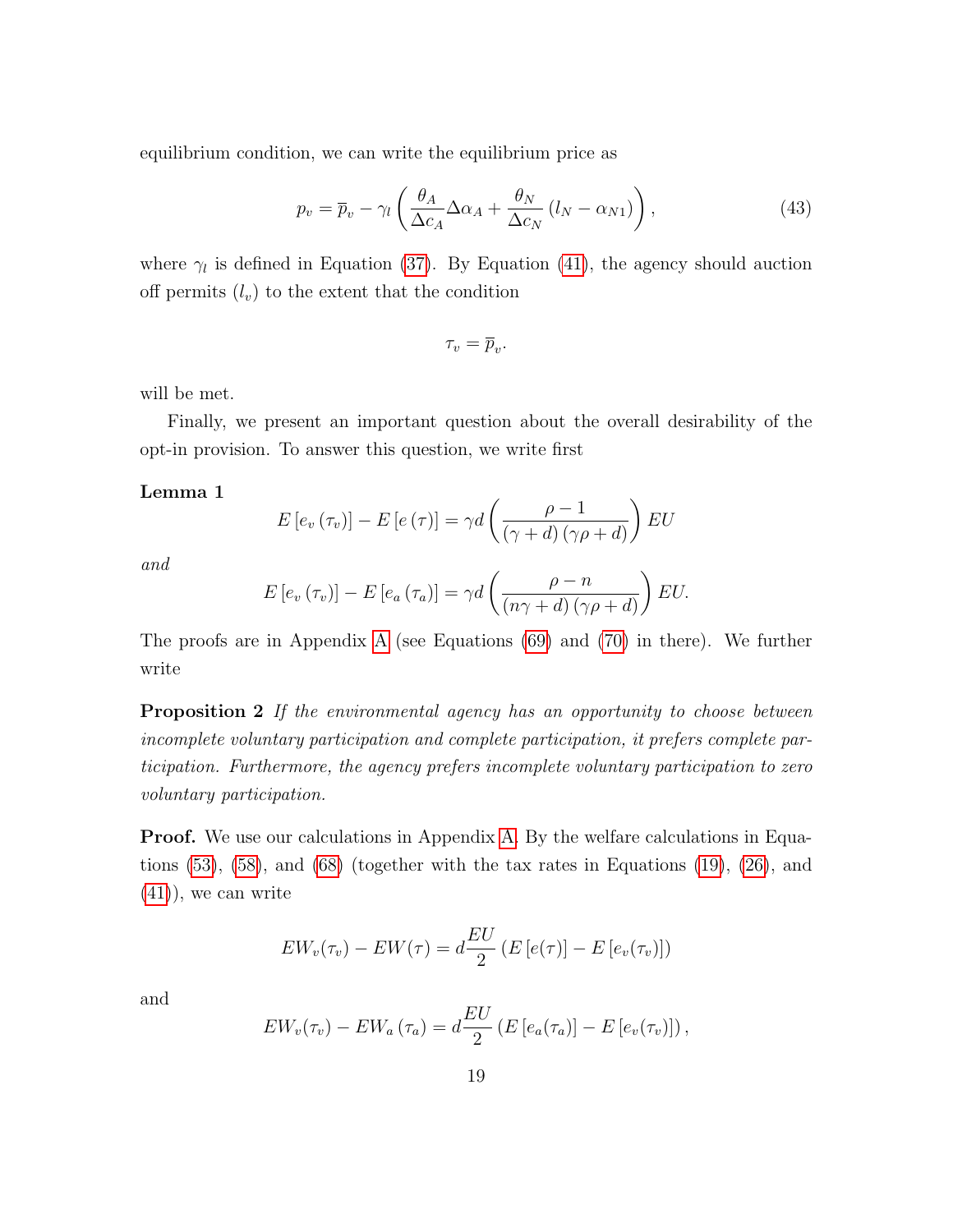where  $EW(\tau)$ ,  $EW_a(\tau_a)$ , and  $EW_v(\tau_v)$  are the maximal levels of social welfare under complete participation, zero voluntary participation, and strictly positive voluntary participation, respectively. Consequently, the differences between levels of social welfare depend on the results of Lemma [1.](#page-19-0) In the next section (in Lemma [2\)](#page-22-0), we will show that conditions  $\rho > 1$  and  $n > \rho$  hold under incomplete participation. Thus, by Lemma [1,](#page-19-0) we have  $E[e(\tau)] - E[e(\tau_v)] < 0$  and  $E[e(\tau_a)] - E[e(\tau_v)] > 0$ . As  $d > 0$ and  $EU > 0$ , it holds that

$$
EW(\tau) > EW_v(\tau_v)
$$

and

$$
EW_v(\tau_v) > EW_a(\tau_a).
$$

 $\blacksquare$  By Equation [\(63\)](#page-31-0) in Appendix [A,](#page-28-2) we may also write

$$
EW(\tau) > EW_v(\tau_v) > EW_a(\tau_a).
$$

We briefly comment the condition  $n > \rho$ . It was shown above that this condition must be met in order for the incomplete voluntary participation to increase welfare. We discussed earlier that expanding the pool of regulated firms will shift the marginal abatement function downwards ("the  $n$ –effect"). However, this insight is based on the efficient implementations. Accounting for the inefficiency that voluntary participation provision produces, the marginal cost function will shift upwards ("the  $\rho$ -effect"). Overall, the condition  $n > \rho$  says that regulator should promote incomplete participation only if the policy shifts marginal abatement costs (and the level of expected regulated emissions) downwards.

#### 3.3 Instrument Choice

We are interested in the choice between environmental taxes and tradable permits in the implementation of the voluntary provision. We ask whether the size of the subsidy should be fixed (taxes) or should be let to fluctuate (permits) in the implementation. We expand the concept of comparative advantage (Weitzman [\[20\]](#page-27-0)) toward payment flows that market-based policies inevitably generate.

We already analysed one particular case of instrument choice, namely, the case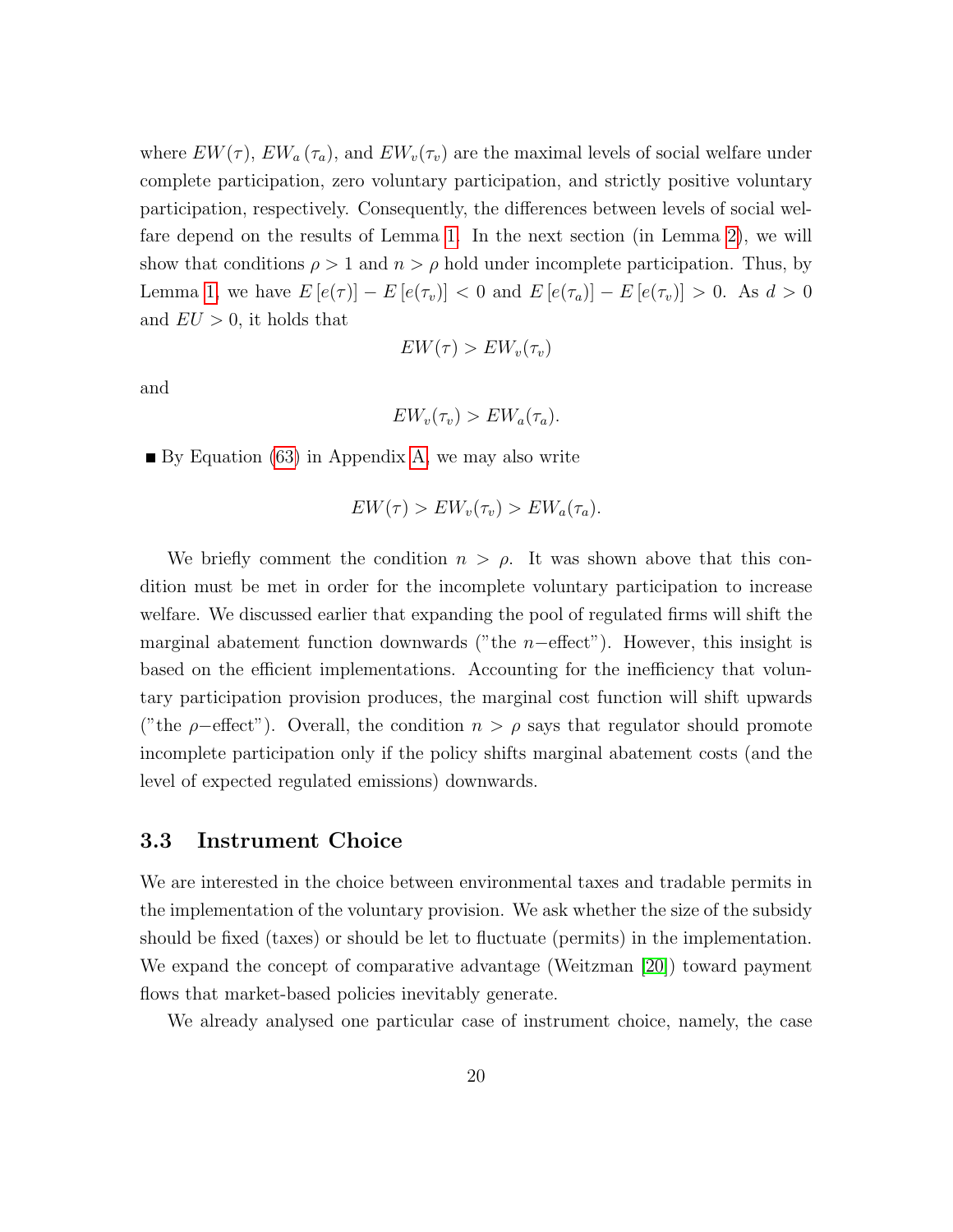of complete voluntary participation. It was shown that the choice is similar to the choice under complete participation, as the agency is able to implement both policies in an efficient manner. However, in the current case, the presence of unlimited transfers turns implementations inefficient, and the instrument choice is fundamentally affected.

The formula of comparative advantage is

$$
\Delta_v(\tau_v, p_v) = E\left[B_v(\tau_v, \theta) - D(e_v(\tau_v, \theta) - (B_v(p_v(\theta), \theta) - D(e_v(p_v(\theta), \theta))\right].
$$

<span id="page-21-0"></span>We state

**Proposition 3** The comparative advantage between prices and quantities under incomplete voluntary participation is

$$
\Delta_v(\tau_v, p_v) = \frac{Z^*}{2} \frac{Var(p_a)}{\gamma_a^2} (\gamma_a - \Theta_{\rho}^n d),
$$

where  $Z^* > 0$ . The influence of voluntary participation on the instrument choice is given by  $\Theta_{\alpha}^{\underline{n}}$  $\frac{n}{\rho}$ , where  $\Theta$  is the volume effect, n is the scope effect, and  $\rho$  is the cost effect.

We already met the scope effect (in Equation  $(31)$ ) and the cost effect (in Equation [\(39\)](#page-18-1)) but the volume effect is a new feature in our framework. Volume effect isolates the influence that non-fixed emission quota has on instrument choice. The non-binding quota follows as the voluntary provision applies free permits in the implementation. According to Equation [\(42\)](#page-18-2), there emerges private permit supply into the permit markets that equals to

$$
\int_0^{\lambda_{v1}} \left( l_N - \alpha_{N1} \right) d\lambda > 0.
$$

As the participation  $\lambda_{v1}$  fluctuates, then the private permit supply and, consequently, the aggregate permit supply fluctuates as well. This is in contrast to our models above, where aggregate permit allocation remained truly fixed. Specifically, in the traditional analysis with complete participation, the quantity instrument fixes both the level of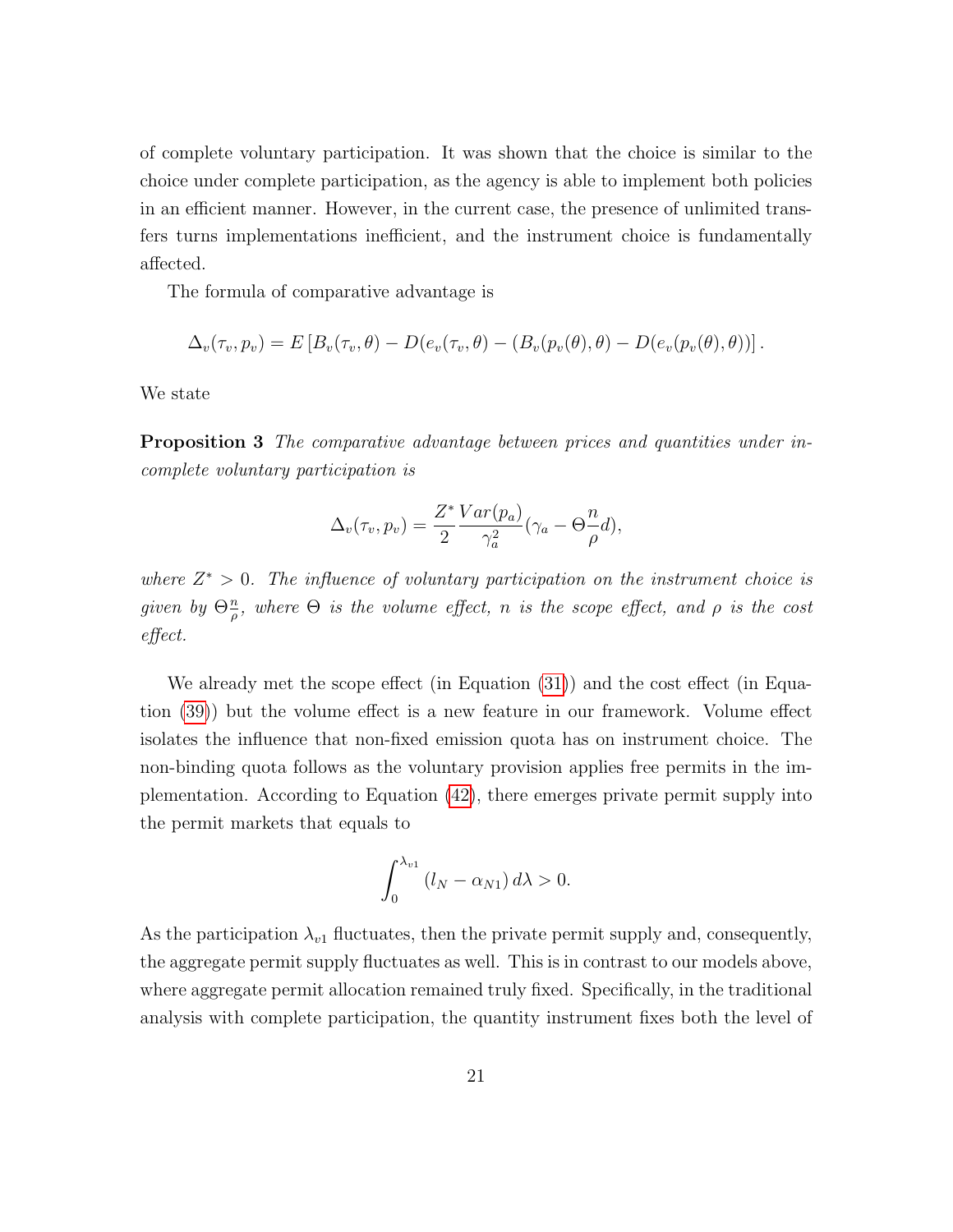emissions and the number of permits to a predetermined level. This assumption lies behind the traditional Weitzman [\[20\]](#page-27-0) analysis (as calculated in Equation [\(23\)](#page-11-1)).

The representation of comparative statistic is derived in Appendix [B.](#page-34-0)[13](#page-22-1) In the derivations, we find it convenient to introduce some new auxiliary notation. We write.

<span id="page-22-2"></span>
$$
u = \frac{\Delta c_A}{\Delta c_N} > 0, \ a = \frac{\Delta \alpha_N}{\Delta \alpha_A} > 0, \ k = \frac{l_N - \alpha_{N1}}{\Delta \alpha_A} > 0. \tag{44}
$$

<span id="page-22-0"></span>We have

**Lemma 2** Under incomplete voluntary participation,  $n > 1$ ,  $\rho > 1$ , and  $\frac{n}{\rho} > 1$ .

Proof. See calculations in Appendix [B.](#page-34-0) Using the definitions in [\(44\)](#page-22-2), we calculate that

$$
n = 1 + ua^2 \tag{45}
$$

(see Equation [\(71\)](#page-34-1)), and that

$$
\rho = 1 + \frac{u (k - a)^2}{(1 + u a k)^2} \tag{46}
$$

(see Equation [\(73\)](#page-34-2)). These figures proves that  $n > 1$  and  $\rho \geq 1$ . Furthermore, by definitions of  $a$  and  $k$ ,

$$
a - k = \frac{\alpha_{N0} - l_N}{\Delta \alpha_A},
$$

and by the definition of incomplete voluntary participation (Equation [\(33\)](#page-16-1)),

$$
\alpha_{N0} > l_N,
$$

so

 $a > k$ .

Thus, under incomplete voluntary participation,  $\rho > 1$ , and, as

$$
\frac{n}{\rho}=\frac{\left(1+uak\right)^{2}}{1+uk^{2}}
$$

<span id="page-22-1"></span><sup>&</sup>lt;sup>13</sup>In specific, our representation shows that cost effect is associated with benefits alone while the volume effect is associated only with damages in the instrument choice (see Equations [\(80\)](#page-35-0) and [\(82\)](#page-36-0)).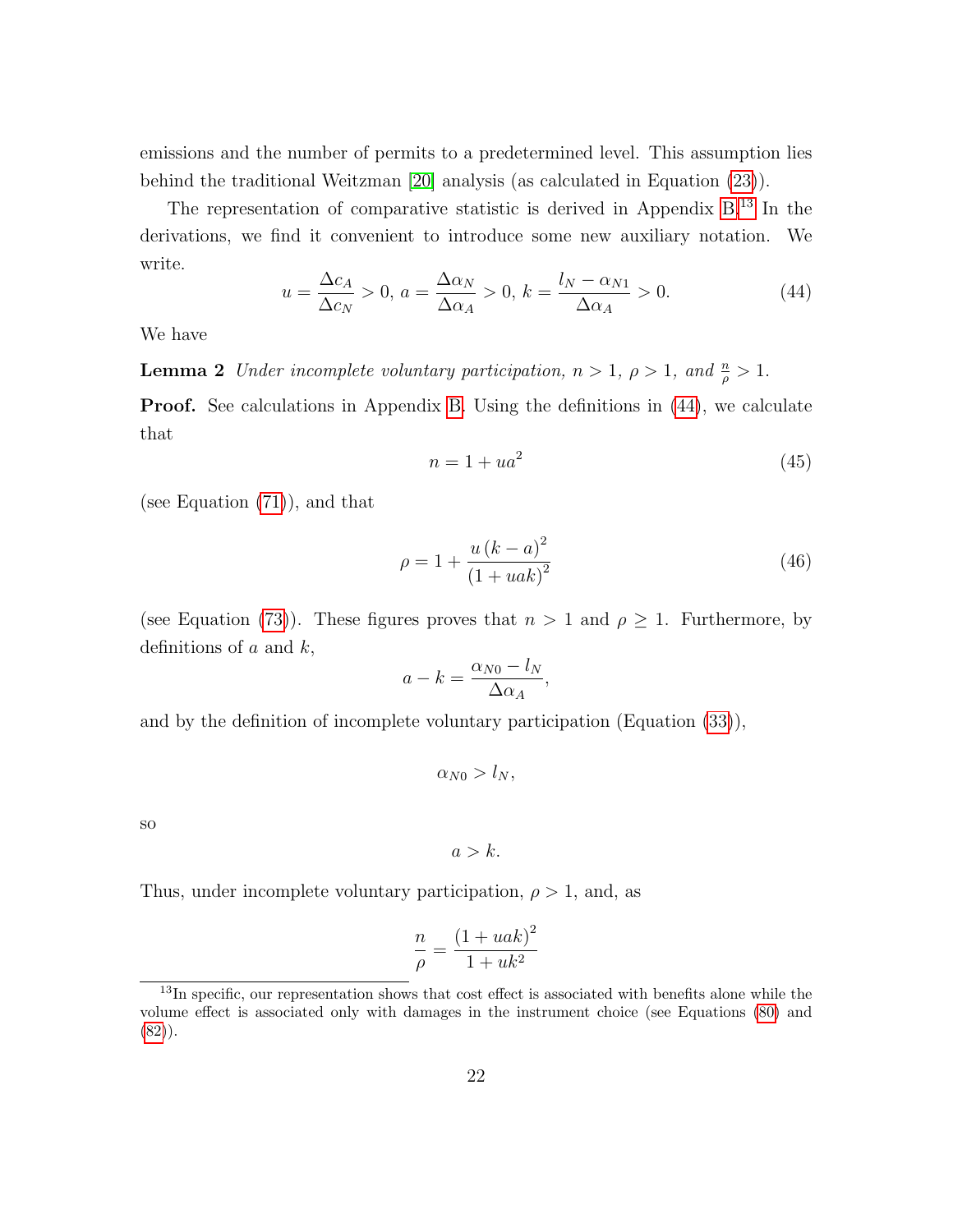(see Equation [\(74\)](#page-34-3)), we may conclude that  $n > \rho$ .

The result  $n > \rho$  has two immediate consequences. First, referring to Proposition [2,](#page-19-1) incomplete voluntary participation invariably increases social welfare. Second, re-ferring to Proposition [3,](#page-21-0) the combined cost-scale effect  $\frac{n}{p}$  invariably favors the quantity instrument, tradable permits

Regarding the volume effect, we can write it as

$$
\Theta = 2q - 1,
$$

where

$$
q = \frac{1 + uk^2}{1 + uak} \frac{1 + ku^2 a}{1 + k^2 u^2},\tag{47}
$$

see Equations [\(81\)](#page-36-1) and [\(83\)](#page-37-0) in Appendix [B.](#page-34-0) It holds that

<span id="page-23-1"></span>
$$
\Theta \gtreqqless 1 \Leftrightarrow ku(u-1)(a-k) \gtreqqless 0.
$$

Thus, as long as the voluntary participation remains incomplete  $(a > k)$ , the factor  $u = \frac{\Delta c_A}{\Delta c_M}$  $\frac{\Delta c_A}{\Delta c_N}$  is pivotal. The volume effect  $\Theta$  vanishes if cost parameters are equal  $(u = 1)$ or if they take extreme values (u = 0 or u  $\rightarrow \infty$ ).<sup>[14](#page-23-0)</sup> Otherwise, if  $\Delta c_A > \Delta c_N$  $(\Delta c_A < \Delta c_N)$  the volume effect invariably favors the quantity instrument (the price instrument). Accordingly, we write

#### **Lemma 3** Under incomplete voluntary participation, if  $\Delta c_A > \Delta c_N$  then  $\Theta > 1$ .

Altogether, Proposition [3](#page-21-0) tells us that the influence of incomplete participation on instrument choice is given by  $\frac{n}{\rho}\Theta$ , so the influence is explained by the combined cost-scope effect and by the volume effect. We learned above that the combined costscope effect invariably favors the quantity instrument (Lemma [2\)](#page-22-0). We also learned (Lemma [3\)](#page-23-1) that the volume favors the quantity instrument as long as  $\Delta c_A > \Delta c_N$ . Combining these results, we may write

$$
q = \left[\frac{\frac{1}{u} + k^2}{\frac{1}{u} + ka} \frac{\frac{1}{u^2} + ka}{\frac{1}{u^2} + k^2}\right] \underset{u \to \infty}{=} \left[\frac{k^2}{ka} \frac{ka}{k^2}\right] = 1
$$

so that  $\Theta = 1$ .

<span id="page-23-0"></span><sup>14</sup>It holds that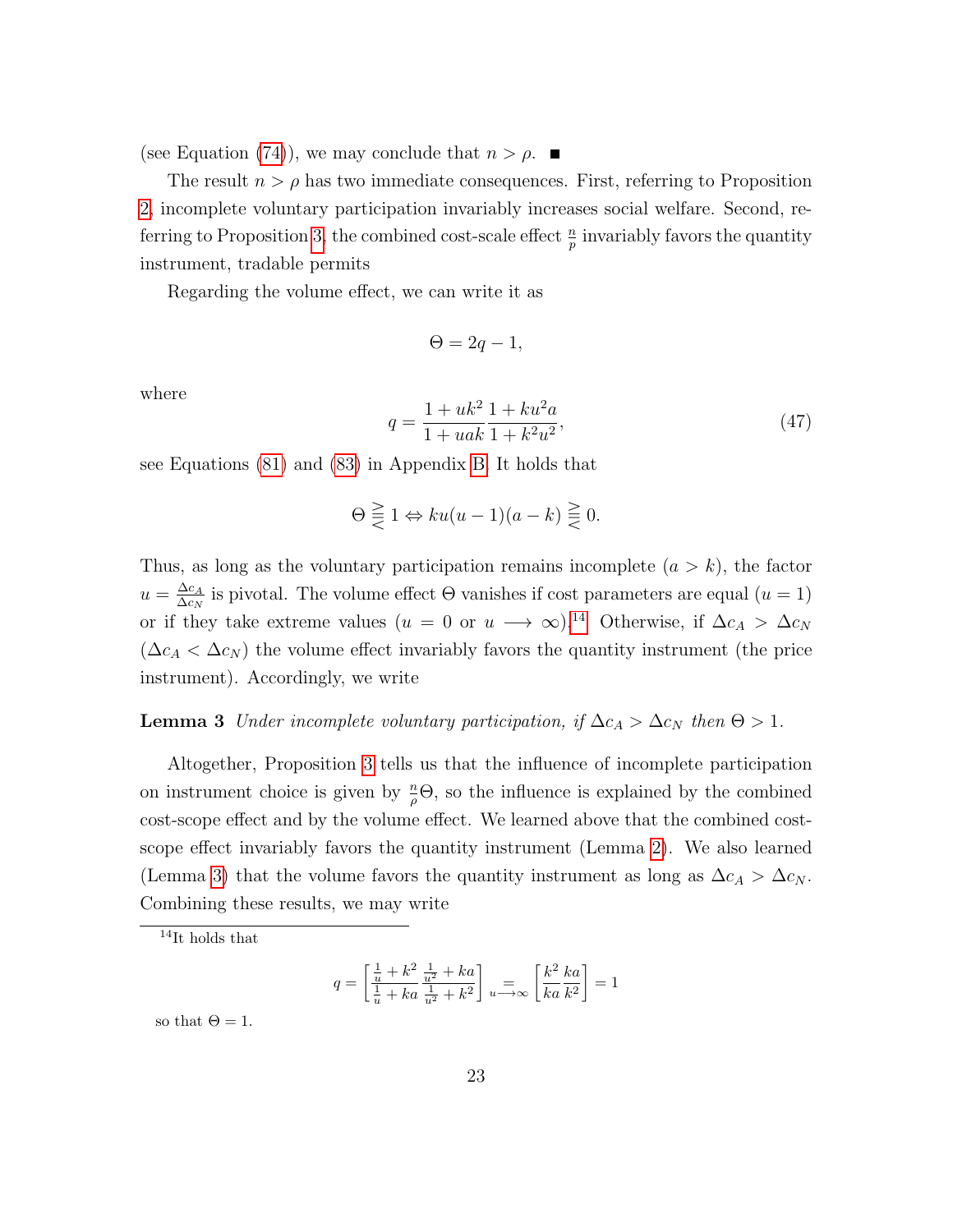**Proposition 4** The condition  $\Delta c_A > \Delta c_N$  is sufficient for the incomplete participation to favor the quantity instrument.

More generally, referring to our calculations in Appendix [B,](#page-34-0) the effect of incomplete participation on instrument choice can be written as

$$
\Theta - \frac{\rho}{n} = uk \frac{(a-k)}{(1+u^2k^2)} \frac{1+uk^2}{1+uka} \left[ \left( \frac{u-1}{(1+uk^2)} \right) + \left( \frac{u+1+\frac{k(1+ku^2a^2)}{(a-k)}}{(1+uka)} \right) \right],
$$

see Equation [\(84\)](#page-38-0).

Finally, let  $l_N > \alpha_{N0}$ , so that the participation is complete. Then,  $k = a$ , so  $\Theta = \rho = 1$ . If  $l_N < \alpha_{N1}$  instead, then no firm voluntarily participates. We have  $k = 0, \Theta = 1$  and  $n = \rho$ . In either case, we are back in a standard Weitzman representation of comparative advantage, as documented in Equations [\(23\)](#page-11-1) and [\(30\)](#page-14-1) above.

### 4 Conclusions

Piqouvian taxes and tradable permits provides similar means to regulate entire industries especially in the cases, where the pollutant is perfectly mixing (e.g., carbon in atmosphere). We study how the instruments do as they implement voluntary provision within industries, where green technology is emerging (but uncertain) alternative. We show that the voluntary provision is socially desirable as it contributes to the transition toward green production. Voluntary provision also affects the traditional instrument choice formula as originally represented by Weitzman [\[20\]](#page-27-0). We show that it affects the instrument choice formula as long as the voluntary participation is incomplete, so that not every non-affected firm opts-in.

As in Montero [\[10\]](#page-26-0), we assume limitations to subsidize voluntary participation. Consequently, the limitations create a policy regime of incomplete participation. Under this regime, the permit implementation in particular undergo significant changes. The implementation uses free permit allocation, so it will generate endogenous private permit supply into the permit markets. As Roberts and Spence [\[14\]](#page-26-7) show in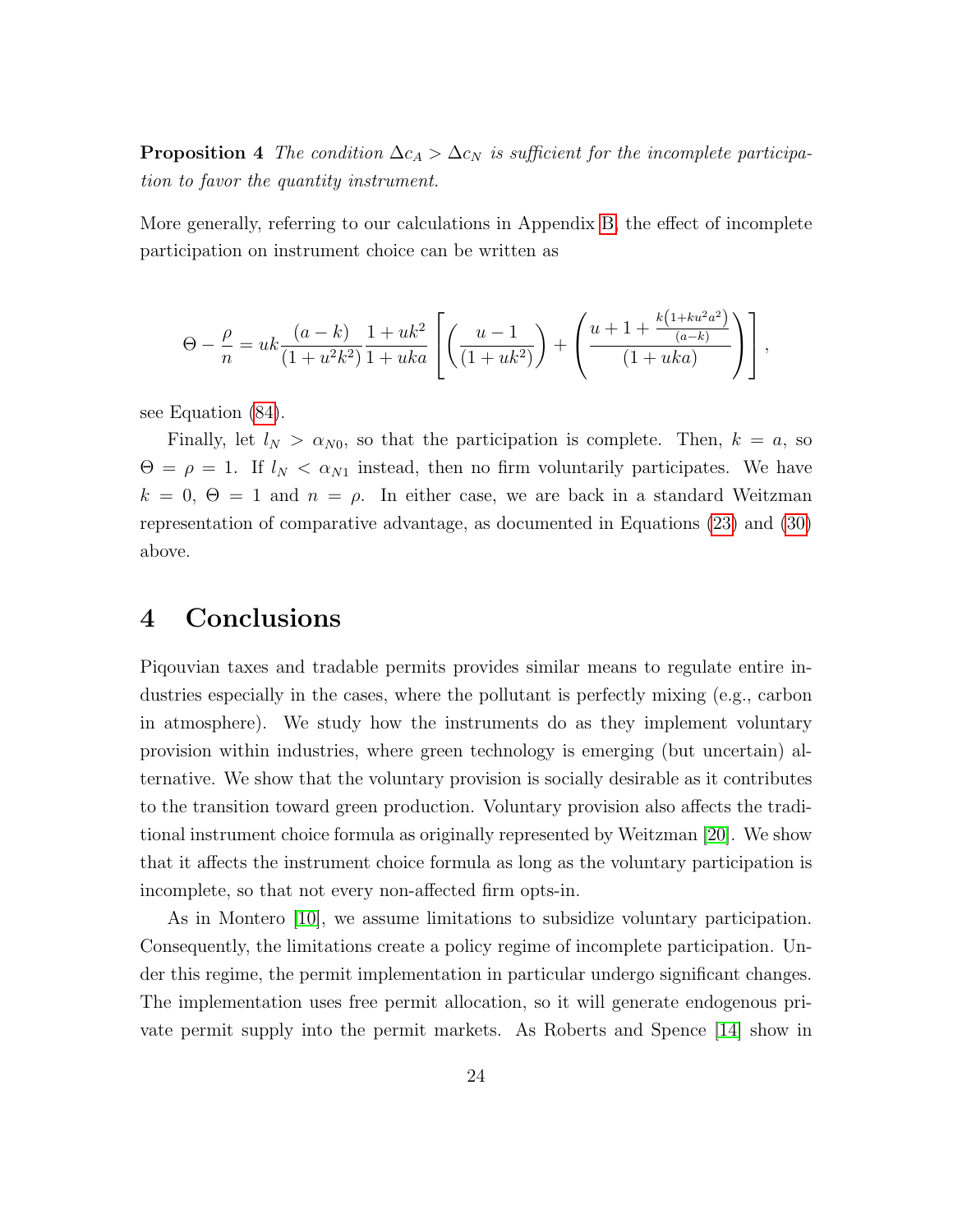their design of a hybrid instrument, non-binding quota is not necessarily a problem for the permit implementation. In a similar manner, our analysis finds a set of parameter values that supports endogenous private permit supply. Under these values, the quantity instrument becomes the preferred choice.

Our framework pay attention to limited transfers, but it ignores the policy challenges that excessive allocation (Montero [\[10\]](#page-26-0)) presents. Excessive allocation accumulates as voluntary provision provides permit allocations greater than the counterfactual emissions. This means that the excessive allocation will cover reductions that would have occurred in the absence of the voluntary provision. Hopefully, we can offer an updated version of this work in the future, where we can explain the effects of excessive allocation on instrument choice in an intuitive fashion. It may be challenging as the present framework already operates under two constraints. There exists the usual Weitzman [\[20\]](#page-27-0) constraint on information and the additional constraint on subsidization.

However, the current study has notable merits, too. It helps in specifying the separate effects that incomplete voluntary participation has on instrument choice. If we incorporate more elements into the framework, the scope, the cost, and the volume effects will exist even though their mutual relations will be affected.

### References

- [1] Carl, J., & Fedor, D. (2016). Tracking global carbon revenues: A survey of carbon taxes versus cap-and-trade in the real world. Energy Policy, 96, 50-77.
- <span id="page-25-2"></span>[2] D'Amato, A., & Dijkstra, B. R. (2015). Technology choice and environmental regulation under asymmetric information. Resource and Energy Economics, 41, 224-247.
- <span id="page-25-0"></span>[3] Ellerman, A. D., Joskow, P. L., Schmalensee, R., Bailey, E. M., & Montero, J. P. (2000). Markets for clean air: The US acid rain program. Cambridge University Press.
- <span id="page-25-1"></span>[4] Ellerman, A. D., Marcantonini, C., & Zaklan, A. (2016). The European union emissions trading system: ten years and counting. Review of Environmental Economics and Policy,  $10(1)$ , 89-107.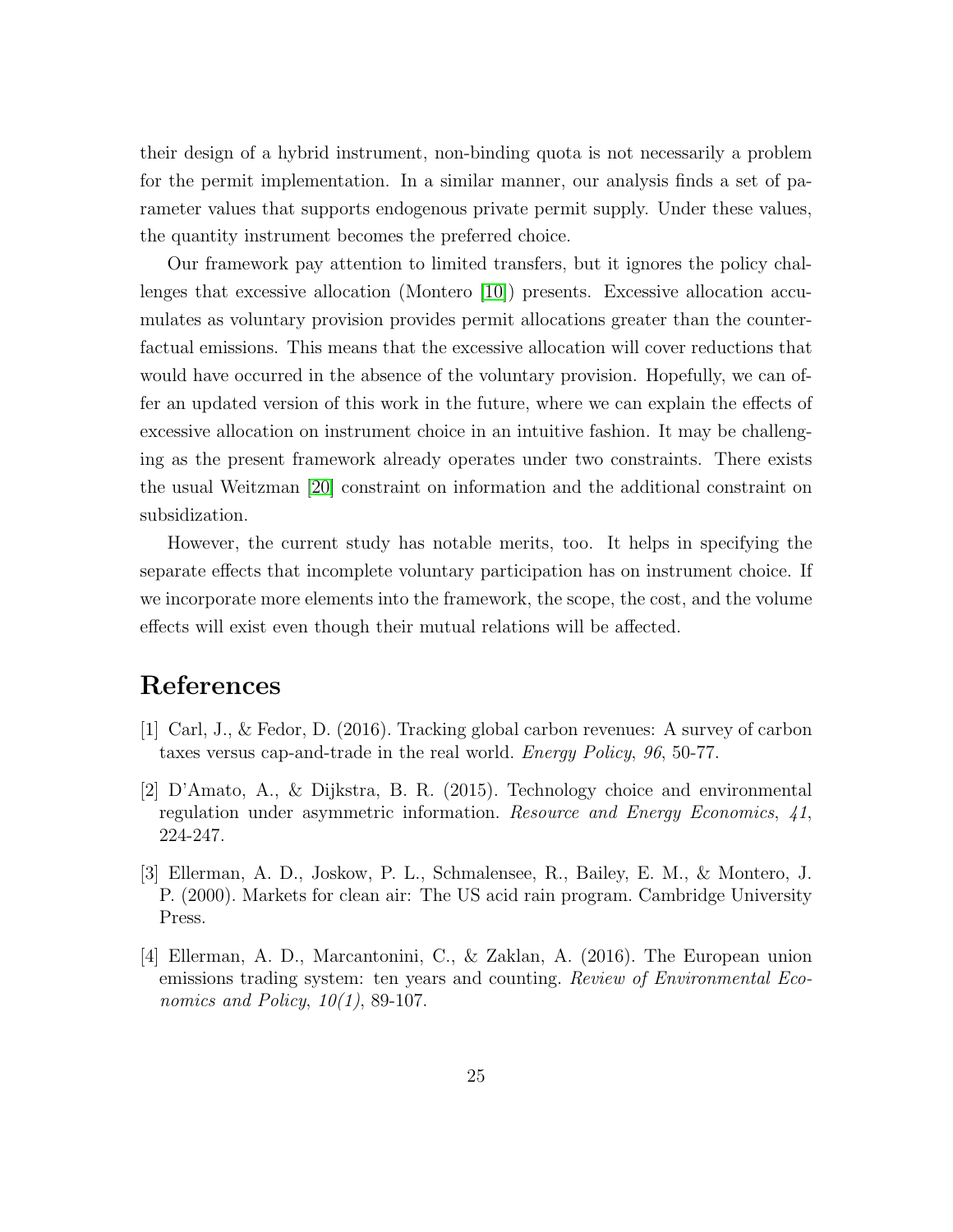- <span id="page-26-2"></span>[5] European Commission. EU Emissions Trading System (EU ETS) (2018). Retrieved from https://ec.europa.eu/clima/policies/ets en
- <span id="page-26-5"></span>[6] Krysiak, F. C., & Oberauner, I. M. (2010). Environmental policy à la carte: Letting firms choose their regulation. Journal of Environmental Economics and Management, 60(3), 221-232.
- <span id="page-26-6"></span>[7] Mandell, S. (2008). Optimal mix of emissions taxes and cap-and-trade. Journal of environmental economics and management, 56(2), 131-140.
- <span id="page-26-8"></span>[8] Krysiak, F. C. (2008). Prices vs. quantities: The effects on technology choice. Journal of Public Economics, 92(5), 1275-1287.
- <span id="page-26-4"></span>[9] Meunier, G. (2018). Prices versus quantities in the presence of a second, unpriced, externality. Journal of Public Economic Theory, 20(2), 218-238.
- <span id="page-26-0"></span>[10] Montero, J. P. (2000). Optimal design of a phase-in emissions trading program. Journal of Public Economics, 75(2), 273-291.
- <span id="page-26-3"></span>[11] Newell, R. G., Pizer, W. A., & Raimi, D. (2013). Carbon markets 15 years after Kyoto: Lessons learned, new challenges. The Journal of Economic Perspectives,  $27(1)$ , 123-146.
- <span id="page-26-1"></span>[12] Nikula, H. (2019). Subsidized Prices vs. Subsidized Quantities – Choosing Simple Instruments in Challenging Policy Regimes. Tampere University. Tampere University Dissertations 141. Ph.D. dissertation. http://urn.fi/URN:ISBN:978-952-03- 1278-7
- [13] Pezzey, J. C. (2003). Emission taxes and tradeable permits a comparison of views on long-run efficiency. Environmental and Resource Economics, 26(2), 329-342.
- <span id="page-26-7"></span>[14] Roberts, M. J., & Spence, M. (1976). Effluent charges and licenses under uncertainty. Journal of Public Economics, 5(3), 193-208.
- <span id="page-26-9"></span>[15] Shinkuma, T., & Sugeta, H. (2016). Tax versus emissions trading scheme in the long run. Journal of Environmental Economics and Management, 75, 12-24.
- [16] Stavins, R. N. (2007). Environmental economics (No. w13574). National Bureau of Economic Research.
- <span id="page-26-10"></span>[17] Stavins, R. N. (1996). Correlated uncertainty and policy instrument choice. Journal of environmental economics and management, 30(2), 218-232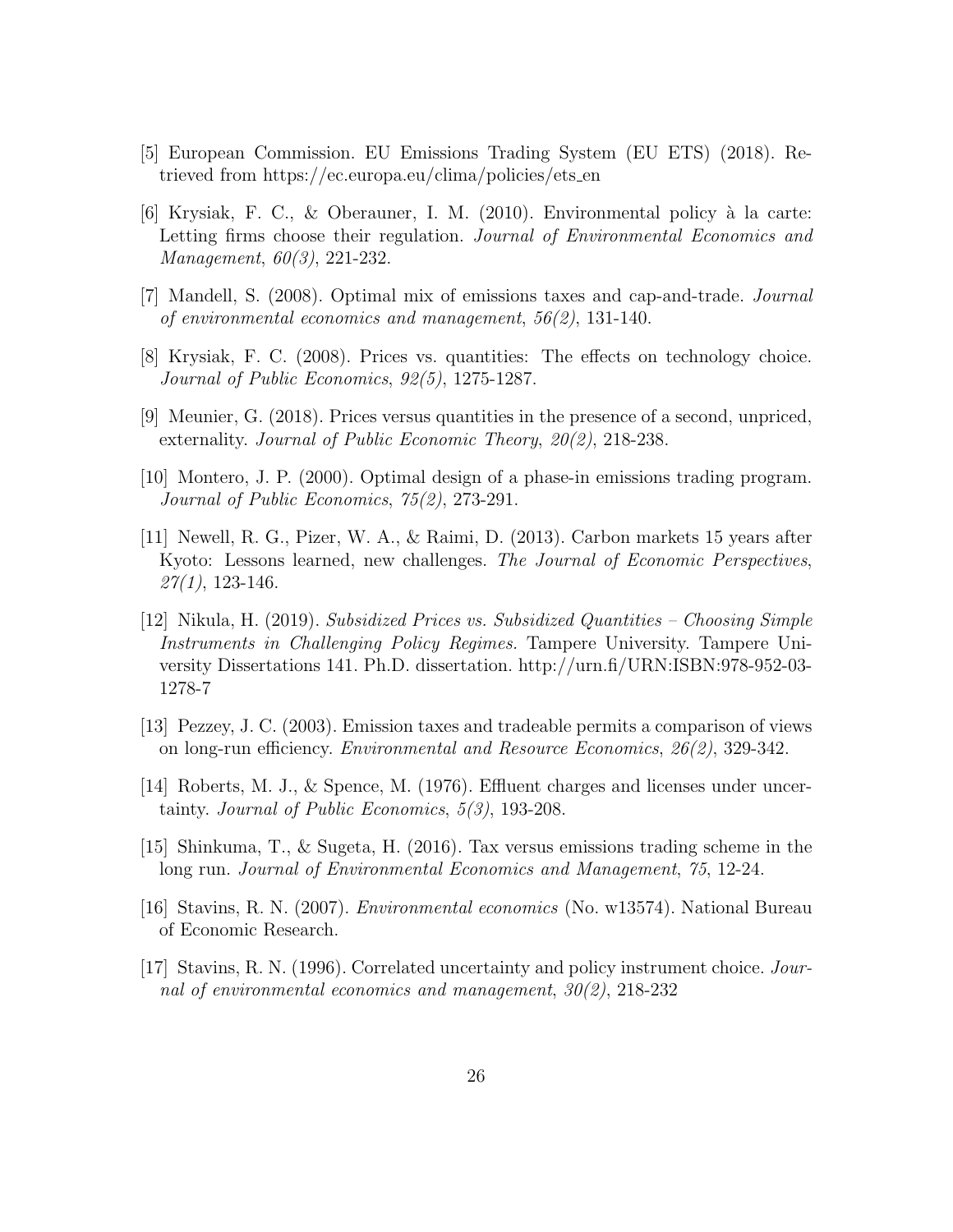- [18] Stavins, R. N. (2010). Market-based environmental policies. In Public policies for environmental protection (pp. 41-86). Routledge.
- [19] U.S. Environmental Protection Agency (2018). Acid Rain Program. Retrieved from https://www.epa.gov/airmarkets/acid-rain-program
- <span id="page-27-0"></span>[20] Weitzman, M. L. (1974). Prices vs. quantities. The review of economic studies,  $41(4)$ , 477-491.
- <span id="page-27-1"></span>[21] Williams, R. (2002). Prices vs. quantities vs. tradable quantities (No. w9283). National Bureau of Economic Research.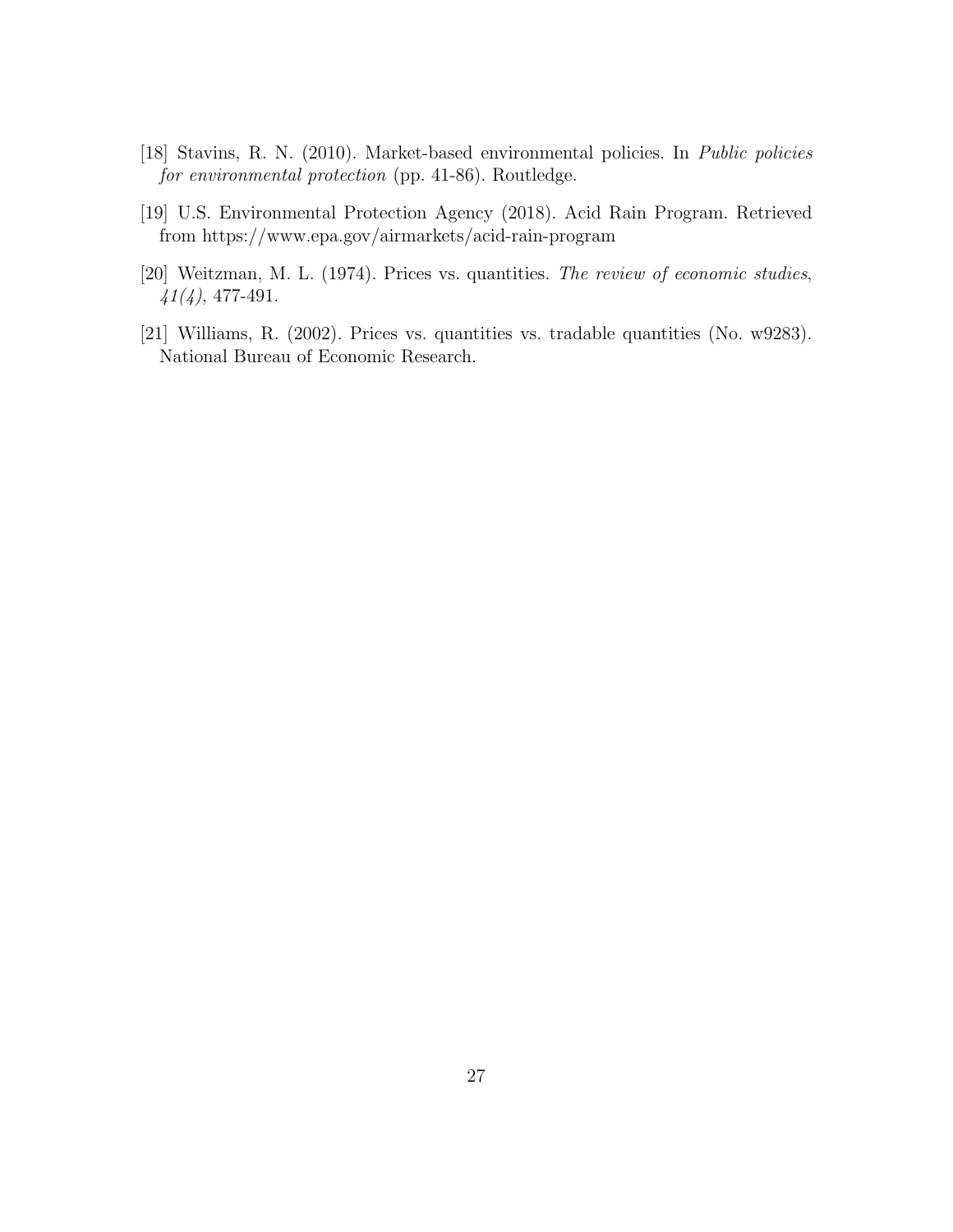## Appendix

#### <span id="page-28-2"></span>A Social Welfare

In this section, we derive formulas for social welfare under various market structures. Using these formulas, we may derive optimal policies as well. In what follows, we will operate in terms of the price variable s. We will repeatedly apply concepts of counterfactual benefits and counterfactual emissions. These are the aggregate benefits and emissions in the absence of regulation. In our framework, counterfactual values arise as we set  $s = 0$ .

We study first complete participation. We insert the values of  $\eta_1$  (Equation [\(5\)](#page-7-1)) and  $\lambda_1$  (Equation [\(6\)](#page-7-2)) into the definition of aggregate benefits (Equation [\(11\)](#page-8-3)). We have

<span id="page-28-0"></span>
$$
B(s) = B_U - \frac{\Delta \alpha_A^2 \Delta c_N + \Delta \alpha_N^2 \Delta c_A s^2}{\Delta c_N \Delta c_A} = B_U - \frac{1}{2\gamma} s^2,
$$
\n(48)

where  $B_U$  are the counterfactual benefits. Next, we insert the same cut-offs into Equations  $(7)$  and  $(8)$ , so, after applying the definition of counterfactual emissions U, we have total emissions

<span id="page-28-1"></span>
$$
e(s) = U - \frac{\Delta \alpha_A^2 \Delta c_N + \Delta \alpha_N^2 \Delta c_A}{\Delta c_N \Delta c_A} \tau = U - \frac{1}{\gamma} s. \tag{49}
$$

Thus, societal welfare is

<span id="page-28-3"></span>
$$
W(s) = B(s) - D(e(s)) = B_U - \frac{1}{2\gamma}s^2 - \frac{d}{2}\left(U - \frac{1}{\gamma}s\right)^2.
$$
 (50)

We further decompose counterfactual emissions into deterministic and stochastic parts. We have

<span id="page-28-5"></span>
$$
U = \overline{U} + \Phi,\tag{51}
$$

where  $\overline{U} = EU$  and  $\Phi = \frac{\theta_A}{\Delta c_A} \Delta \alpha_A - \frac{\theta_N}{\Delta c_I}$  $\frac{\theta_N}{\Delta c_N} \Delta \alpha_N$ .

We denote the optimal tax by  $s = \tau$ . It will satisfy the first order condition

$$
E\left[\frac{dB}{d\tau} - \frac{dD}{de}\frac{de}{d\tau}\right] = 0,
$$

so, by Equation [\(50\)](#page-28-3), it holds that

<span id="page-28-4"></span>
$$
\tau = \frac{\gamma d}{\gamma + d} \overline{U}.\tag{52}
$$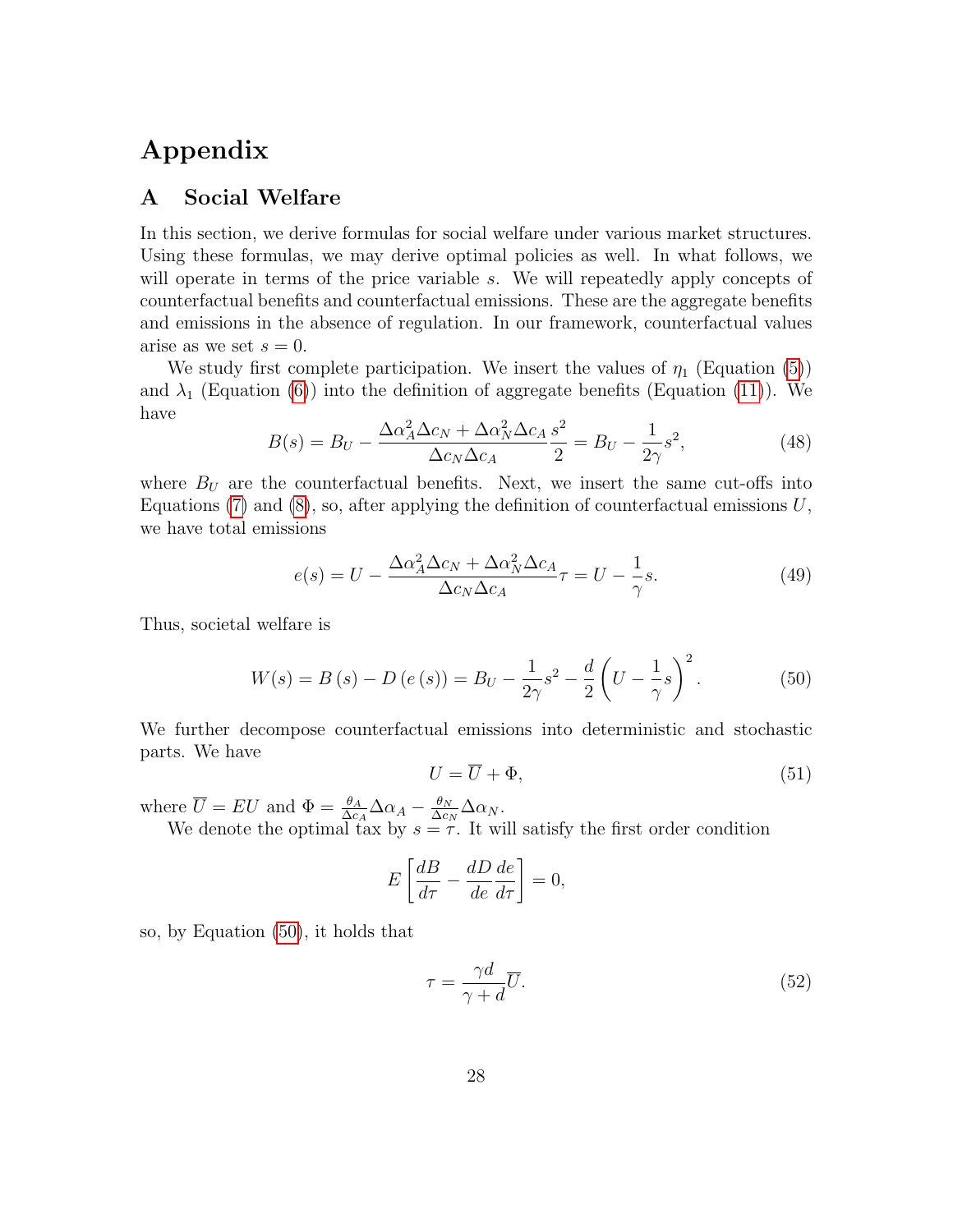In specific, if we insert the optimal tax (Equation  $(52)$ ) together with the decomposition of  $U$  (Equation [\(51\)](#page-28-5)) into welfare, we have

$$
W = B_U - \frac{1}{2\gamma} \left(\frac{\gamma d}{\gamma + d} \overline{U}\right)^2
$$
  
- 
$$
\frac{d}{2} \left(\left(\left(1 - \frac{1}{\gamma} \frac{\gamma d}{\gamma + d}\right) \overline{U}\right)^2 + \Phi^2 + 2\Phi \left(1 - \frac{1}{\gamma} \frac{\gamma d}{\gamma + d}\right) \overline{U}\right).
$$

As  $E\Phi = 0$ ,

$$
EW = EB_U - \left[\frac{1}{\gamma} \left(\frac{\gamma d}{\gamma + d}\right)^2 + d\left(1 - \frac{1}{\gamma} \frac{\gamma d}{\gamma + d}\right)^2\right] \frac{\overline{U}^2}{2} - \frac{d}{2} E \Phi^2,
$$

or after a few lines of manipulations,

$$
EW = EB_U - \frac{\gamma d}{\gamma + d} \frac{\overline{U}^2}{2} - \frac{d}{2} E \Phi^2.
$$

By Equation [\(52\)](#page-28-4), we may also write

<span id="page-29-2"></span>
$$
EW(\tau) = EB_U - \tau \frac{\overline{U}}{2} - \frac{d}{2}E\Phi^2.
$$
\n(53)

Consider next incomplete participation without voluntary provision. After inserting the value of  $\eta_1$  (Equation [\(5\)](#page-7-1)) into aggregate benefits (Equation [\(11\)](#page-8-3)) and into emission formulas (Equations [\(7\)](#page-7-3) and [\(8\)](#page-7-4)), we write benefits

<span id="page-29-0"></span>
$$
B_a(s) = B_U - \frac{\Delta \alpha_A^2}{\Delta c_A} \frac{s^2}{2} = B_U - \frac{s^2}{2\gamma_a}
$$
 (54)

and emissions

<span id="page-29-1"></span>
$$
e_a(s) = U - \frac{1}{\gamma_a} s \tag{55}
$$

in terms of the unit price s. Benefits and damages together will yield (a counterpart of Equation [\(50\)](#page-28-3))

<span id="page-29-3"></span>
$$
W_a(s) = B_U - \frac{1}{2\gamma_a} s^2 - \frac{d}{2} \left( \overline{U} + \Phi - \frac{1}{\gamma_a} s \right)^2
$$
 (56)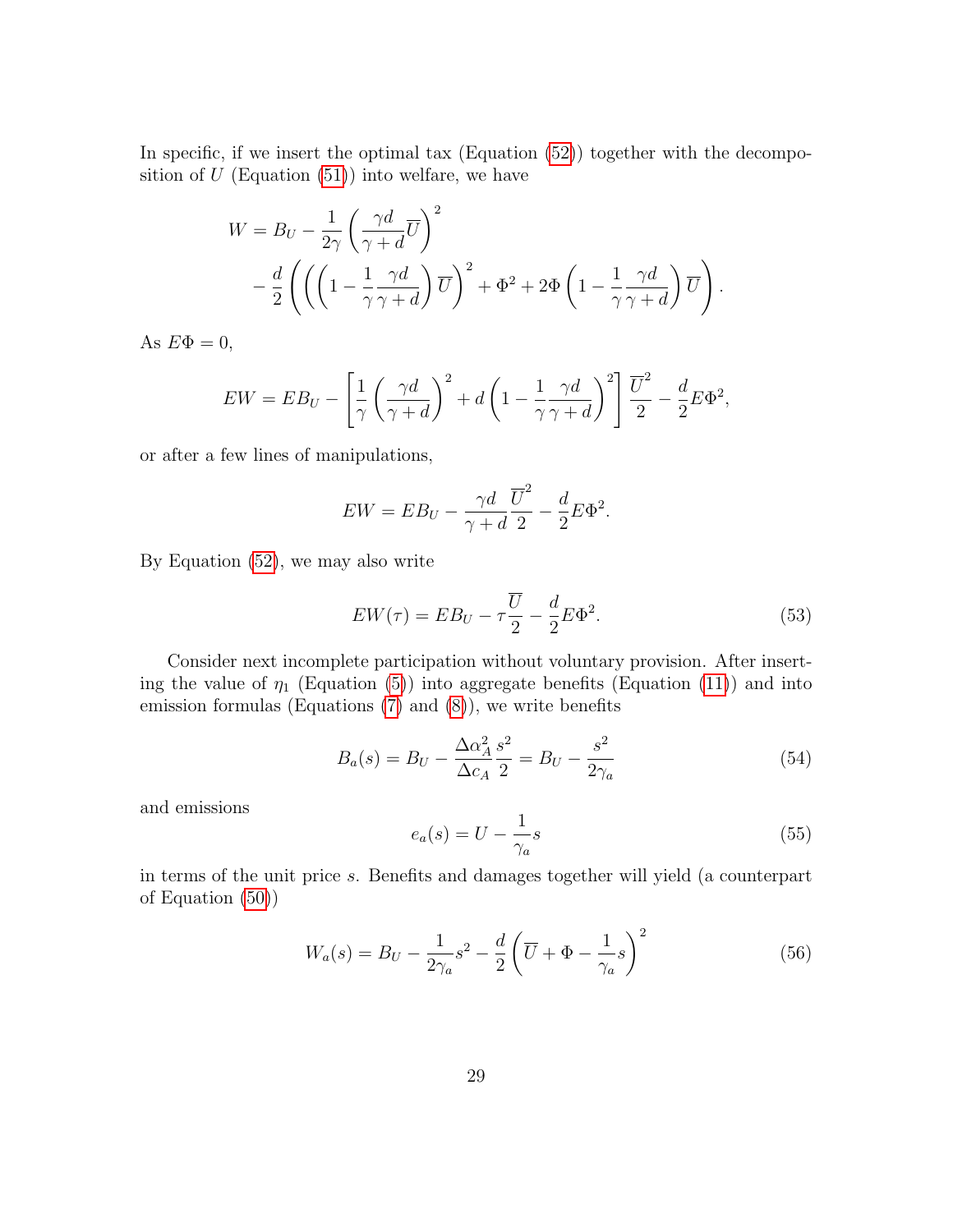We set

$$
\frac{dEW_a(\tau_a)}{d\tau_a} = -\frac{\tau_a}{\gamma_a} + \frac{d}{\gamma_a}E(e(\tau_a)) = 0,
$$

so, together with Equation [\(55\)](#page-29-1), it holds that

<span id="page-30-0"></span>
$$
\tau_a = \frac{\gamma_a d}{\gamma_a + d} EU. \tag{57}
$$

After inserting the tax rate into Equation [\(56\)](#page-29-3), and taking expectation, we have

$$
EW_a(\tau_a) = EB_U - \left[\frac{1}{\gamma_a} \left(\frac{\gamma_a d}{\gamma_a + d}\right)^2 + d\left(1 - \frac{1}{\gamma_a} \frac{\gamma_a d}{\gamma_a + d}\right)^2\right] \frac{E\overline{U}^2}{2} - \frac{d}{2}E\Phi^2.
$$

As the term inside the parenthesis equals  $\frac{\tau_a}{EU}$ , it further holds that

<span id="page-30-3"></span>
$$
EW_a(\tau_a) = EB_U - \tau_a \frac{\overline{U}}{2} - \frac{d}{2}E\Phi^2.
$$
\n(58)

In evaluating the differences between the two market structures, we will apply the factor

$$
n=\frac{\gamma_a}{\gamma}
$$

(see Equation [\(31\)](#page-15-4) in the main text) in the calculations. Then, by Equations [\(52\)](#page-28-4) and [\(57\)](#page-30-0), it holds that

$$
\tau_a - \tau = \frac{n\gamma d}{n\gamma + d} EU - \frac{\gamma d}{\gamma + d} EU = \frac{\gamma d^2}{(\gamma + d)(n\gamma + d)} (n - 1) EU. \tag{59}
$$

Furthermore, by Equations  $(49)$ ,  $(52)$ ,  $(55)$ , and  $(57)$ , we have

$$
E\left[e_a\left(\tau_a\right)\right] - E\left[e\left(\tau\right)\right] = E\left[U - \frac{\tau_a}{n\gamma} - \left(U - \frac{\tau}{\gamma}\right)\right] = \gamma d\left(\frac{n-1}{\left(\gamma + d\right)\left(n\gamma + d\right)}\right)EU. \tag{60}
$$

We will show below (see Equation [\(71\)](#page-34-1)) that  $n > 1$ , so

<span id="page-30-1"></span>
$$
\tau_a > \tau \tag{61}
$$

and

<span id="page-30-2"></span>
$$
E\left[e\left(\tau_a\right)\right] > E\left[e\left(\tau\right)\right].\tag{62}
$$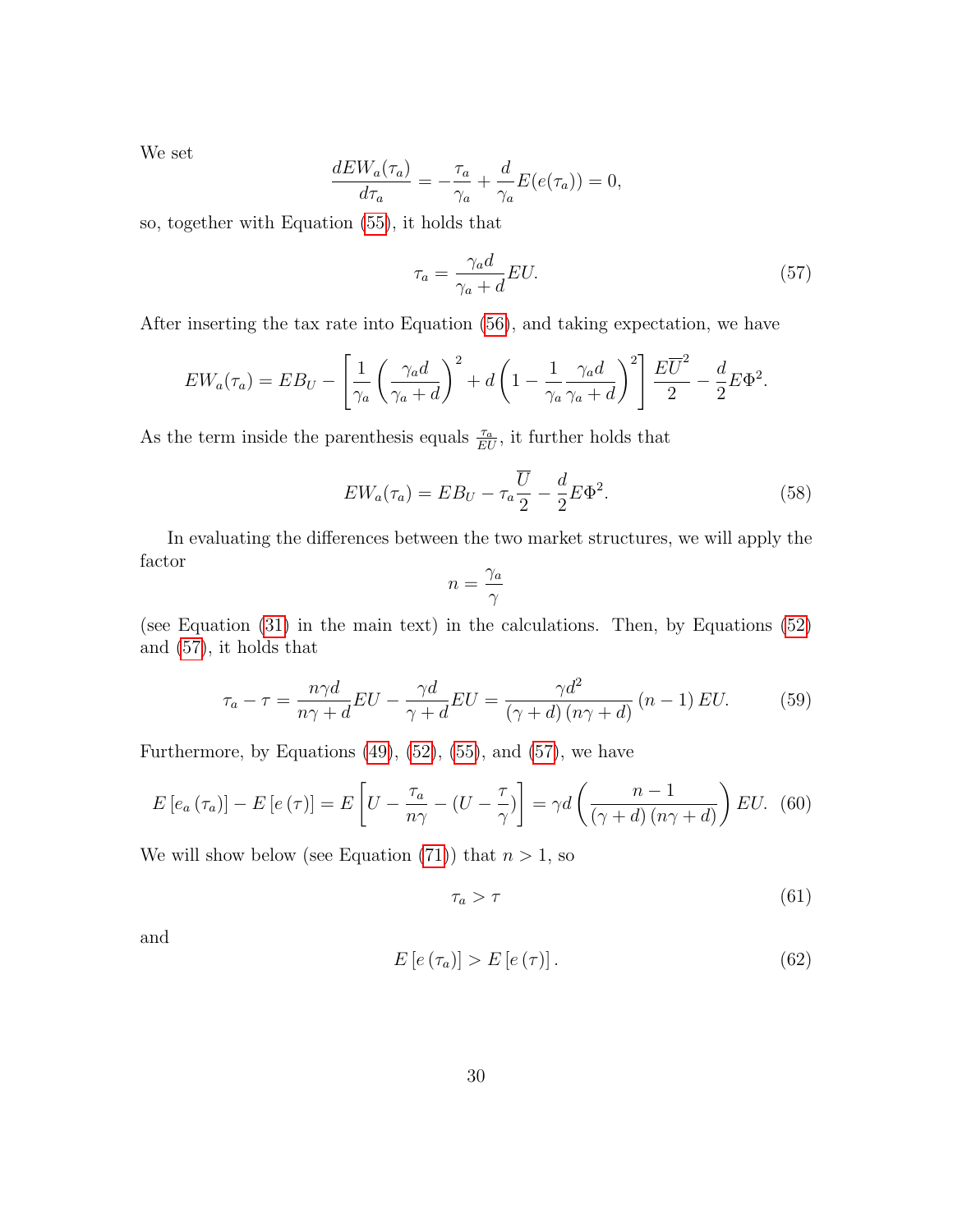Finally, by Equations [\(53\)](#page-29-2) and [\(58\)](#page-30-3), it holds that

$$
EW_a(\tau_a) - EW(\tau) = (\tau - \tau_a) \frac{EU}{2},
$$

so, by Equation [\(61\)](#page-30-1),

<span id="page-31-0"></span>
$$
EW(\tau) > EW_a(\tau_a). \tag{63}
$$

We consider voluntary participation as the third feasible market structure. We incorporate the values of  $\eta_1$  (Equation [\(5\)](#page-7-1)) and  $\lambda_{s1}$  (Equation [\(34\)](#page-17-4)) into the definition of aggregate benefits (Equation [\(11\)](#page-8-3)), so

<span id="page-31-1"></span>
$$
B_v(s) = B_U - \frac{(l_N - \alpha_{N1})^2 \Delta c_A + \Delta \alpha_A^2 \Delta c_N}{2 \Delta c_N \Delta c_A} s^2 = B_U - \frac{1}{2} \frac{1}{\gamma^l} s^2 \tag{64}
$$

After incorporating these firms into emission formulas (Equations [\(7\)](#page-7-3) and [\(8\)](#page-7-4)), aggregate emissions are

<span id="page-31-2"></span>
$$
e_v(s) = U - \left(\frac{\Delta \alpha_A^2 \Delta c_N + (l_N - \alpha_{N1}) \Delta \alpha_N \Delta c_A}{\Delta c_N \Delta c_A}\right) s_s = U - \frac{1}{\gamma^L} s,\tag{65}
$$

so the aggregate social welfare is

<span id="page-31-4"></span>
$$
W_v(s) = B_v(s) - D(e_v(s)) = B_U - \frac{1}{2} \frac{1}{\gamma^l} s^2 - \frac{d}{2} \left( U - \frac{1}{\gamma^L} s \right)^2.
$$
 (66)

We calculate the (second-best) optimal tax rate,  $\tau_v$ . First order condition states that

$$
\frac{dE\left[W_v(\tau_v)\right]}{d\tau_v} = E\left[-\frac{1}{\gamma l}\tau_v + \frac{d}{\gamma L}\left(U - \frac{1}{\gamma L}\tau_v\right)\right] = 0,
$$

or that

$$
-\frac{1}{\gamma^l}\tau_v + \frac{d}{\gamma^L} \left( \overline{U} - \frac{1}{\gamma^L} \tau_v \right) = 0.
$$

After arrangement,

<span id="page-31-3"></span>
$$
\tau_v = \frac{d\gamma^l \gamma^L}{\left(\gamma^L\right)^2 + d\gamma^l} \overline{U}.\tag{67}
$$

Incorporate  $\tau_v$  into the social welfare in Equation [\(66\)](#page-31-4), so

$$
W_v(\tau_v) = B_U - \frac{1}{2\gamma^l} \left( \frac{d\gamma^l \gamma^L}{(\gamma^L)^2 + d\gamma^l} \overline{U} \right)^2 - \frac{d}{2} \left( U - \frac{1}{\gamma^L} \left( \frac{d\gamma^l \gamma^L}{(\gamma^L)^2 + d\gamma^l} \overline{U} \right) \right)^2.
$$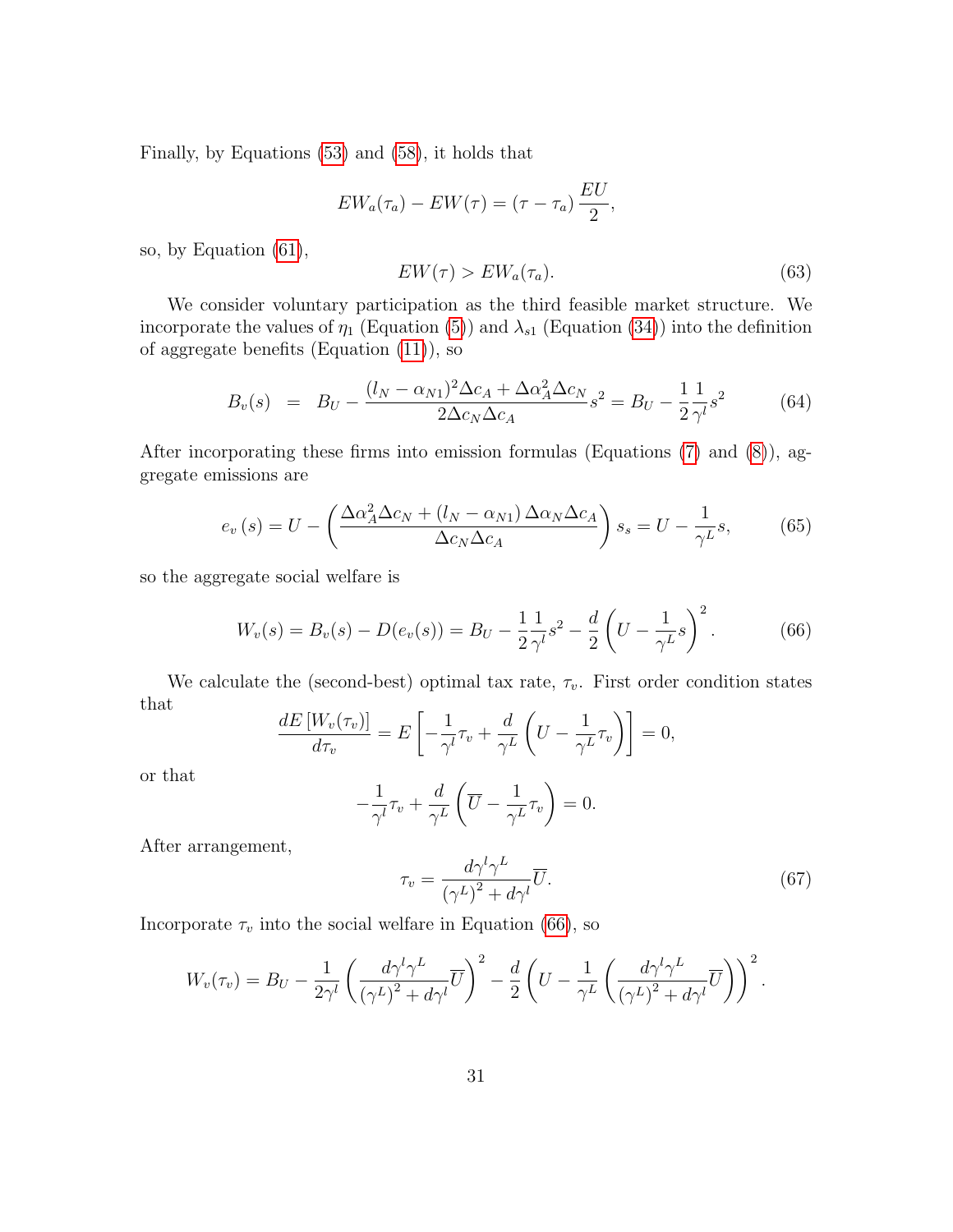Next, we apply the decomposition in Equation [\(51\)](#page-28-5) and take the expected value. It holds that

$$
EW_v(\tau_v) = EB_U - \frac{1}{2\gamma^l} \left( \frac{d\gamma^l \gamma^L}{(\gamma^L)^2 + d\gamma^l} \right)^2 \overline{U}^2 - \frac{d}{2} \left[ E\Phi^2 - \left( 1 - \frac{d\gamma^l}{(\gamma^L)^2 + d\gamma^l} \right)^2 \overline{U}^2 \right]
$$

or, that

$$
EW_v(\tau_v) = EB_U - \frac{d}{2}E\Phi^2 - d(\gamma^L)^2 \frac{\overline{U}^2}{2((\gamma^L)^2 + d\gamma^L)}.
$$

We incorporate the second-best tax rate from Equation [\(67\)](#page-31-3) into this equation, so we can write

<span id="page-32-1"></span>
$$
EW_v(\tau_v) = EB_U - \frac{d}{2}E\Phi^2 - \frac{\gamma^L}{\gamma^l} \frac{\overline{U}}{2} \tau_v.
$$
 (68)

Finally, we compare optimal emission level under incomplete voluntary participation to earlier optimal emission levels. By Equations [\(49\)](#page-28-1), [\(57\)](#page-30-0) [\(65\)](#page-31-2), and [\(67\)](#page-31-3), it holds that

$$
E\left[e_v\left(\tau_v\right)\right] - E\left[e\left(\tau\right)\right] = \frac{1}{\gamma} \frac{\gamma d}{\gamma + d} EU - \frac{1}{\gamma_L} \frac{d\gamma_l \gamma_L}{\gamma_L^2 + d\gamma_l} EU
$$

$$
= \left(\frac{1}{\gamma + d} - \frac{\gamma_l}{\gamma_L^2 + d\gamma_l}\right) dEU.
$$

This can be also written as

$$
E\left[e_v\left(\tau_v\right)\right] - E\left[e\left(\tau\right)\right] = d\left(\frac{\gamma\gamma_l}{\gamma_l}\frac{\frac{\left(\gamma_L\right)^2}{\gamma\gamma_l}-1}{\left(\gamma+d\right)\left(\frac{\gamma}{\gamma\gamma_l}\gamma_L^2+d\right)}\right)dEU,
$$

or, after using the definition of  $\rho$  (Equation [\(39\)](#page-18-1) in the main text), as

<span id="page-32-0"></span>
$$
E\left[e_v\left(\tau_v\right)\right] - E\left[e\left(\tau\right)\right] = \gamma d\left(\frac{\rho - 1}{\left(\gamma + d\right)\left(\gamma \rho + d\right)}\right) EU. \tag{69}
$$

Similarly, By Equations [\(55\)](#page-29-1), [\(57\)](#page-30-0) [\(65\)](#page-31-2), and [\(67\)](#page-31-3), it holds that

$$
E\left[e_v\left(\tau_v\right)\right] - E\left[e_a\left(\tau_a\right)\right] = \frac{1}{\gamma_a} \frac{\gamma_a d}{\gamma_a + d} EU - \frac{1}{\gamma_L} \frac{d\gamma_l \gamma_L}{\gamma_L^2 + d\gamma_l} EU
$$

$$
= \frac{d}{\gamma_a + d} EU - \frac{d\gamma_l}{\gamma_L^2 + d\gamma_l} EU
$$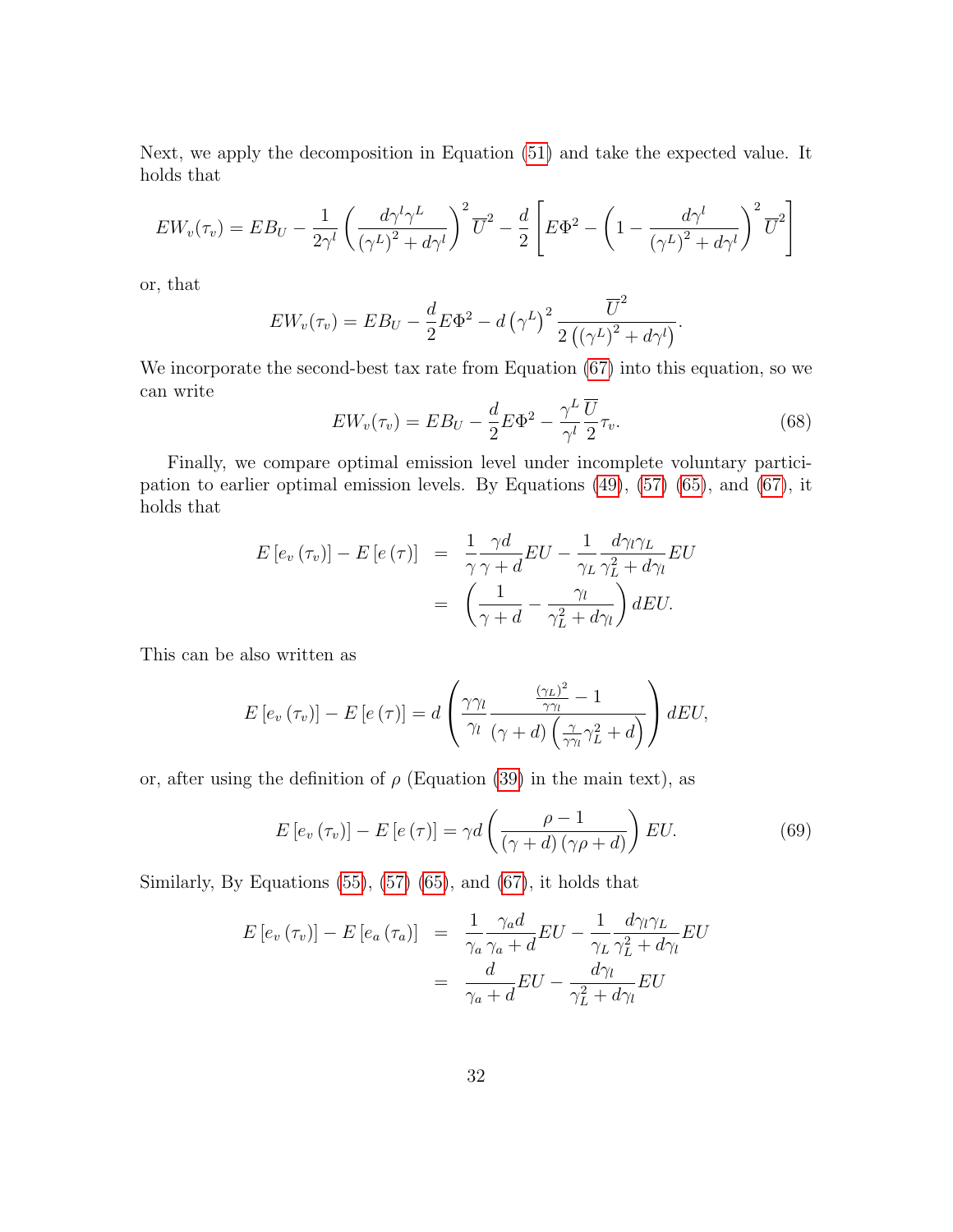or, alternatively written,

$$
E\left[e_v\left(\tau_v\right)\right] - E\left[e_a\left(\tau_a\right)\right] = \left(\frac{\left(\gamma_L\right)^2 - \gamma_a \gamma_l}{\left(\gamma_a + d\right)\left(\gamma_L^2 + d\gamma_l\right)}\right) dEU.
$$

It holds that  $\gamma_a = n\gamma$  (see Equation [\(31\)](#page-15-4) in the main text), so (using also the definition of  $\rho$  (Equation [\(39\)](#page-18-1))

<span id="page-33-0"></span>
$$
E\left[e_v\left(\tau_v\right)\right] - E\left[e_a\left(\tau_a\right)\right] = \gamma d\left(\frac{\rho - n}{\left(n\gamma + d\right)\left(\gamma \rho + d\right)}\right) EU. \tag{70}
$$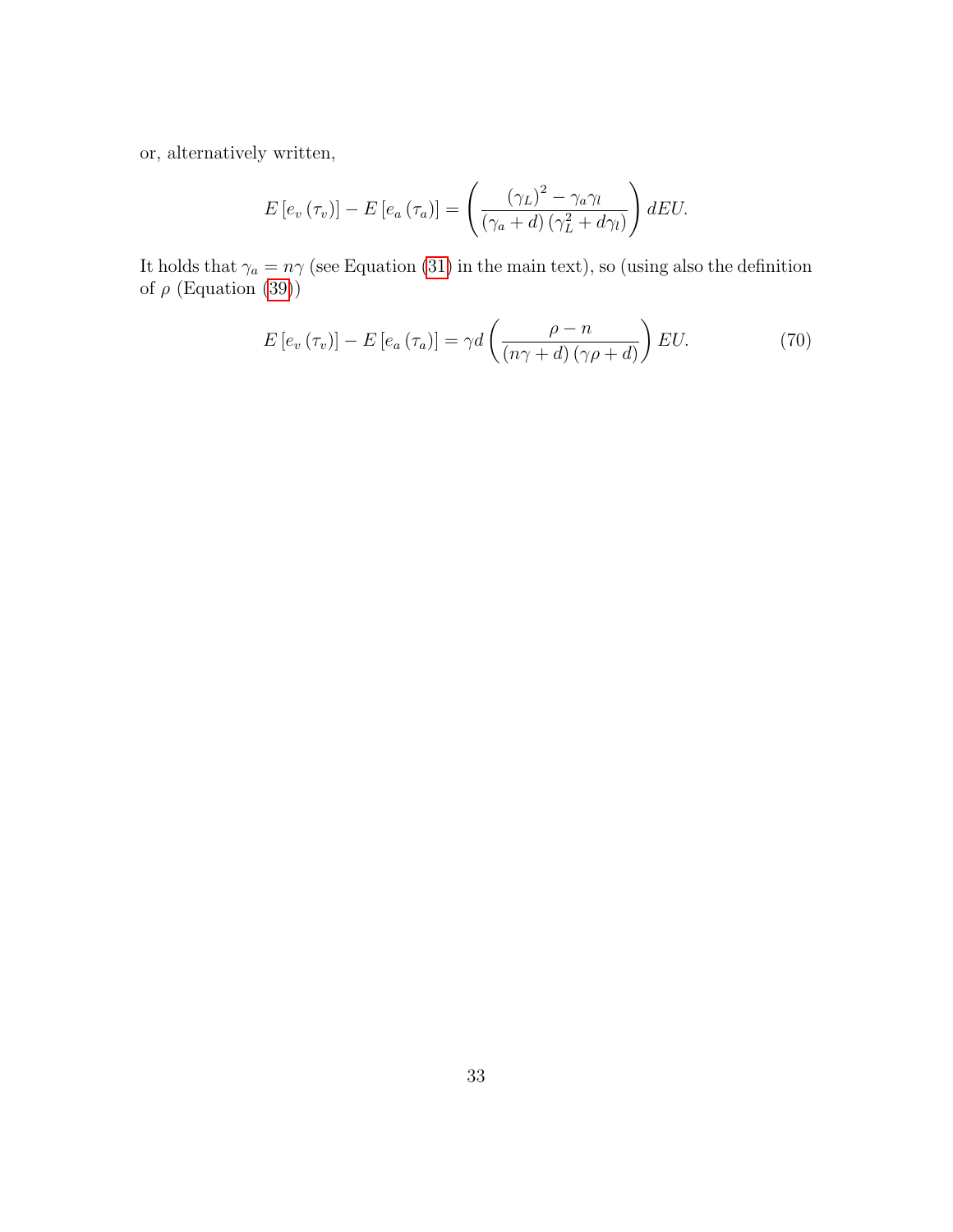### <span id="page-34-0"></span>B Instrument Choice

We derive various results of instruments choice under incomplete voluntary participation. In what follows, we repeatedly apply definitions.

$$
u = \frac{\Delta c_A}{\Delta c_N} > 0, \ a = \frac{\Delta \alpha_N}{\Delta \alpha_A} > 0, \ k = \frac{l_N - \alpha_{N1}}{\Delta \alpha_A} > 0.
$$

We have

<span id="page-34-1"></span>
$$
n = \frac{\gamma_a}{\gamma} = \frac{\frac{\Delta c_A}{\Delta \alpha_A^2}}{\frac{\Delta c_A \Delta c_N}{\Delta c_A \Delta \alpha_N^2 + \Delta c_N \Delta \alpha_A^2}} = \frac{\Delta c_A \Delta \alpha_N^2 + \Delta c_N \Delta \alpha_A^2}{\Delta c_N \Delta \alpha_A^2} = 1 + \frac{\Delta c_A \Delta \alpha_N^2}{\Delta c_N \Delta \alpha_A^2}
$$
(71)  
= 1 + ua<sup>2</sup>

and

<span id="page-34-5"></span>
$$
\rho = \frac{\gamma_L^2}{\gamma \gamma_l} = \frac{\left(\frac{\Delta c_N \Delta c_A}{\Delta \alpha_A^2 \Delta c_N + (l_N - \alpha_{N1}) \Delta \alpha_N \Delta c_A}\right)^2}{\frac{\Delta c_N \Delta c_A}{(l_N - \alpha_{N1})^2 \Delta c_A + \Delta \alpha_A^2 \Delta c_N} \frac{\Delta c_A \Delta c_N}{\Delta c_A \Delta \alpha_N^2 + \Delta c_N \Delta \alpha_A^2}}{\frac{\left((l_N - \alpha_{N1})^2 \Delta c_A + \Delta \alpha_A^2 \Delta c_N\right) \left(\Delta c_A \Delta \alpha_N^2 + \Delta c_N \Delta \alpha_A^2\right)}{\left(\Delta \alpha_A^2 \Delta c_N + (l_N - \alpha_{N1}) \Delta \alpha_N \Delta c_A\right)^2}} = \frac{\left(1 + \frac{(l_N - \alpha_{N1})^2 \Delta c_A}{\Delta \alpha_A^2 \Delta c_N}\right) \left(1 + \frac{\Delta c_A \Delta \alpha_N^2}{\Delta \alpha_A^2 \Delta c_N}\right)}{\left(1 + \frac{(l_N - \alpha_{N1}) \Delta \alpha_N \Delta c_A}{\Delta \alpha_A^2 \Delta c_N}\right)^2} = \frac{\left(1 + uk^2\right) \left(1 + ua^2\right)}{\left(1 + uak\right)^2},
$$
\n(72)

so that

<span id="page-34-2"></span>
$$
\rho = \frac{1 + 2uak + (uak)^2 + u(k^2 - 2ak + a^2)}{(1 + uak)^2} = \frac{(1 + uak)^2 + u(k - a)^2}{(1 + uak)^2}
$$
(73)  
=  $1 + \frac{u(k - a)^2}{(1 + uak)^2}$ .

In particular,

<span id="page-34-3"></span>
$$
\frac{n}{\rho} = \left(1 + ua^2\right) \frac{\left(1 + uak\right)^2}{\left(1 + uk^2\right)\left(1 + ua^2\right)} = \frac{\left(1 + uak\right)^2}{1 + uk^2}.\tag{74}
$$

Next, we write prices as

<span id="page-34-4"></span>
$$
s_v = Es_v - \gamma_L \left( R_0(s_v) \frac{\Delta \alpha_A}{\Delta c_A} \theta_A + R_1(s_v) \frac{\Delta \alpha_N}{\Delta c_N} \theta_N \right),\tag{75}
$$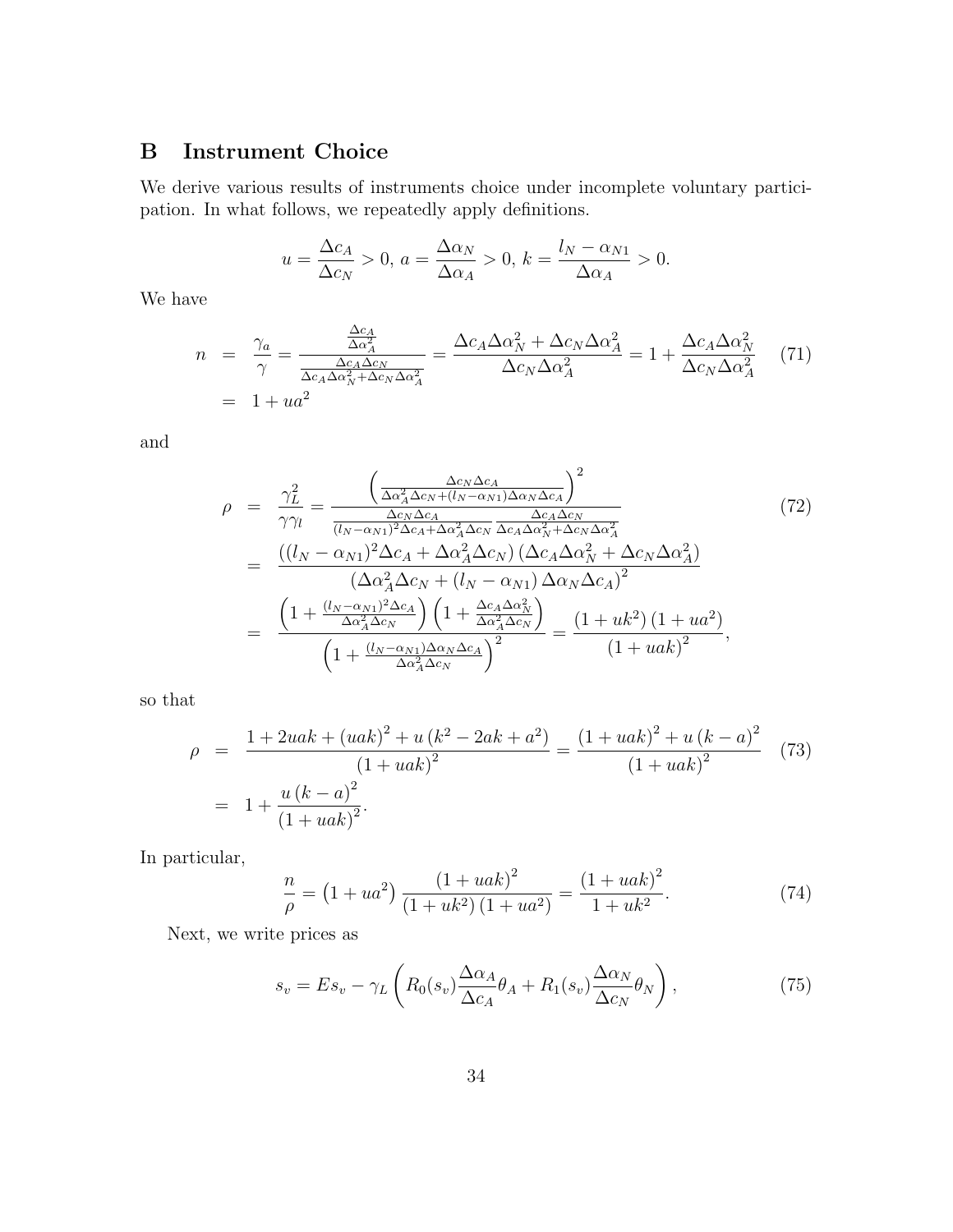so the quantities can be written as

<span id="page-35-1"></span>
$$
e_v(s_v) = E\left[e_v(s_v)\right] - \left( \left(1 - R_0(s_v)\right) \frac{\Delta \alpha_A}{\Delta c_A} \theta_A + \left(1 - R_1(s_v)\right) \frac{\Delta \alpha_N}{\Delta c_N} \theta_N \right),\tag{76}
$$

where

<span id="page-35-3"></span>
$$
R_0(p_v) = \frac{\gamma_l}{\gamma_L} \equiv R_0,\tag{77}
$$

<span id="page-35-4"></span>
$$
R_1(p_v) = \frac{\gamma_l}{\gamma_L} \frac{(l_N - \alpha_{N1})}{\Delta \alpha_N} \equiv R_1,\tag{78}
$$

and

$$
R_0(\tau_v) = R_1(\tau_v) = 0
$$

(see Equations [\(36\)](#page-17-0) and [\(43\)](#page-19-2) in the main text). With the help of the formula in Equation [\(75\)](#page-34-4), we write difference in benefits (Equation [\(64\)](#page-31-1)) as

$$
E\left[B_v(\tau_v) - B_v(p_v)\right] = E\left[\frac{1}{2}\frac{1}{\gamma_l}\left(\gamma_L\left(R_0\frac{\Delta\alpha_A}{\Delta c_A}\theta_A - R_1\frac{\Delta\alpha_N}{\Delta c_N}\theta_N\right)\right)^2\right]
$$

or, as  $\theta_A$  and  $\theta_N$  are independently distributed, as

$$
E\left[B_v(\tau_v) - B_v(p_v)\right] = \frac{1}{2} \frac{\gamma_L^2}{\gamma_l} \left( E\left(R_0 \frac{\Delta \alpha_A}{\Delta c_A} \theta_A\right)^2 + E\left(R_1 \frac{\Delta \alpha_N}{\Delta c_N} \theta_N\right)^2 \right).
$$

We further apply the definition of  $\rho$  (Equation [\(72\)](#page-34-5)), and the fact that

<span id="page-35-2"></span>
$$
Var(p_v) = \gamma_L^2 E \left( R_0 \frac{\Delta \alpha_A}{\Delta c_A} \theta_A \right)^2 + E \left( R_1 \frac{\Delta \alpha_N}{\Delta c_N} \theta_N \right)^2, \tag{79}
$$

as we write

<span id="page-35-0"></span>
$$
E\left[B_v(\tau_v) - B_v(p_v)\right] = \frac{1}{2} \frac{Var(p_v)}{\gamma_L^2} \gamma \rho.
$$
\n(80)

The difference between damages is

$$
E[D(e_v(\tau_v)) - D(e_v(p_v))] = \frac{d}{2}E[(e_v(\tau_v))^2 - (e_v(p_v))^2].
$$

By the formula in Equation [\(76\)](#page-35-1), and by the fact that  $\theta_A$  and  $\theta_N$  are independently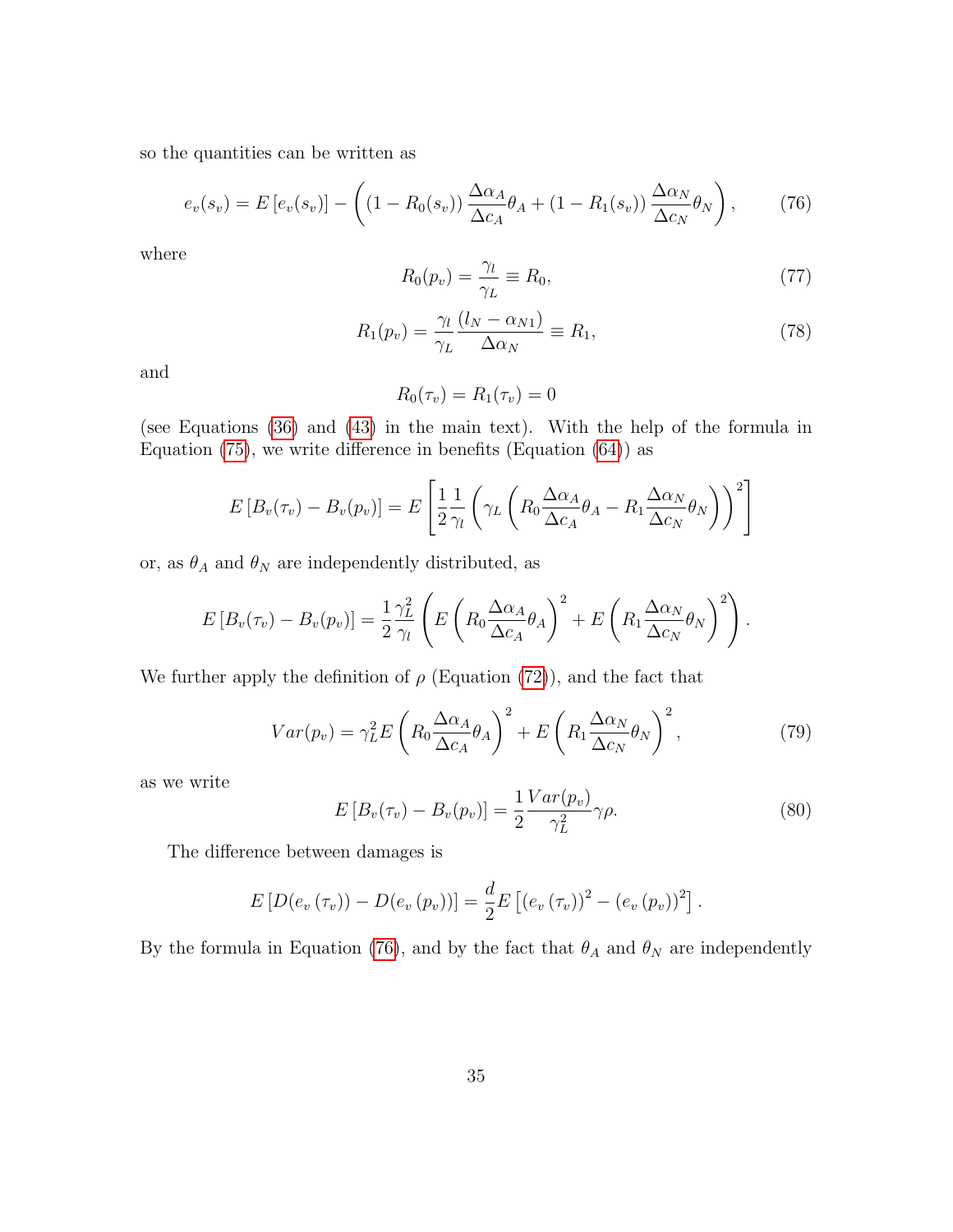distributed, we may further write

$$
E\left[D(e_v\left(\tau_v\right)) - D(e_v\left(p_v\right))\right]
$$
\n
$$
= \frac{d}{2} 2 \left(R_0 \left(\frac{\Delta \alpha_A}{\Delta c_A}\right)^2 E\left(\theta_A\right)^2 + R_1 \left(\frac{\Delta \alpha_N}{\Delta c_N}\right)^2 E\left(\theta_N\right)^2\right)
$$
\n
$$
- \frac{d}{2} \left(R_0^2 \left(\frac{\Delta \alpha_A}{\Delta c_A}\right)^2 E\left(\theta_A\right)^2 + R_1^2 \left(\frac{\Delta \alpha_N}{\Delta c_N}\right)^2 E\left(\theta_N\right)^2\right).
$$

By Equation [\(79\)](#page-35-2), and by the fact  $E(\theta_A)^2 = E(\theta_N)^2$ , it further holds that

$$
E\left[D(e_v\left(\tau_v\right)) - D(e_v\left(p_v\right))\right] = \frac{1}{2} \frac{Var(p_v)}{\gamma_L^2} d \left(2 \frac{R_0 \left(\frac{\Delta \alpha_A}{\Delta c_A}\right)^2 + R_1 \left(\frac{\Delta \alpha_N}{\Delta c_N}\right)^2}{R_0^2 \left(\frac{\Delta \alpha_A}{\Delta c_A}\right)^2 + R_1^2 \left(\frac{\Delta \alpha_N}{\Delta c_N}\right)^2} - 1\right).
$$

We define volume effect  $\Theta$  as

<span id="page-36-1"></span>
$$
\Theta = 2 \frac{R_0 \left(\frac{\Delta \alpha_A}{\Delta c_A}\right)^2 + R_1 \left(\frac{\Delta \alpha_N}{\Delta c_N}\right)^2}{R_0^2 \left(\frac{\Delta \alpha_A}{\Delta c_A}\right)^2 + R_1^2 \left(\frac{\Delta \alpha_N}{\Delta c_N}\right)^2} - 1,\tag{81}
$$

so

<span id="page-36-0"></span>
$$
E\left[D(\tau_v) - D(p_v)\right] = \frac{1}{2} \frac{Var(p_v)}{\gamma_L^2} d\Theta.
$$
\n(82)

Regarding the size of the volume effect, we write

$$
q = \frac{R_0 \left(\frac{\Delta \alpha_A}{\Delta c_A}\right)^2 + R_1 \left(\frac{\Delta \alpha_N}{\Delta c_N}\right)^2}{R_0^2 \left(\frac{\Delta \alpha_A}{\Delta c_A}\right)^2 + R_1^2 \left(\frac{\Delta \alpha_N}{\Delta c_N}\right)^2} = \frac{1}{R_0} \frac{1 + \frac{R_1 \left(\frac{\Delta \alpha_N}{\Delta c_N}\right)^2}{R_0 \left(\frac{\Delta \alpha_A}{\Delta c_N}\right)^2}}{1 + \frac{R_1^2 \left(\frac{\Delta \alpha_N}{\Delta c_N}\right)^2}{R_0^2 \left(\frac{\Delta \alpha_A}{\Delta c_A}\right)^2}}.
$$

By Equations [\(77\)](#page-35-3) and [\(78\)](#page-35-4), we have

$$
R_0 = \frac{\gamma_l}{\gamma_L} = \frac{\frac{\Delta c_N \Delta c_A}{(\alpha_{N1} - l_N)^2 \Delta c_A + \Delta \alpha_A^2 \Delta c_N}}{\frac{\Delta c_N \Delta c_A}{\Delta \alpha_A^2 \Delta c_N + (l_N - \alpha_{N1}) \Delta \alpha_N \Delta c_A}} = \frac{1 + \frac{(l_N - \alpha_{N1}) \Delta \alpha_N \Delta c_A}{\Delta \alpha_A^2 \Delta c_N}}{1 + \frac{(l_N - \alpha_{N1})^2 \Delta c_A}{\Delta \alpha_A^2 \Delta c_N}} = \frac{1 + uak}{1 + uk^2}
$$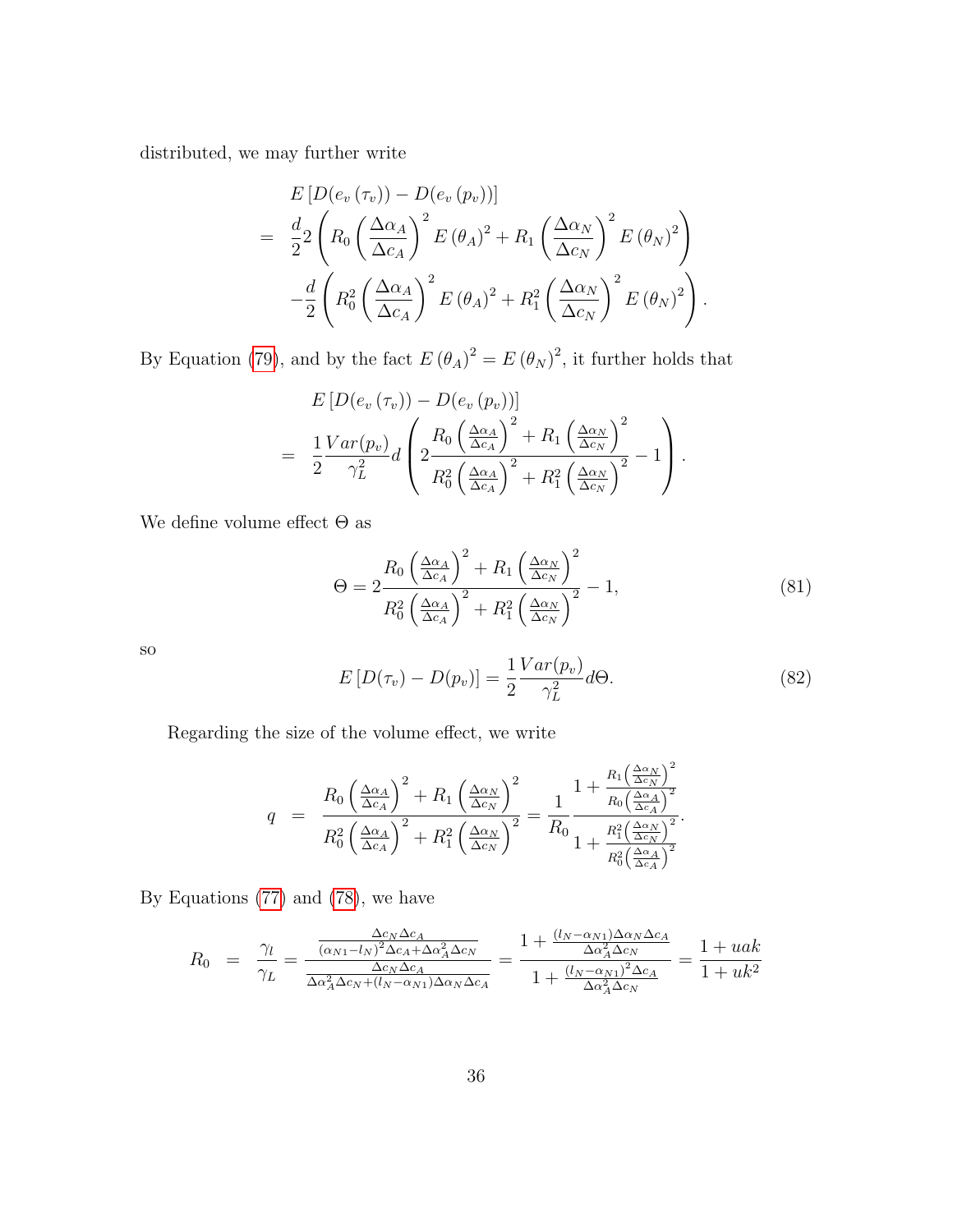and

$$
R_1 = R_0 \frac{(l_N - \alpha_{N1})}{\Delta \alpha_N} = R_0 \frac{k}{a}.
$$

Then,

<span id="page-37-0"></span>
$$
q = \frac{1}{R_0} \frac{1 + \frac{k}{a} \left(\frac{\Delta c_A}{\Delta c_N}\right)^2 \left(\frac{\Delta \alpha_N}{\Delta \alpha_A}\right)^2}{1 + \left(\frac{k}{a}\right)^2 \left(\frac{\Delta c_A}{\Delta c_N}\right)^2 \left(\frac{\Delta \alpha_N}{\Delta \alpha_A}\right)^2} \\
= \frac{1 + uk^2}{1 + uak} \frac{1 + \frac{k}{a}u^2a^2}{1 + \left(\frac{k}{a}\right)^2 u^2a^2} = \frac{1 + uk^2}{1 + uak} \frac{1 + ku^2a}{1 + k^2u^2}.
$$
\n(83)

Finally, we calculate the total effect of incomplete voluntary participation on instrument choice. This is equivalent to calculating a difference

$$
\Theta - \frac{\rho}{n}.
$$

In terms of  $u, k$ , and  $a$ ,

$$
\Theta - \frac{\rho}{n} = 2 \left[ \frac{1 + uk^2}{1 + uka} \frac{1 + u^2ka}{1 + u^2k^2} \right] - 1 - \frac{(1 + uk^2)}{(1 + uak)^2}
$$

$$
= \frac{1 + uk^2}{1 + uka} \left[ 2 \frac{1 + u^2ka}{1 + u^2k^2} - \frac{1 + uka}{1 + uk^2} - \frac{1}{1 + uka} \right]
$$

(see Equations [\(74\)](#page-34-3), [\(81\)](#page-36-1) and [\(83\)](#page-37-0)). The difference can also be presented in a more illustrative fashion by straightforward calculations. In brief, it can be written as

$$
\Theta - \frac{\rho}{n} = \frac{1 + uk^2}{1 + uka} \left[ \left( \frac{1 + u^2ka}{1 + u^2k^2} - \frac{1 + uka}{1 + uk^2} \right) + \left( \frac{1 + u^2ka}{1 + u^2k^2} - \frac{1}{1 + uka} \right) \right]
$$

or, as

$$
\Theta - \frac{\rho}{n} = uk \frac{1+uk^2}{1+uka} \left( \frac{u (a-k) - (a-k)}{(1+u^2k^2) (1+uk^2)} \right) + uk \frac{1+uk^2}{1+uka} \left( \frac{u (a-k) + a+k - k + u^2k^2a^2}{(1+u^2k^2) (1+uka)} \right),
$$